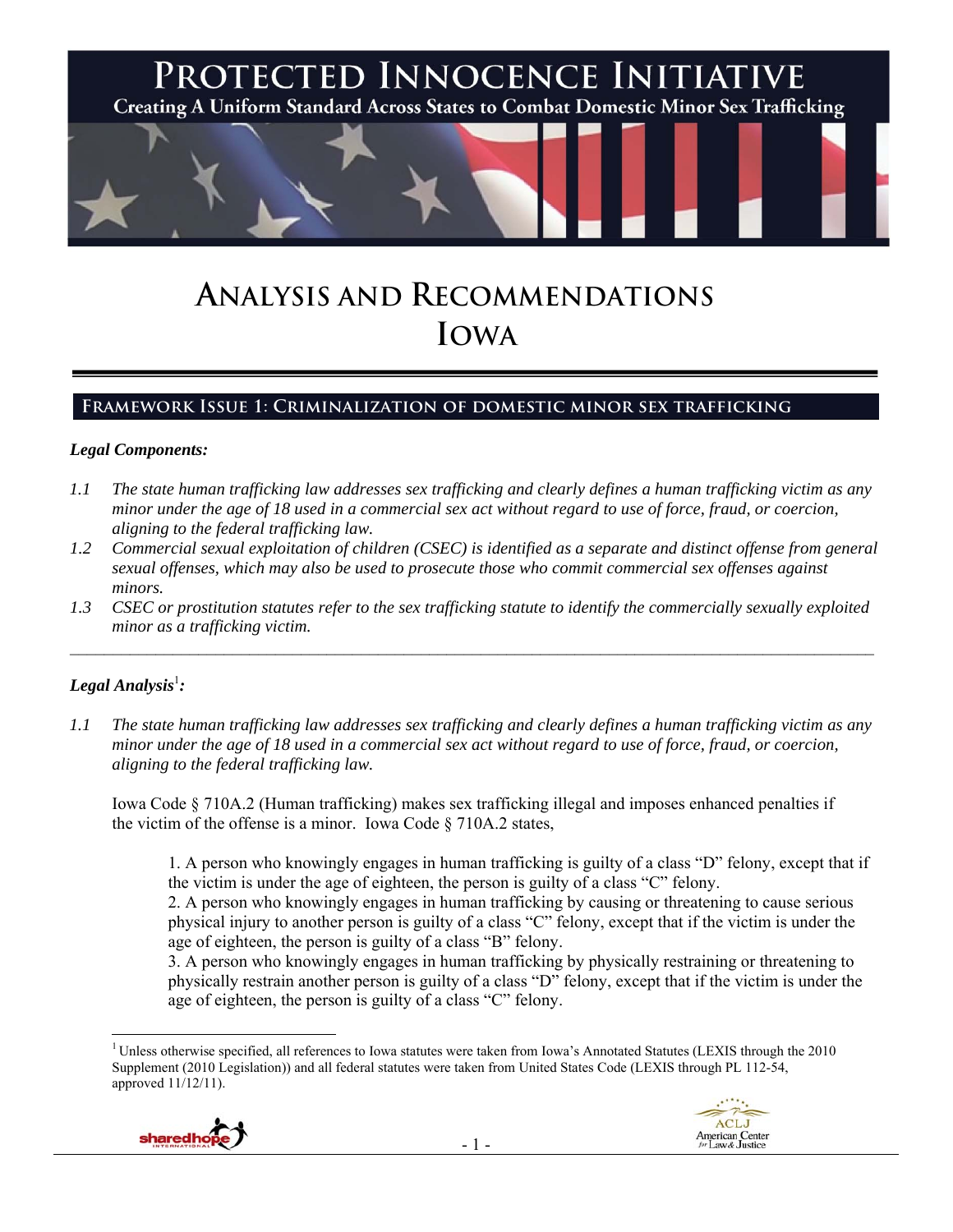4. A person who knowingly engages in human trafficking by soliciting services or benefiting from the services of a victim is guilty of a class "D" felony, except that if the victim is under the age of eighteen, the person is guilty of a class "C" felony.

5. A person who knowingly engages in human trafficking by abusing or threatening to abuse the law or legal process is guilty of a class "D" felony, except that if the victim is under the age of eighteen, the person is guilty of a class "C" felony.

6. A person who knowingly engages in human trafficking by knowingly destroying, concealing, removing, confiscating, or possessing any actual or purported passport or other immigration document, or any other actual or purported government identification document of a victim is guilty of a class "D" felony, except that if that other person is under the age of eighteen, the person is guilty of a class "C" felony.

7. A person who benefits financially or by receiving anything of value from knowing participation in human trafficking is guilty of a class "D" felony, except that if the victim is under the age of eighteen, the person is guilty of a class "C" felony.

Iowa Code § 710A.1(4) (Definitions) defines "human trafficking" as

participating in a venture<sup>2</sup> to recruit, harbor, transport, supply provisions, or obtain<sup>3</sup> a person for any of the following purposes:

a. Forced labor or service<sup>4</sup> that results in involuntary servitude,<sup>5</sup> peonage, debt bondage, or slavery. b. Commercial sexual activity through the use of force, fraud, or coercion, except that if the trafficked person is under the age of eighteen, the commercial sexual activity need not involve force, fraud, or coercion.

Iowa Code § 710A.1(1) defines "commercial sexual activity" as "any sex act or sexually explicit performance for which anything of value is given, promised to, or received by any person and includes, but is not limited to, prostitution, participation in the production of pornography, and performance in strip clubs."

Class B, C, and D felonies are punishable as follows: Class B felonies are punishable by imprisonment up to 25 years, Class C felonies by imprisonment up to 10 years and a fine of \$1,000–\$10,000,<sup>6</sup> and Class D felonies by imprisonment up to 5 years and a fine of \$750–\$7,500. Iowa Code § 902.9(2), (4), (5). A habitual felon may receive imprisonment up to 15 years.<sup>7</sup> Iowa Code § 902.9(3).

d. Knowingly destroying, concealing, removing, confiscating, or possessing any actual or purported passport or other

restraint or the threatened abuse of legal process.<br><sup>6</sup> Iowa Code § 911.1(1) states in part, "When a court imposes a fine or forfeiture for a violation of state law, or a city or county ordinance, except an ordinance regulating the parking of motor vehicles, the court or the clerk of the district court shall assess an additional penalty in the form of a criminal penalty surcharge equal to thirty-five percent of the fine or forfeiture imposed."  $^7$  Iowa Code § 902.8 (Minimum sentence—habitual offender) states, "An habitual offender is any person convicted of a class 'C' or a class 'D' felony, who has twice before been convicted of any felony in a court of this or any other state, or of the United



<sup>&</sup>lt;sup>2</sup> Iowa Code § 710A.1(12) (Definitions) defines "venture" to mean "any group of two or more persons associated in fact, whether or not a legal entity."

<sup>&</sup>lt;sup>3</sup> Iowa Code § 710A.1(8) (Definitions) defines "obtain" to mean "in relation to labor or services, to secure performance thereof."<br><sup>4</sup> Joure Code § 710A.1(3) (Definitions) defines "forced labor or services" as

<sup>&</sup>lt;sup>4</sup> Iowa Code § 710A.1(3) (Definitions) defines "forced labor or services" as

labor or services that are performed or provided by another person and that are obtained or maintained through any of the following:

a. Causing or threatening to cause serious physical injury to any person.

b. Physically restraining or threatening to physically restrain another person.

c. Abusing or threatening to abuse the law or legal process.

immigration document, or any other actual or purported government identification document, of another person.

 $<sup>5</sup>$  Iowa Code § 710A.1(5) (Definitions) defines "involuntary servitude" as</sup>

a condition of servitude induced by means of any scheme, plan, or pattern intended to cause a person to believe that if the person did not enter into or continue in such condition, that person or another person would suffer serious harm or physical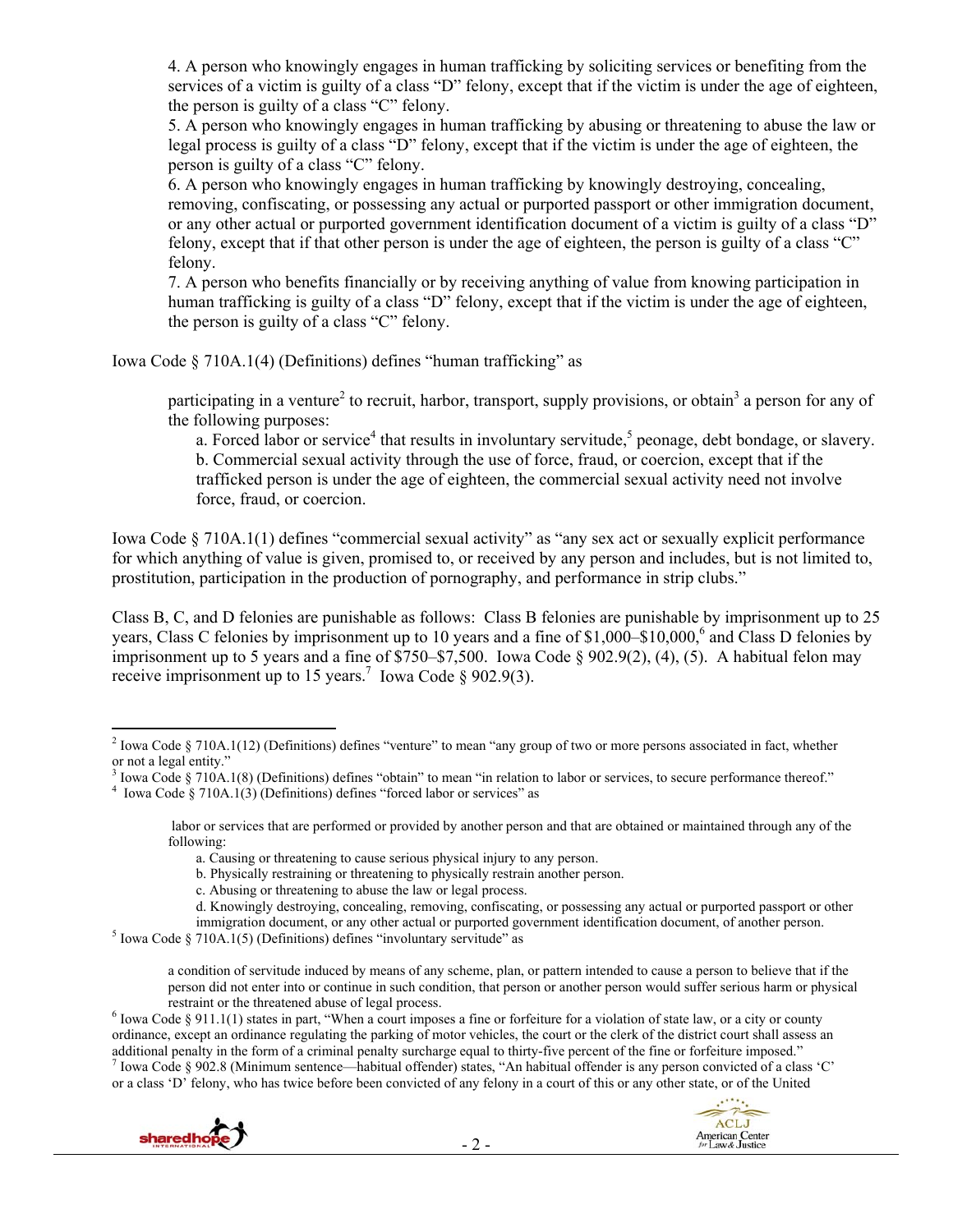*1.2 Commercial sexual exploitation of children (CSEC) is identified as a separate and distinct offense from general sexual offenses, which may also be used to prosecute those who commit commercial sex offenses against minors.* 

The following laws make CSEC a distinct crime in Iowa:

1. Iowa Code § 725.3(2) (Pandering) makes it illegal if

[a] person . . . persuades, arranges, coerces, or otherwise causes a minor to become a prostitute or to return to the practice of prostitution after having abandoned it, or keeps or maintains any premises for the purpose of prostitution involving minors or knowingly shares in the income from such premises knowing the character and content of such income . . . .

A first conviction under Iowa Code § 725.3(2) is punishable as a Class C felony by imprisonment up to 10 years, a fine of \$1,000–\$10,000, and an additional "law enforcement initiative surcharge" of \$125. $8^{\circ}$  lowa Code §§ 725.3(2), 902.9(4), 911.3. A second conviction is punishable by imprisonment for 25 years and subsequent convictions are punishable as Class A felonies by imprisonment for life. Iowa Code §§ 901A.1(1)(d), 901A.2(3), (4), 902.1.

2. Iowa Code § 728.12(1) (Sexual exploitation of a minor) states in part,

It shall be unlawful to employ, use, persuade, induce, entice, coerce, solicit, knowingly permit, or otherwise cause or attempt to cause a minor to engage in a prohibited sexual act<sup>9</sup> or in the simulation of a prohibited sexual act. A person must know, or have reason to know, or intend that the act or simulated act may be photographed, filmed, or otherwise preserved in a negative, slide, book, magazine, computer, computer disk, or other print or visual medium, or be preserved in an electronic, magnetic, or optical storage system, or in any other type of storage system.

A first conviction under Iowa Code  $\S 728.12(1)$  is punishable as a Class C felony by imprisonment up to 10 years and a fine of \$1,000–\$10,000. Iowa Code §§ 728.12(1), 902.9(4). A second conviction is punishable by imprisonment for 25 years and subsequent convictions are punishable as Class A felonies by imprisonment for life. Iowa Code §§ 901A.1(1)(b), 901A.2(3), (4), 902.1. Additionally, Iowa Code

any of the following:

- a. A sex act as defined in section 702.17.
- . . . . c. Fondling or touching the pubes or genitals of a minor.
- d. Fondling or touching the pubes or genitals of a person by a minor.

. . . . g. Nudity of a minor for the purpose of arousing or satisfying the sexual desires of a person who may view a depiction of the nude minor.

Pursuant to Iowa Code § 702.17 (Sex act), the term "sex act" or "sexual activity,"

[M]eans any sexual contact between two or more persons by: penetration of the penis into the vagina or anus; contact between the mouth and genitalia or by contact between the genitalia of one person and the genitalia or anus of another person; contact between the finger or hand of one person and the genitalia or anus of another person . . . .





States. An offense is a felony if, by the law under which the person is convicted, it is so classified at the time of the person's conviction. A person sentenced as an habitual offender shall not be eligible for parole until the person has served the minimum sentence of confinement of three years."

<sup>&</sup>lt;sup>8</sup> Iowa Code § 902.9 (Maximum sentences for felons) specifies that the surcharges required by Iowa Code § 911.1 (Criminal penalty surcharge), Iowa Code § 911.2 (Drug abuse resistance education surcharge), and Iowa Code § 911.3 (Law enforcement initiative surcharge) "are not a part of or subject to the maximums set in this section." Iowa Code § 911.3(1)(b) sets out a \$125 surcharge "if an adjudication of guilt or a deferred judgment has been entered for a criminal violation under any of the following:

<sup>....</sup> b. Section ... 725.1 [Prostitution], 725.2 [Pimping], or 725.3 [Pandering]."<br><sup>9</sup> Iowa Code § 728.1(7) (Definitions), defines "prohibited sexual act," except as otherwise provided, as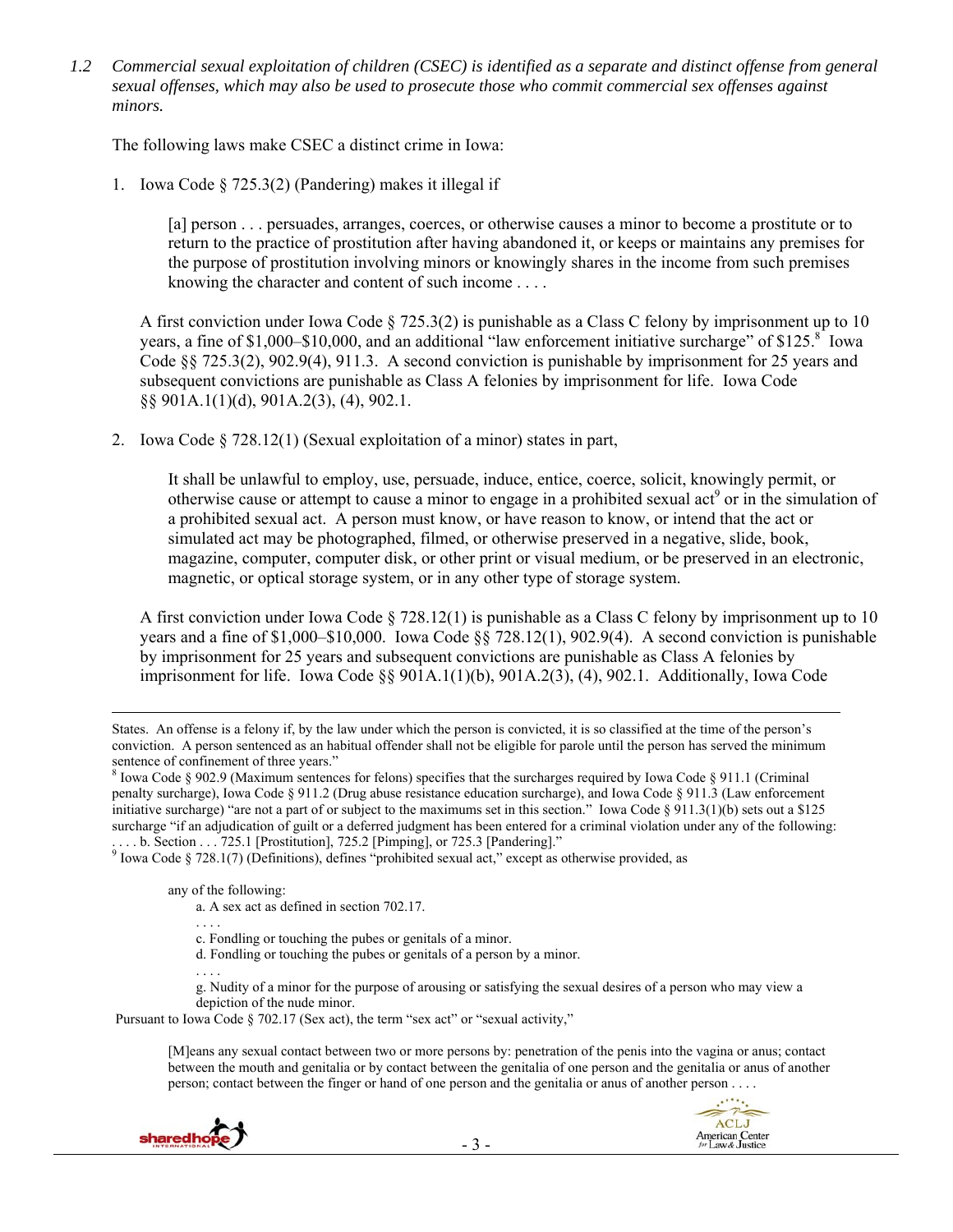§ 728.12(1) states, "Notwithstanding section 902.9 [Maximum sentence for felons], the court may assess a fine of not more than fifty thousand dollars for each offense under this subsection in addition to imposing any other authorized sentence."

3. Iowa Code § 710.10(1), (2) (Enticing a minor) states,

1. A person commits a class "C" felony when, without authority and with the intent to commit . . . sexual exploitation upon a minor under the age of thirteen, the person entices or attempts to entice a person reasonably believed to be under the age of thirteen.

2. A person commits a class "D" felony when, without authority and with the intent to commit . . . sexual exploitation of a minor under the age of sixteen, the person entices or attempts to entice a person reasonably believed to be under the age of sixteen.

A first conviction under Iowa Code  $\S 710.10(1)$  is punishable as a Class C felony by imprisonment up to 10 years and a fine of  $$1,000–$10,000$ . Iowa Code  $§$  902.9(4). A second conviction is punishable by imprisonment for 25 years and subsequent convictions are punishable as Class A felonies by imprisonment for life. Iowa Code  $\S 901A.1(1)(c)$ ,  $901A.2(3)$ ,  $(4)$ ,  $902.1$ . A conviction under Iowa Code  $\S 710.10(2)$  is punishable as a Class D felony by imprisonment up to 5 years and a fine of \$750–\$7,500. Iowa Code  $§$  902.9(5).

Several other sexual offenses, while not expressly commercial in nature, may also be applicable in cases involving the commercial sexual exploitation of a child. Some of those statutes are as follows:

- 1. Iowa Code § 709.2 (Sexual abuse in the first degree) states that "[a] person commits sexual abuse in the first degree when in the course of committing sexual abuse<sup>10</sup> the person causes another serious injury." A conviction under Iowa Code § 709.2 is punishable as a Class A felony by imprisonment for life or, if the offender was under 18 years of age at the time of the offense, for a minimum of 25 years. Iowa Code  $\S$ § 709.2, 902.1(1), (2)(a).<sup>11</sup>
- 2. Iowa Code § 709.3(2) (Sexual abuse in the second degree), states that "[a] person commits sexual abuse in the second degree when the person commits sexual abuse under any of the following circumstances: . . . . The other person is under the age of twelve." Sexual abuse in the second degree is a Class B felony punishable by imprisonment up to 25 years. Iowa Code §§ 709.3, 902.9(2). The conviction is punishable as a Class A felony under Iowa Code § 902.14(1) (Enhanced penalty—sexual abuse or lascivious acts with a child) by imprisonment between 25 years to life if a person has a prior conviction under this statute or a number of other statutes. Iowa Code  $\frac{8}{902.14(1)}$ .<sup>12</sup>

c. Lascivious acts with a child in violation of section 709.8, subsection 1 or 2.





<sup>&</sup>lt;sup>10</sup> Iowa Code § 709.1(3) (Sexual abuse defined) states, "Any sex act between persons is sexual abuse by either of the persons when the act is performed with the other person in any of the following circumstances: . . . 3. Such other person is a child." Iowa Code § 702.5 states, "For purposes of Title XVI [Criminal Code], unless another age is specified, a 'child' is any person under the age of fourteen years." This definition is not applicable to chapters 709A (Contributing to juvenile delinquency), 718A, 822, 904, 913, and 914 even though they are codified in Title XVI.

<sup>&</sup>lt;sup>11</sup> The text of Iowa Code  $\S$  902.1 included here and elsewhere in this report includes amendments made by the passage of Iowa Senate File 533 during the 84th Iowa General Assembly. 2011 Iowa S. File 533 (effective upon passage).<br><sup>12</sup> Iowa Code § 902.14(1) states.

A person commits a class "A" felony if the person commits a second or subsequent offense involving any combination of the following offenses:

a. Sexual abuse in the second degree in violation of section 709.3,

b. Sexual abuse in the third degree in violation of section 709.4.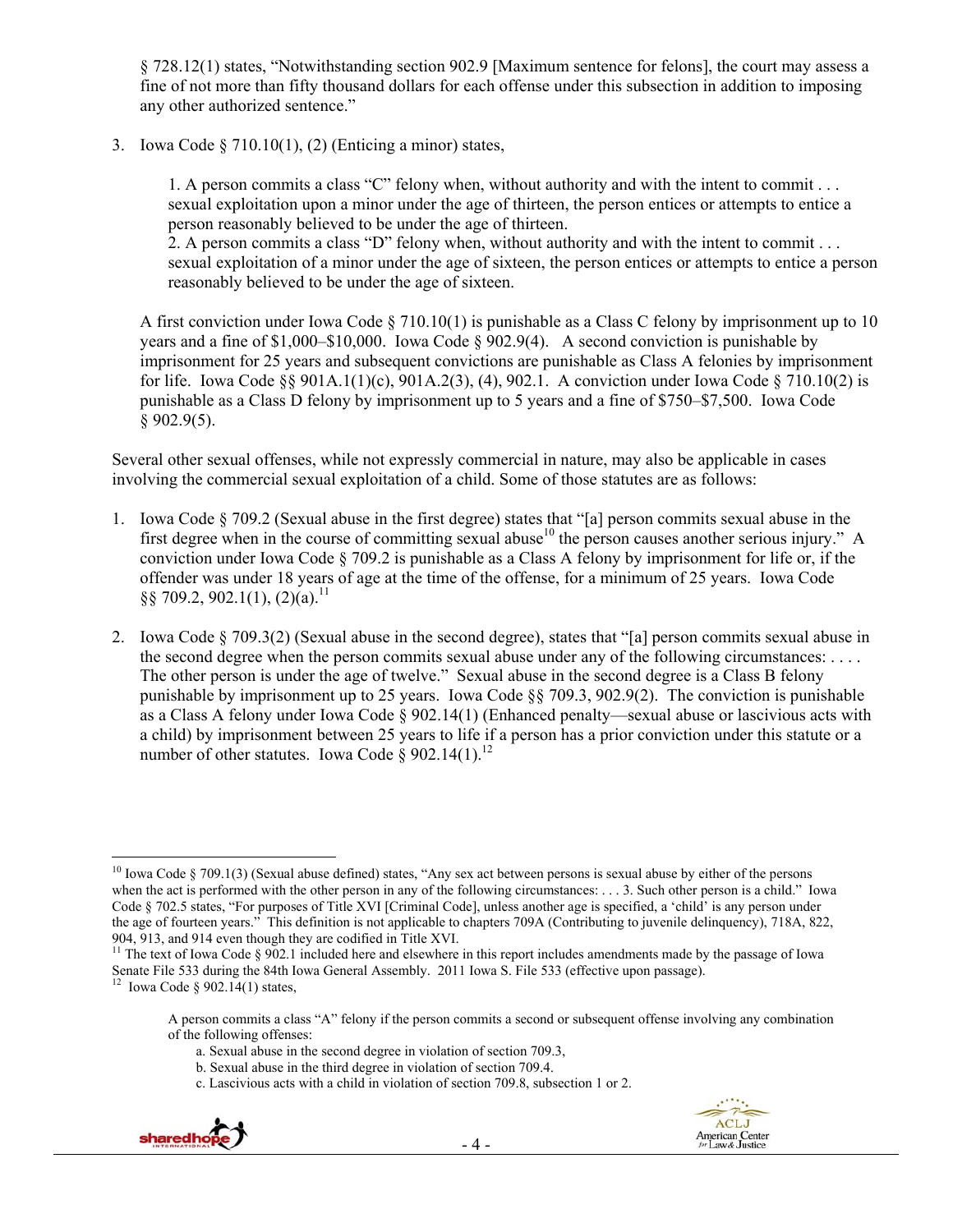3. Iowa Code § 709.4(2)(b), (c)(4) (Sexual abuse in the third degree) states,

A person commits sexual abuse in the third degree when the person performs a sex act under any of the following circumstances:

. . . . 2. The act is between persons who are not at the time cohabiting as husband and wife and if any of the following are true:

- . . . b. The other person is twelve or thirteen years of age.
- c. The other person is fourteen or fifteen years of age and any of the following are true:
	- (1) The person is a member of the same household as the other person.
	- (4) The person is four or more years older than the other person.

Sexual abuse in the third degree is a Class C felony punishable by imprisonment up to 10 years and a fine of \$1,000 to \$10,000. Iowa Code §§ 709.4, 902.9(4). A conviction is punishable as a Class A felony, however, if a person has a prior conviction under this statute or a number of other statutes. Iowa Code  $§ 902.14(1).^{13}$ 

4. Iowa Code § 709.12 (Indecent contact with a child) states,

. . . .

A person eighteen years of age or older is upon conviction guilty of an aggravated misdemeanor if the person commits any of the following acts with a child, not the person's spouse, with or without the child's consent, for the purpose of arousing or satisfying the sexual desires of either of them:

1. Fondle or touch the inner thigh, groin, buttock, anus, or breast of the child.

2. Touch the clothing covering the immediate area of the inner thigh, groin, buttock, anus, or breast of the child.

3. Solicit or permit a child to fondle or touch the inner thigh, groin, buttock, anus, or breast of the person.

4. Solicit a child to engage in any act prohibited under section 709.8 [Lascivious acts with a child], subsection 1, 2, or 4.

. . . .

An offender convicted of an aggravated misdemeanor may receive imprisonment up to 2 years and a fine of  $$625–$6,250. Iowa Code § 903.1(2).<sup>14</sup>$ 

5. Iowa Code § 709.8 (Lascivious acts with a child) states,

It is unlawful for any person sixteen years of age or older to perform any of the following acts with a child with or without the child's consent unless married to each other, for the purpose of arousing or satisfying the sexual desires of either of them:

- 1. Fondle or touch the pubes or genitals of a child.
- 2. Permit or cause a child to fondle or touch the person's genitals or pubes.
- 3. Solicit a child to engage in a sex act or solicit a person to arrange a sex act with a child.

4. Inflict pain or discomfort upon a child or permit a child to inflict pain or discomfort on the person.

. . . .

<sup>&</sup>lt;sup>14</sup> Iowa Code § 903.1(2) (Maximum sentence for misdemeanants) further states, "When a judgment of conviction of an aggravated misdemeanor is entered against any person and the court imposes a sentence of confinement for a period of more than one year the term shall be an indeterminate term."



<sup>&</sup>lt;sup>13</sup> See supra note 12 for the provisions of Iowa Code § 902.14(1).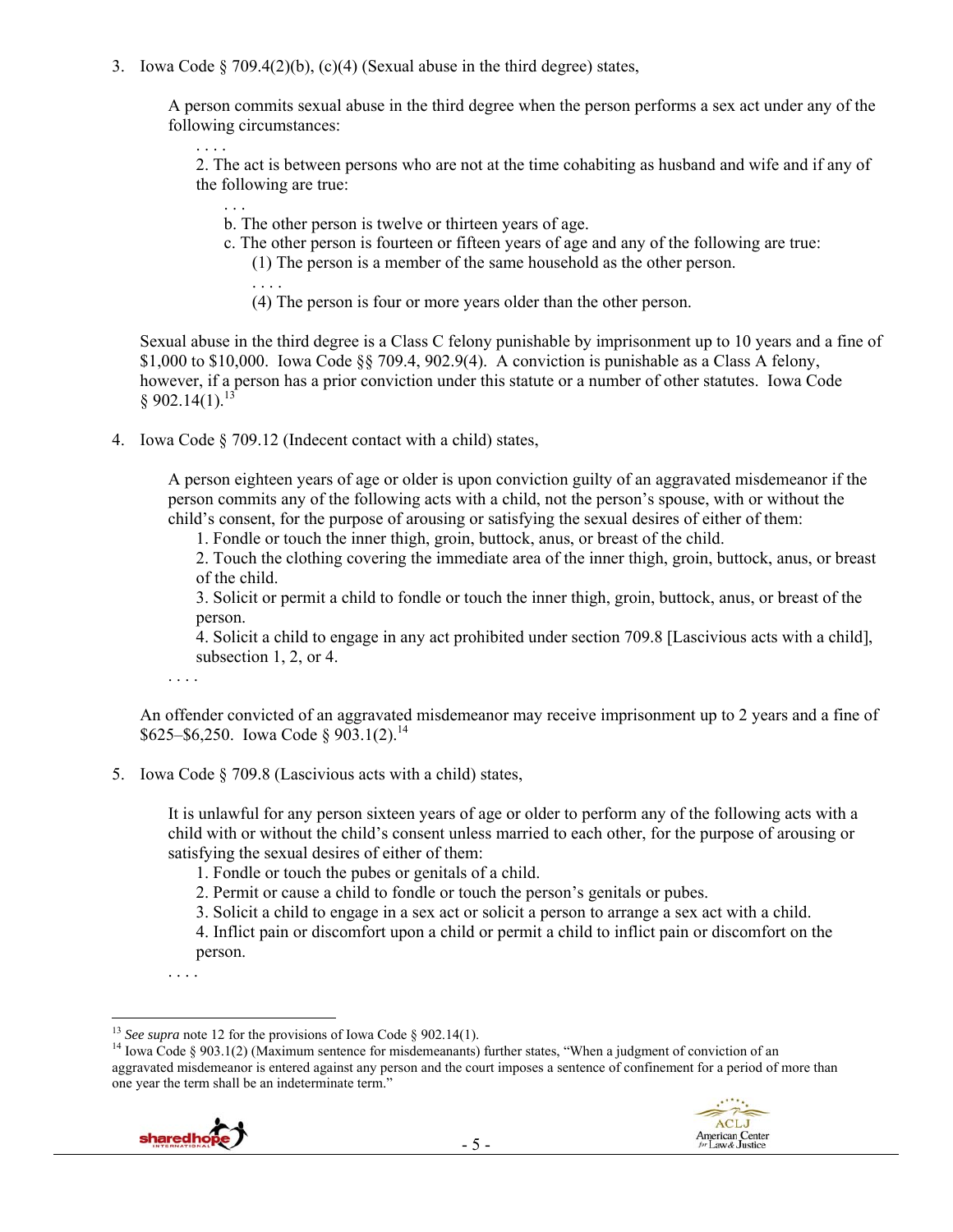Convictions under Iowa Code § 709.8(1), (2) are punishable as Class C felonies by imprisonment up to 10 years and a fine of \$1,000–\$10,000, while convictions under Iowa Code § 709.8(3),(4) are punishable as Class D felonies by imprisonment up to 5 years and a fine of \$750–\$7,500. Iowa Code §§ 709.8, 902.9(4), (5). A conviction under Iowa Code § 709.8(1), (2) may be punishable as a Class A felony for prior convictions under this statute or other listed statutes. Iowa Code § 902.14(1).<sup>15</sup>

6. Iowa Code § 710.10 (Enticing a minor) states,

1. A person commits a class "C" felony when, without authority and with the intent to commit sexual abuse<sup>16</sup>... upon a minor under the age of thirteen, the person entices or attempts to entice a person reasonably believed to be under the age of thirteen.

2. A person commits a class "D" felony when, without authority and with the intent to commit an illegal sex act upon . . . a minor under the age of sixteen, the person entices or attempts to entice a person reasonably believed to be under the age of sixteen.

3. A person commits a class "D" felony when, without authority and with the intent to commit an illegal act upon a minor under the age of sixteen, the person entices a person reasonably believed to be under the age of sixteen.

4. A person commits an aggravated misdemeanor when, without authority and with the intent to commit an illegal act upon a minor under the age of sixteen, the person attempts to entice a person reasonably believed to be under the age of sixteen. A person convicted under this subsection shall not be subject to the registration requirements under chapter 692A [Sex offender registry] unless the finder of fact determines that the illegal act was sexually motivated.

5. A person shall not be convicted of a violation of this section unless the person commits an overt act evidencing a purpose to entice.

. . . .

Class D felonies are punishable by imprisonment up to 5 years and a fine of \$750–\$7,500, while offenders convicted of an aggravated misdemeanor may receive imprisonment up to 2 years and a fine of \$625– \$6,250. Iowa Code §§ 902.9(5), 903.1(2).

*1.3 CSEC or prostitution statutes refer to the sex trafficking statute to identify the commercially sexually exploited minor as a trafficking victim.* 

None of Iowa's CSEC statutes refer to Iowa Code § 710A.2 (Human trafficking).

1.3.1 Recommendation: Amend Iowa Code § 725.3(2) (Pandering), § 728.12(1) (Sexual exploitation of a minor), and  $\S 710.10(1)$ , (2) (Enticing a minor) to refer cases of commercial exploitation of a minor to Iowa Code § 710A.2 (Human trafficking) in order for CSEC victims to be identified as sex trafficking victims.





<sup>&</sup>lt;sup>15</sup> *See supra* note 12 for the provisions of Iowa Code § 902.14(1). <sup>16</sup> *See supra* note 10 for the definition of "sexual abuse."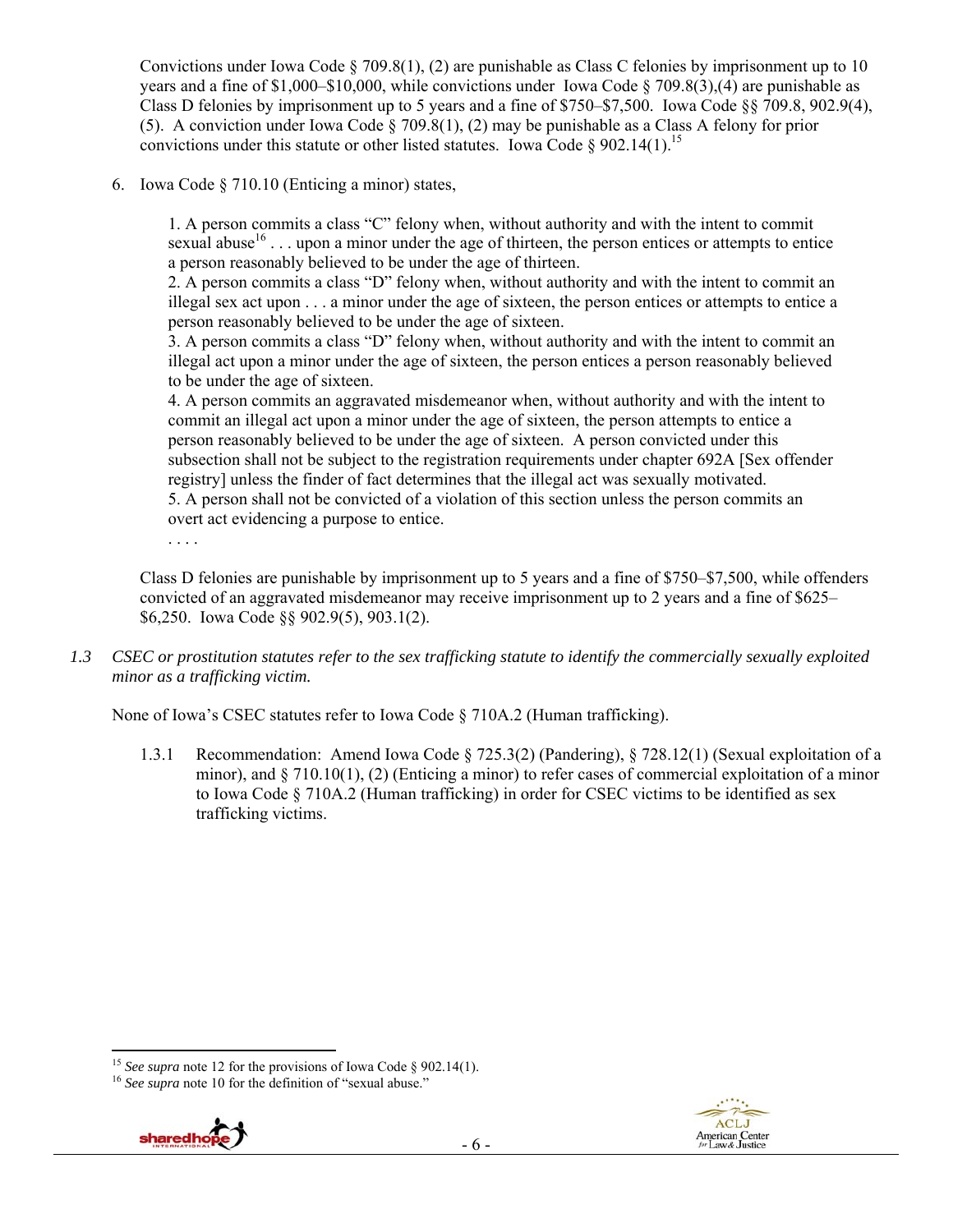#### **Framework Issue 2: Criminal provisions for demand**

#### *Legal Components:*

- *2.1 The state sex trafficking law can be applied to the buyers of commercial sex acts with a victim of domestic minor sex trafficking.*
- *2.2 Buyers of commercial sex acts with a minor can be prosecuted under CSEC laws.*
- *2.3 Solicitation laws differentiate buying sex acts with an adult and buying sex acts with a minor under 18.*
- *2.4 Penalties for buyers of commercial sex acts with minors are as high as federal penalties.*
- *2.5 Using the Internet to lure, entice, or purchase, or attempt to lure, entice, or purchase commercial sex acts with a minor is a separate crime or results in an enhanced penalty for buyers.*
- *2.6 No age mistake defense is permitted for a buyer of commercial sex acts with any minor under 18.*
- *2.7 Base penalties for buying sex acts with a minor are sufficiently high for all minors under 18 and not reduced for older minors.*
- *2.8 Financial penalties for buyers of commercial sex acts with minors are sufficiently high to make it difficult for buyers to hide the crime.*
- *2.9 Buying and possessing child pornography carries penalties as high as similar federal offenses.*
- *2.10 Convicted buyers of commercial sex acts with minors and child pornography are required to register as sex offenders.*

 $\_$ 

## *Legal Analysis:*

*2.1 The state sex trafficking law can be applied to the buyers of commercial sex acts with a victim of domestic minor sex trafficking.* 

Iowa Code § 710A.2 (Human trafficking) likely does not apply to buyers of commercial sex acts with minors. Iowa Code § 710A.2(4) states, "A person who knowingly engages in human trafficking by soliciting services or benefiting from the services of a victim . . . if the victim is under the age of eighteen . . . is guilty of a class 'C' felony." While Iowa Code § 710A.1(4)(b) (Definitions) defines "human trafficking" to include "participating in a venture<sup>17</sup> to . . . obtain a person for . . . [c]ommercial sexual activity," Iowa Code § 710A.1(10) defines "services" as "an ongoing relationship between a person and the actor in which the person performs activities under the supervision of or for the benefit of the actor, including commercial sexual activity and sexually explicit performances." The requirement of an ongoing relationship between the defendant and the victim in the definition of "services" makes application of Iowa Code § 710A.2(4) to buyers unlikely.

2.1.1 Recommendation: Amend Iowa Code § 710A.2(4) (Human Trafficking) to make the statute expressly applicable to buyers of commercial sex with minors.

#### *2.2 Buyers of commercial sex acts with a minor can be prosecuted under CSEC laws.*

Iowa's CSEC laws do not expressly include the crime of buying sex acts with a minor. However, several sexual offense laws, including the non-commercial clauses of Iowa Code  $\S 710.10(1)$ , (2) (Enticing a minor) and solicitation of a minor for sex acts under Iowa Code § 709.12 (Indecent contact with a child) or Iowa Code § 709.8 (Lascivious acts with a child), could be used to prosecute certain buyers of commercial sex acts with a minor but do not specifically criminalize the commercial sexual exploitation of a child, and do not refer to the human trafficking law.<sup>18</sup>

<sup>&</sup>lt;sup>17</sup> *See supra* note 2 for the definition of "venture."<br><sup>18</sup> *See supra* Section 1.2 for a full description of the sexual offenses laws that may be used to prosecute buyers.

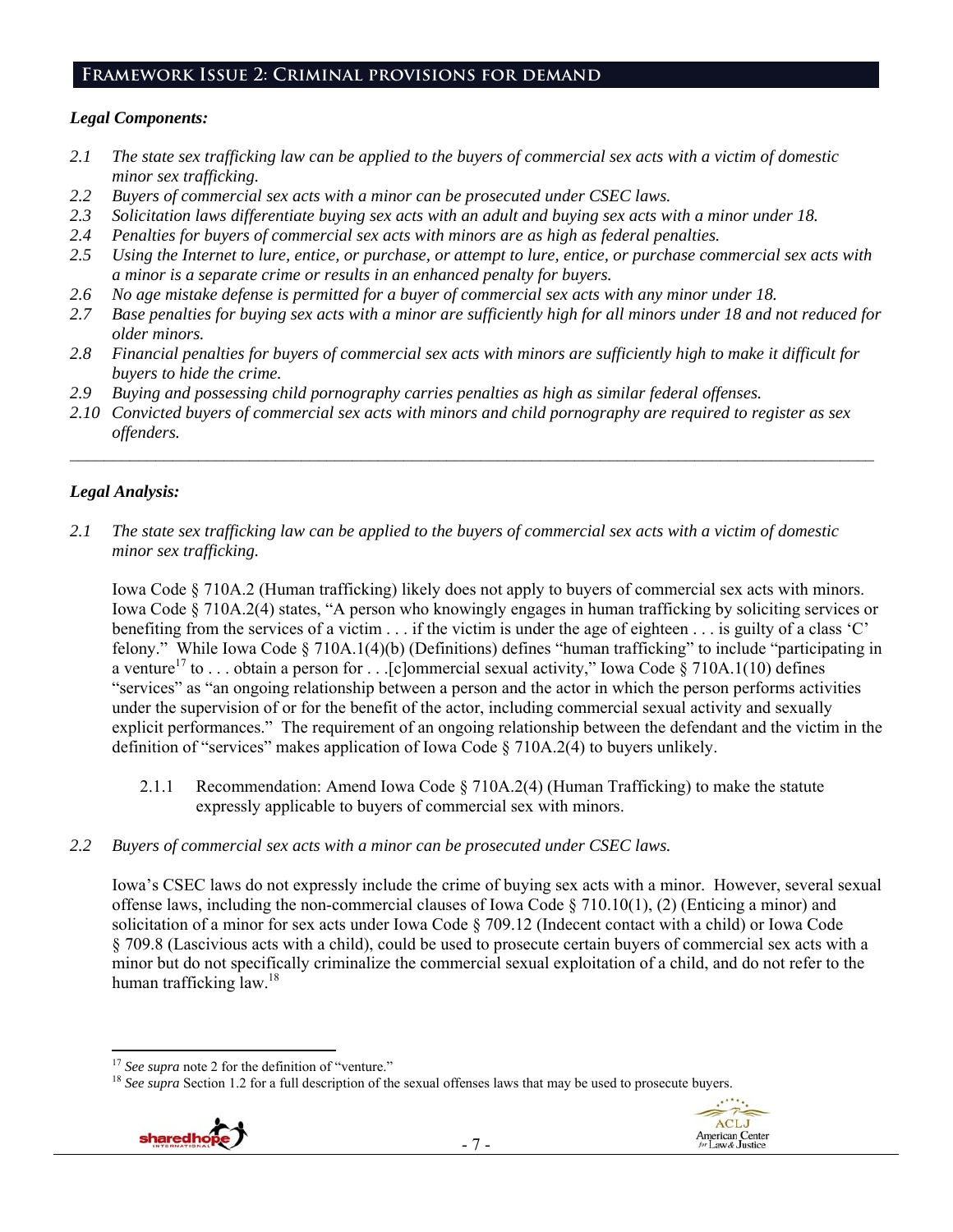## *2.3 Solicitation laws differentiate buying sex acts with an adult and buying sex acts with a minor under 18.*

Iowa's age-neutral solicitation law, Iowa Code § 725.1 (Prostitution), does not distinguish between buying sex acts with an adult and buying sex with a minor, stating only that "[a] person who . . . purchases or offers to purchase ['services as a partner in a sex act'] commits an aggravated misdemeanor." A conviction under Iowa Code § 725.1 is an aggravated misdemeanor punishable by imprisonment up to 2 years and a fine of \$625–\$6,250. Iowa Code § 903.1(2).

2.3.1 Recommendation: Amend Iowa Code § 725.1 (Prostitution) to make it inapplicable to cases involving minors under 18 and refer cases of solicitation of a minor under 18 for prostitution or other commercial sex acts to Iowa Code § 710A.2 (Human trafficking) for prosecution.

#### *2.4 Penalties for buyers of commercial sex acts with minors are as high as federal penalties.*

Buyers convicted under the sex offense of Iowa Code  $\S$  710.10(1), (2) (Enticing a minor) will be guilty of a Class C or D felony, depending on what provision is violated. A Class D felony is punishable by imprisonment up to 5 years and a fine of \$750–\$7,500. Iowa Code § 902.9(5). A Class C felony is punishable by imprisonment up to 10 years and a fine of \$1,000–\$10,000. Iowa Code § 902.9(4). A second conviction under Iowa Code  $\S 710.10(1)$  is punishable by imprisonment for 25 years and subsequent convictions are punishable as Class A felonies by imprisonment for life. Iowa Code §§ 901A.1(1)(c), 901A.2(3), (4), 902.1.

In comparison, if the victim is under the age of 14, a conviction under the Trafficking Victims Protection Act  $(TVPA)^{19}$  for child sex trafficking is punishable by 15 years to life imprisonment and a fine not to exceed \$250,000. 18 U.S.C. §§ 1591(b)(1), 3559(a)(1), 3571(b)(3). If the victim is between the ages of 14–17, a conviction is punishable by 10 years to life imprisonment and a fine not to exceed \$250,000. 18 U.S.C. §§ 1591(b)(2), 3559(a)(1), 3571(b)(3). A conviction is punishable by mandatory life imprisonment, however, if the buyer has a prior conviction for a federal sex offense<sup>20</sup> against a minor. 18 U.S.C. § 3559(e)(1). To the extent buyers can be prosecuted under other federal CSEC laws,<sup>21</sup> a conviction is punishable by penalties ranging from a fine not to exceed \$250,000 to life imprisonment and a fine not to exceed  $$250,000.<sup>22</sup>$ 

2.4.1 Recommendation: Refer all cases of soliciting and purchasing commercial sex acts with minors to Iowa Code § 710A.2 (Human trafficking) for prosecution of buyers to ensure consistent and just sentences.

<sup>&</sup>lt;sup>22</sup> 18 U.S.C. §§ 2251A(b) (conviction punishable by imprisonment for 30 years to life and a fine), 2251(e) (conviction punishable by imprisonment for 15–30 years and a fine), 2423(a) (conviction punishable by imprisonment for 10 years to life and a fine),  $2422(a)$  (conviction punishable by a fine, imprisonment up to 20 years, or both),  $2252(a)(2)$ , (4) (stating that a conviction under subsection (a)(2) is punishable by imprisonment for  $5-20$  years and a fine, while a conviction under subsection (a)(4) is punishable by imprisonment up to 10 years, a fine, or both); *see also* 18 U.S.C. §§ 3559(a)(1) (classifying all of the above listed offenses as felonies), 3571(b)(3) (providing a fine up to \$250,000 for any felony conviction).





 $\overline{a}$ <sup>19</sup> Trafficking Victims Protection Act (TVPA) of 2000, Pub. L. No. 106-386, 114 Stat. 1464, 1466 (codified in scattered sections of 18 and 22 U.S.C.).

<sup>&</sup>lt;sup>20</sup> Pursuant to 18 U.S.C. § 3559(e)(2), "federal sex offense" is defined as

an offense under section 1591 [18 USCS § 1591] (relating to sex trafficking of children), 2241 [18 USCS § 2241] (relating to aggravated sexual abuse), 2242 [18 USCS § 2242] (relating to sexual abuse), 2244(a)(1) [18 USCS § 2244(a)(1)] (relating to abusive sexual contact), 2245 [18 USCS § 2245] (relating to sexual abuse resulting in death), 2251 [18 USCS § 2251] (relating to sexual exploitation of children), 2251A [18 USCS § 2251A] (relating to selling or buying of children), 2422(b) [18 USCS § 2422(b)] (relating to coercion and enticement of a minor into prostitution), or

<sup>2423(</sup>a) [18 USCS § 2423(a)] (relating to transportation of minors).<br><sup>21</sup> 18 U.S.C. §§ 2251A(b) (Selling or buying of children), 2251(a) (Sexual exploitation of children), 2423(a) (Transportation of a minor with intent for minor to engage in criminal sexual activity), 2422(a) (Coercion and enticement), 2252(a)(2), (a)(4) (Certain activities relating to material involving the sexual exploitation of minors).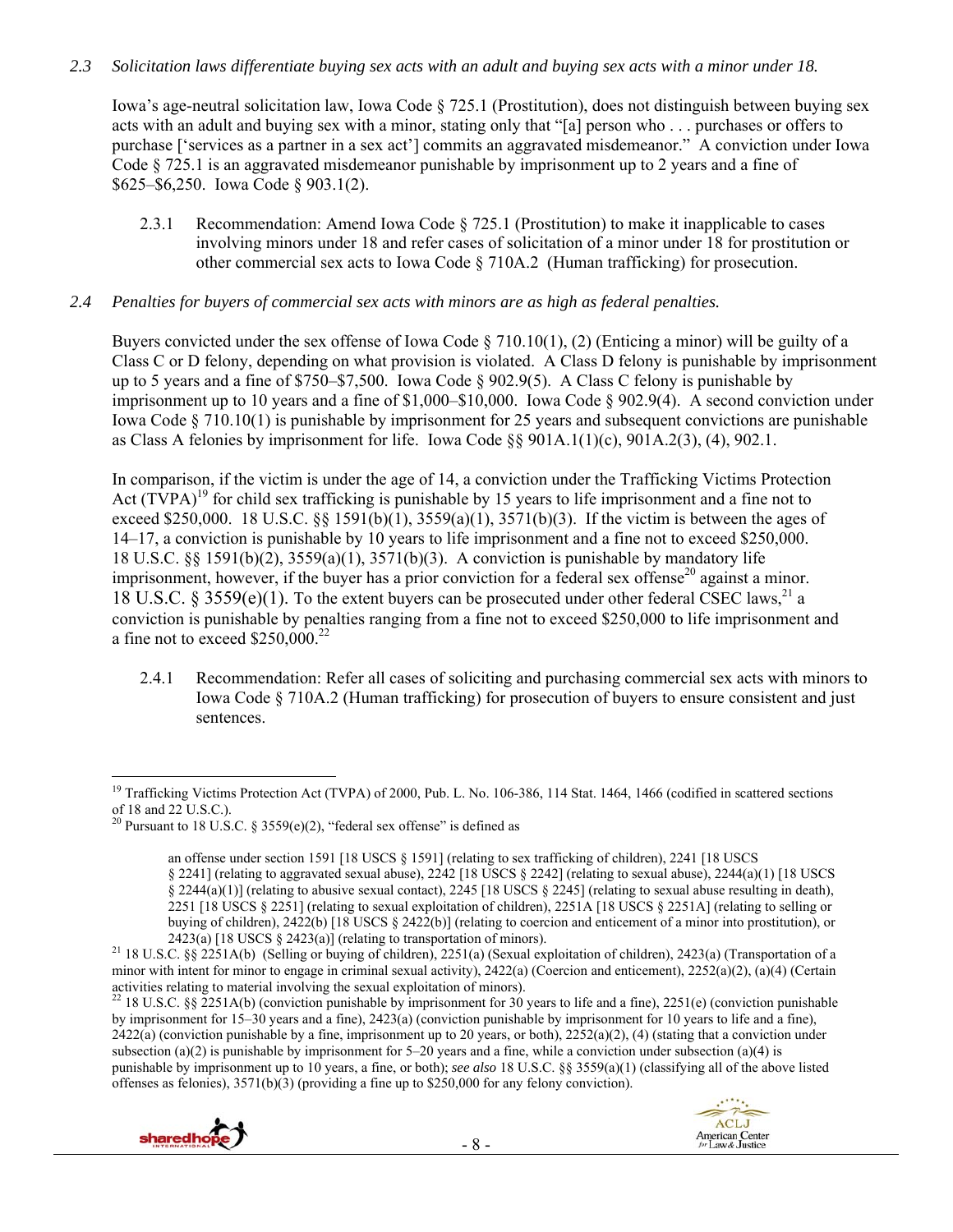*2.5 Using the Internet to lure, entice, or purchase, or attempt to lure, entice, or purchase commercial sex acts with a minor is a separate crime or results in an enhanced penalty for buyers.* 

Iowa has not enacted a separate statute that specifically criminalizes the use of the Internet to lure, entice, or purchase commercial sex acts with a minor. However, Iowa Code § 710.10 (Enticing a minor), although not expressly commercial in its application to buyers, may be used to penalize buyers who attempt to entice or purchase commercial sex acts with minors over the Internet.<sup>23</sup> Iowa Code § 710.10(6) suggests a violation of Iowa Code § 710.10 may occur through the use of an Internet, by providing,

For purposes of determining jurisdiction under section 803.1, an offense is considered committed in this state if the communication to entice or attempt to entice a person believed to be a minor who is present in this state originates from another state, or the communication to entice or attempt to entice a person believed to be a minor is sent from this state.

Buyers who "entice a person reasonably believed to be under the age of thirteen" in violation of Iowa Code § 710.10(1) (Enticing a minor), are guilty of a Class C felony punishable by imprisonment up to 10 years and a fine of \$1,000–\$10,000. Iowa Code  $\S$  710.10(1), 902.9(4). A second conviction is punishable by imprisonment for 25 years and subsequent convictions are punishable as Class A felonies by imprisonment for life. Iowa Code §§ 901A.1(1)(c), 901A.2(3), (4), 902.1. Buyers who violate Iowa Code § 710.10(2) will be guilty of a Class D felony punishable by imprisonment up to 5 years and a fine of \$750–\$7,500. Iowa Code §§ 710.10(2), 902.9(5).

- 2.5.1 Recommendation: Enact a separate statute that specifically criminalizes the use of the Internet to lure, entice, or purchase commercial sex acts with a minor or amend Iowa Code § 710.10 (Enticing a minor) to include soliciting a minor over the Internet for commercial sexual activity.
- *2.6 No age mistake defense is permitted for a buyer of commercial sex acts with any minor under 18.*

Iowa Code § 710.10 (Enticing a minor) and § 709.8 (Lascivious acts with a child) do not expressly prohibit the use of an age mistake defense by a buyer of commercial sex acts with a minor. Iowa Code § 725.1 (Prostitution) is age-neutral, making the mistake of age defense inapplicable.

- 2.6.1 Recommendation: Amend Iowa Code § 710.2 (Human trafficking) and Iowa's CSEC laws to expressly prohibit buyers of commercial sex acts with minors from using a mistake of age defense.
- *2.7 Base penalties for buying sex acts with a minor are sufficiently high for all minors under 18 and not reduced for older minors.*

Iowa Code § 710.10(1), (2) (Enticing a minor), however, fails to protect minors who are 16 or 17 and, subsection (1) only applies to minors who are under 13. Where the minor victim is under 13, a violation of Iowa Code § 710.10(1) is a Class C felony. A violation of Iowa Code § 710.10(1) (minor under 16) is a Class D felony. Class C felonies are punishable by imprisonment up to 10 years and a fine of \$1,000–\$10,000 and Class D felonies are punishable by imprisonment up to 5 years and a fine of \$750–\$7,500. Iowa Code § 902.9(4), (5). A second conviction is punishable by imprisonment for 25 years and subsequent convictions are punishable as Class A felonies by imprisonment for life. Iowa Code  $\S$ § 901A.1(1)(c), 901A.2(3), (4), 902.1.

2.7.1 Recommendation: Amend Iowa Code § 710.10 (Enticing a minor) to apply to all minors under 18 and to raise the penalties applicable where the victim is a minor 13 years of age or older.

 $\overline{a}$ <sup>23</sup> *See supra* Section 1.2 for the relevant provisions of Iowa Code § 710.10.

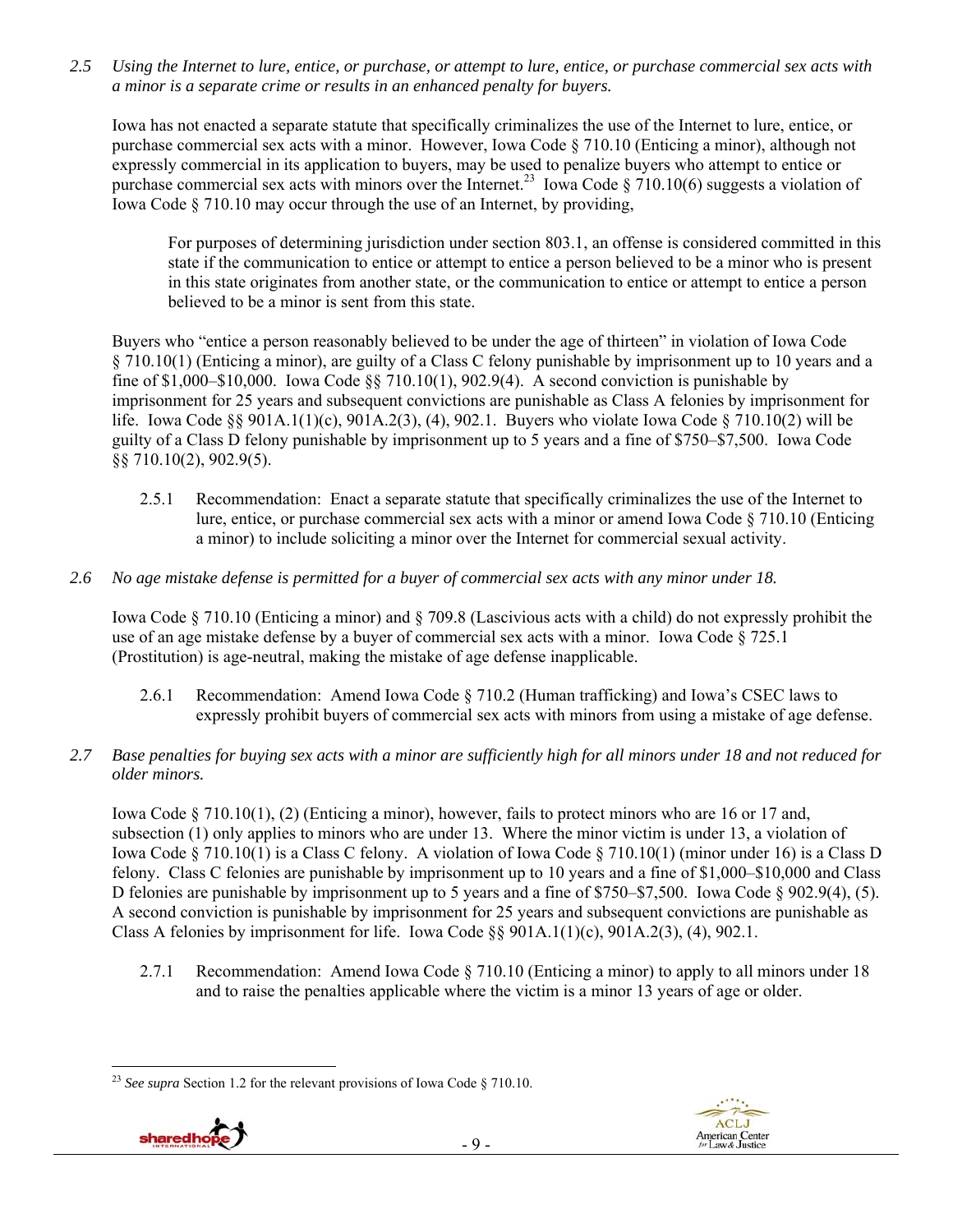*2.8 Financial penalties for buyers of commercial sex acts with minors are sufficiently high to make it difficult for buyers to hide the crime.* 

Buyers convicted under Iowa Code § 710.10(1), (2) (Enticing a minor) will be guilty of a Class C or D felony, depending on what provision is violated. A Class D felony is punishable by imprisonment up to 5 years and a fine of \$750–\$7,500. Iowa Code § 902.9(5). A Class C felony is punishable by imprisonment up to 10 years and a fine of \$1,000–\$10,000. Iowa Code § 902.9(4). A second conviction is punishable by imprisonment for 25 years and subsequent convictions are punishable as Class A felonies by imprisonment for life. Iowa Code §§ 901A.1(1)(c), 901A.2(3), (4), 902.1.

Under Iowa's "Forfeiture Reform Act," Chapter 809A, certain types of offenses may give rise to forfeiture, including, pursuant to Iowa Code  $\S$  809A.3(1), (2), (3) (Conduct giving rise to forfeiture),

1. An act or omission which is a public offense and which is a serious or aggravated misdemeanor or felony.

2. An act or omission occurring outside of this state, that would be punishable by confinement of one year or more in the place of occurrence and would be a serious or aggravated misdemeanor or felony if the act or omission occurred in this state.

3. An act or omission committed in furtherance of any act or omission described in subsection 1, which is a serious or aggravated misdemeanor or felony, including any inchoate or preparatory offense. . . . .

The following types of property are subject to forfeiture under Iowa Code § 809A.4 (Property subject to forfeiture),

2. a. All property . . . including the whole of any lot or tract of land and any appurtenances or improvements to real property, including homesteads that are otherwise exempt from judicial sale pursuant to section 561.16, that is either:

(1) Furnished or intended to be furnished by a person in an exchange that constitutes conduct giving rise to forfeiture.

(2) Used or intended to be used in any manner or part to facilitate<sup>24</sup> conduct giving rise to forfeiture.

. . . . . . . .

6. a. Any property of a person up to the value of property which is either of the following:

(1) Described in subsection 2 that the person owned or possessed for the purpose of a use described in subsection 2.

(2) Described in subsection 3 and is proceeds of conduct engaged in by the person or for which the person is criminally responsible.

. . . . . . . .

Buyers also may be required to pay restitution. Iowa Code § 910.2(1) (Restitution or community service to be ordered by sentencing court)<sup>25</sup> states,

In all criminal cases in which there is a plea of guilty, verdict of guilty, or special verdict upon which a judgment of conviction is rendered, the sentencing court shall order that restitution be made by each

> ACLJ American Center<br>for Law & Justice

House File 389 during the 84th Iowa General Assembly. 2011 Iowa H. File 389 (effective July 1, 2011).



 $\overline{a}$ <sup>24</sup> Iowa Code § 809A.4(7) (Property subject to forfeiture) states, "As used in this section, 'facilitate' means to have a substantial connection between the property and the conduct giving rise to forfeiture."<br><sup>25</sup> The text of Iowa Code § 910.2 included here and elsewhere in this report includes amendments made by the passage of Iowa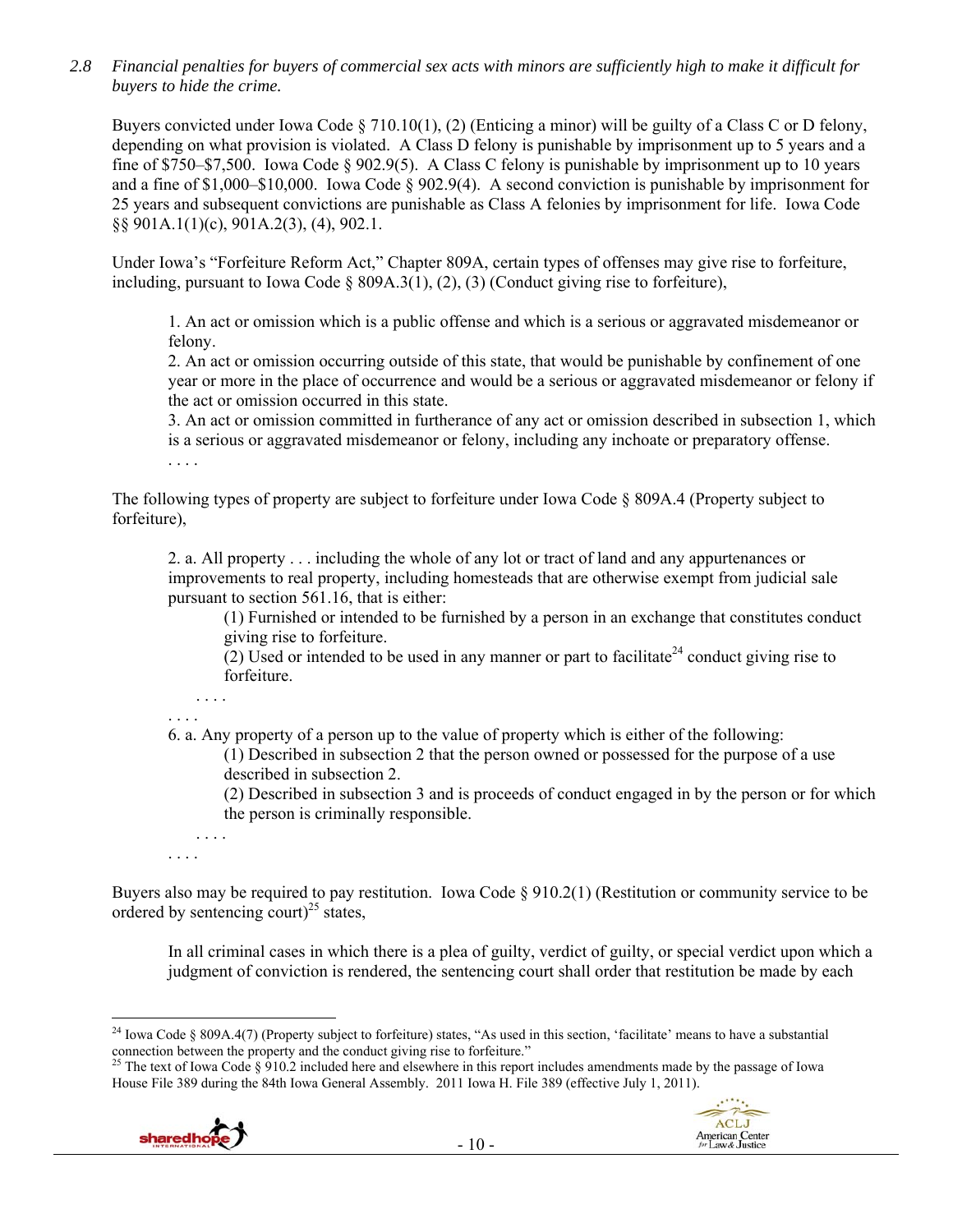offender to the victims<sup>26</sup> of the offender's criminal activities<sup>27</sup> . . . . In structuring a plan of restitution, the court shall provide for payments in the following order of priority: victim, fines, penalties, and surcharges, crime victim compensation program reimbursement, public agencies, court costs including correctional fees . . . , court-appointed attorney fees . . . , including the expense of a public defender, contribution to a local anticrime organization, and the medical assistance program . . . .

Iowa Code § 910.1(4) (Definitions)<sup>28</sup> defines "restitution" as

payment of pecuniary damages to a victim in an amount and in the manner provided by the offender's plan of restitution. "Restitution" also includes fines, penalties, and surcharges, . . . court costs . . . and payment to the medical assistance program pursuant to chapter 249A [State supplementary assistance] for expenditures paid on behalf of the victim resulting from the offender's criminal activities including investigative costs incurred by the Medicaid fraud control unit pursuant to section 249A.7 [Assistance inalienable].

Iowa Code § 915.100(2) (Victim restitution rights) states,

2. The right to restitution includes the following:

a. In all criminal cases in which there is a plea of guilty, verdict of guilty, or special verdict upon which a judgment of conviction is rendered, the sentencing court shall order that restitution be made by each offender to victims of the offender's criminal activities.

. . . . e. Victims shall be paid in full pursuant to an order of restitution, before fines, penalties, surcharges, crime victim compensation program reimbursement, public agency reimbursement, court costs, correctional fees, court-appointed attorney fees, expenses of a public defender, or contributions to local anticrime organizations are paid.

. . . . i. The right to victim restitution for the pecuniary damages incurred by a victim as the result of a crime does not limit or impair the right of the victim to sue and recover damages from the offender in a civil action.

## *2.9 Buying and possessing child pornography carries penalties as high as similar federal offenses.*

Iowa Code § 728.12(3) (Sexual exploitation of a minor) criminalizes the buying and possessing of child pornography. Iowa Code § 728.12(3) states,

It shall be unlawful to knowingly purchase or possess a negative, slide, book, magazine, computer, computer disk, or other print or visual medium, or an electronic, magnetic, or optical storage system, or any other type of storage system which depicts a minor engaging in a prohibited sexual act or the simulation of a prohibited sexual act.

An offender's first violation of Iowa Code § 728.12(3) is an aggravated offense, punishable by imprisonment up to 2 years and a fine of \$625–\$6,250, while any subsequent violations are Class D felonies punishable by imprisonment up to 5 years and a fine of \$750–\$7,500.29 Iowa Code §§ 728.12(3), 903.1(2), 902.9(5).

<sup>28</sup> The text of Iowa Code § 910.1 included here and elsewhere in this report includes amendments made by the passage of Iowa House File 389 during the 84th Iowa General Assembly. 2011 Iowa H. File 389 (effective July 1, 2011).





 $\overline{a}$ <sup>26</sup> Iowa Code § 910.1(5) defines a "victim" as "a person who has suffered pecuniary damages as a result of the offender's criminal activities."

Iowa Code  $§$  910.1(1) defines "criminal activities" as

any crime for which there is a plea of guilty, verdict of guilty, or special verdict upon which a judgment of conviction is rendered and any other crime committed after July 1, 1982, which is admitted or not contested by the offender, whether or not prosecuted. However, "criminal activities" does not include simple misdemeanors under chapter 32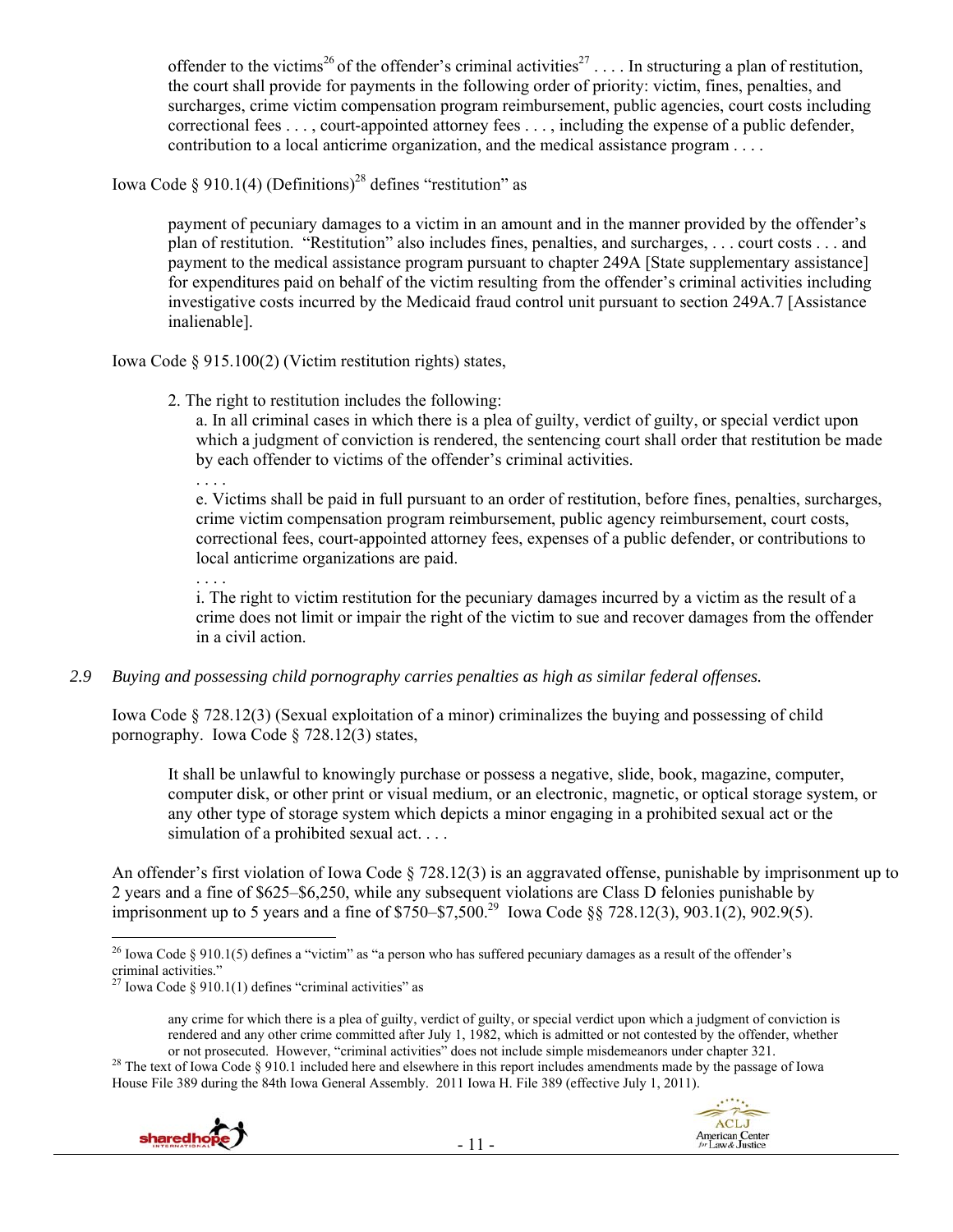In comparison, a federal conviction for possession of child pornography<sup>30</sup> is generally punishable by imprisonment for  $5-20$  years and a fine not to exceed  $$250,000$ <sup>31</sup> Subsequent convictions, however, are punishable by imprisonment up to 40 years and a fine not to exceed  $$250,000.<sup>32</sup>$ 

2.9.1 Recommendation: Amend Iowa Code § 728.12(3) to increase the penalties for buying and possessing child pornography to be comparable to federal penalties.

#### *2.10 Convicted buyers of commercial sex acts with minors and child pornography are required to register as sex offenders.*

Iowa Code § 692A.103(1) states in part, "A person who has been convicted of any sex offense classified as a tier I, tier II, or tier III offense, or an offender required to register in another jurisdiction under the other jurisdiction's sex offender registry, shall register as a sex offender as provided in this chapter if the offender resides, is employed, or attends school in this state."

Iowa Code § 692A.102(1) (Sex offense classifications) outlines a tiered offender registry for purposes of Chapter 692A (Sex offender registry), as follows:

1. For purposes of this chapter [Sex offender registry], all individuals required to register shall be classified as a tier I, tier II, or tier III offender. For purposes of this chapter, sex offenses are classified into the following tiers:

a. Tier I offenses include a conviction for the following sex offenses:

. . . (12) Receipt or possession of child pornography in violation of 18 U.S.C. § 2252.

(13) Material containing child pornography in violation of 18 U.S.C. § 2252A.

. . . b. Tier II offenses include a conviction for the following sex offenses:

(1) Lascivious acts with a child in violation of section 709.8, subsection 3 or 4.

(2) Solicitation of a minor to engage in an illegal sex act in violation of section 705.1 [Solicitation].

For purposes of this subsection, an offense is considered a second or subsequent offense if, prior to the person's having been convicted under this subsection, any of the following apply:

a. The person has a prior conviction or deferred judgment under this subsection.

b. The person has a prior conviction, deferred judgment, or the equivalent of a deferred judgment in another jurisdiction for an offense substantially similar to the offense defined in this subsection. The court shall judicially notice the statutes of other states that define offenses substantially similar to the offense defined in this subsection

and that therefore can be considered corresponding statutes.<br><sup>30</sup> 18 U.S.C. §§ 2252(a)(2), (a)(4) (Certain activities relating to material involving the sexual exploitation of minors), 2252A(a)(2)–(3) (Certain activities relating to material constituting or containing child pornography), 1466A(a), (b) (Obscene visual representations of the sexual abuse of children).

<sup>31</sup> 18 U.S.C. §§ 2252(b) (stating that a conviction under subsection (a)(2) is punishable by imprisonment for 5–20 years and a fine, while a conviction under subsection (a)(4) is punishable by imprisonment up to 10 years, a fine, or both),  $2252A(b)(1)$  (a conviction is punishable by imprisonment for  $5-20$  years and a fine), 1466A(a), (b) (stating that a conviction under subsection (a) is "subject to the penalties provided in section 2252A(b)(1)," imprisonment for 5–20 years and a fine, while a conviction under subsection (b) is "subject to the penalties provided in section 2252A(b)(2)," imprisonment up to 10 years, a fine, or both); *see also* 18 U.S.C. §§ 3559(a)(1) (classifying all of the above listed offenses as felonies), 3571(b)(3) (providing a fine up to \$250,000 for any felony conviction).

<sup>32</sup> 18 U.S.C. §§ 2252(b) (stating if a person has a prior conviction under subsection (a)(2), or a list of other statutes, a conviction is punishable by a fine and imprisonment for 15–40 years, but if a person has a prior conviction under subsection (a)(4), or a list of other statutes, a conviction is punishable by a fine and imprisonment for  $10-20$  years),  $2252A(b)(1)$  (stating if a person has a prior conviction under subsection (a)(2), (a)(3), or a list of other statutes, a conviction is punishable by a fine and imprisonment for 15–40 years), 1466A(a), (b) (stating that the penalty scheme for section 2252A(b) applies); *see also* 18 U.S.C. §§ 3559(a)(1) (classifying all of the above listed offenses as felonies),  $3571(b)(3)$  (providing a fine up to \$250,000 for any felony conviction).





<sup>&</sup>lt;sup>29</sup> Iowa Code § 728.12(3) explains,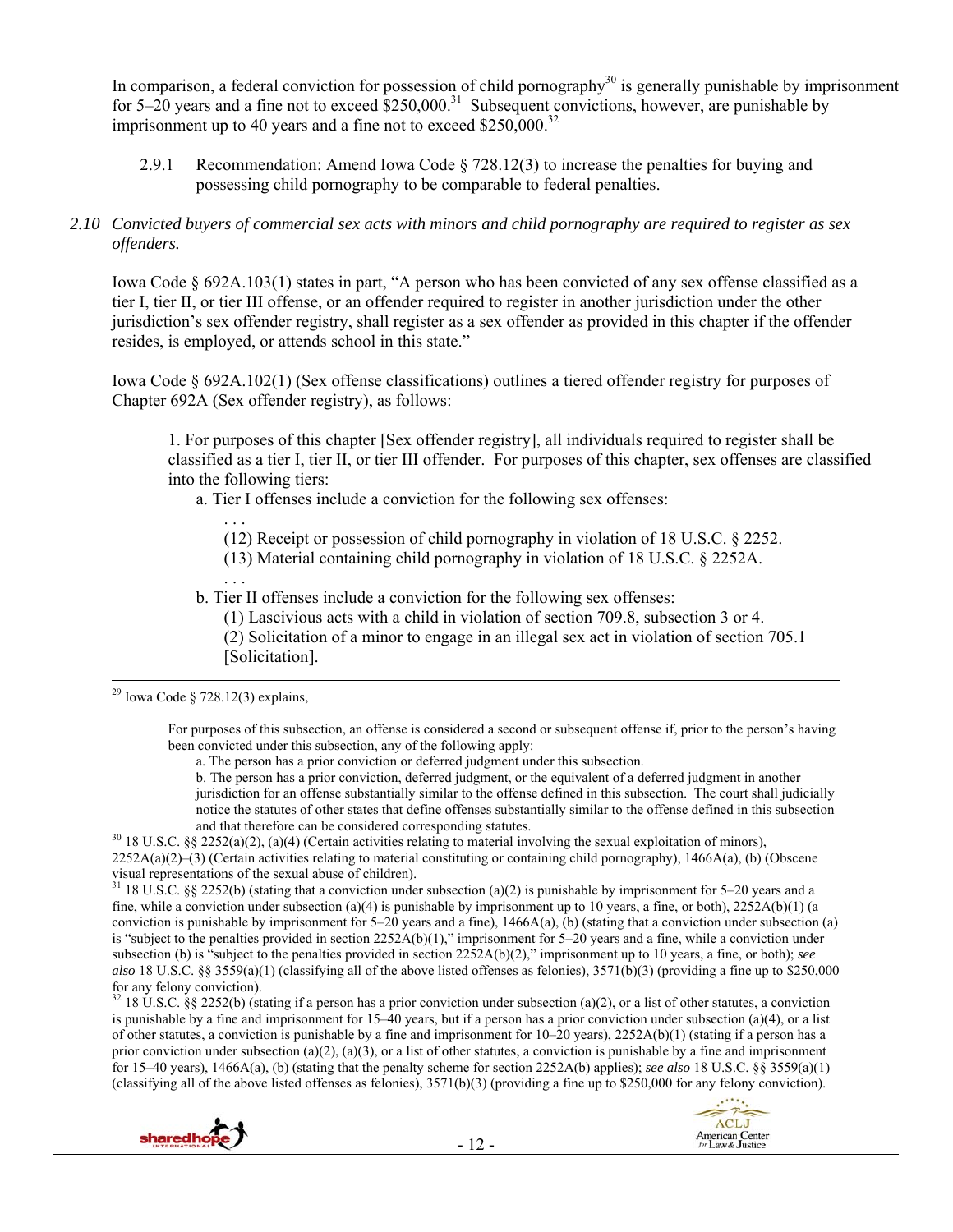(3) Solicitation of a minor to engage in an illegal act under section 709.8, subsection 3, in violation of section 705.1.

(19) Sexual exploitation of a minor in violation of section 728.12, subsection . . . 3 [Prohibiting the purchase or possession of child pornography].

(22) Transportation of a minor for illegal sexual activity in violation of 18 U.S.C. § 2421.

(23) Coercion and enticement of a minor for illegal sexual activity in violation of 18 U.S.C.  $§$  2422(a) or (b).

(24) Transportation of minors for illegal sexual activity in violation of 18 U.S.C. § 2423(a). (25) Travel with the intent to engage in illegal sexual conduct with a minor in violation of 18 U.S.C. § 2423.

(26) Engaging in illicit sexual conduct in foreign places in violation of 18 U.S.C. § 2423(c). . . . .

c. Tier III offenses include a conviction for the following sex offenses:

 (25) Purchase or sale of an individual in violation of section 710.11 if a determination is made that the offense was sexually motivated pursuant to section 692A.126.

(31) Enticing a minor in violation of section 710.10, if the violation includes an intent to commit sexual abuse, sexual exploitation, sexual contact, or sexual conduct directed towards a minor.

. . . . (38) Sexual exploitation of children in violation of 18 U.S.C. § 2251.

(39) Selling or buying of children in violation of 18 U.S.C. § 2251A.

. . . .

. . . .

. . . .

. . . .

. . . .

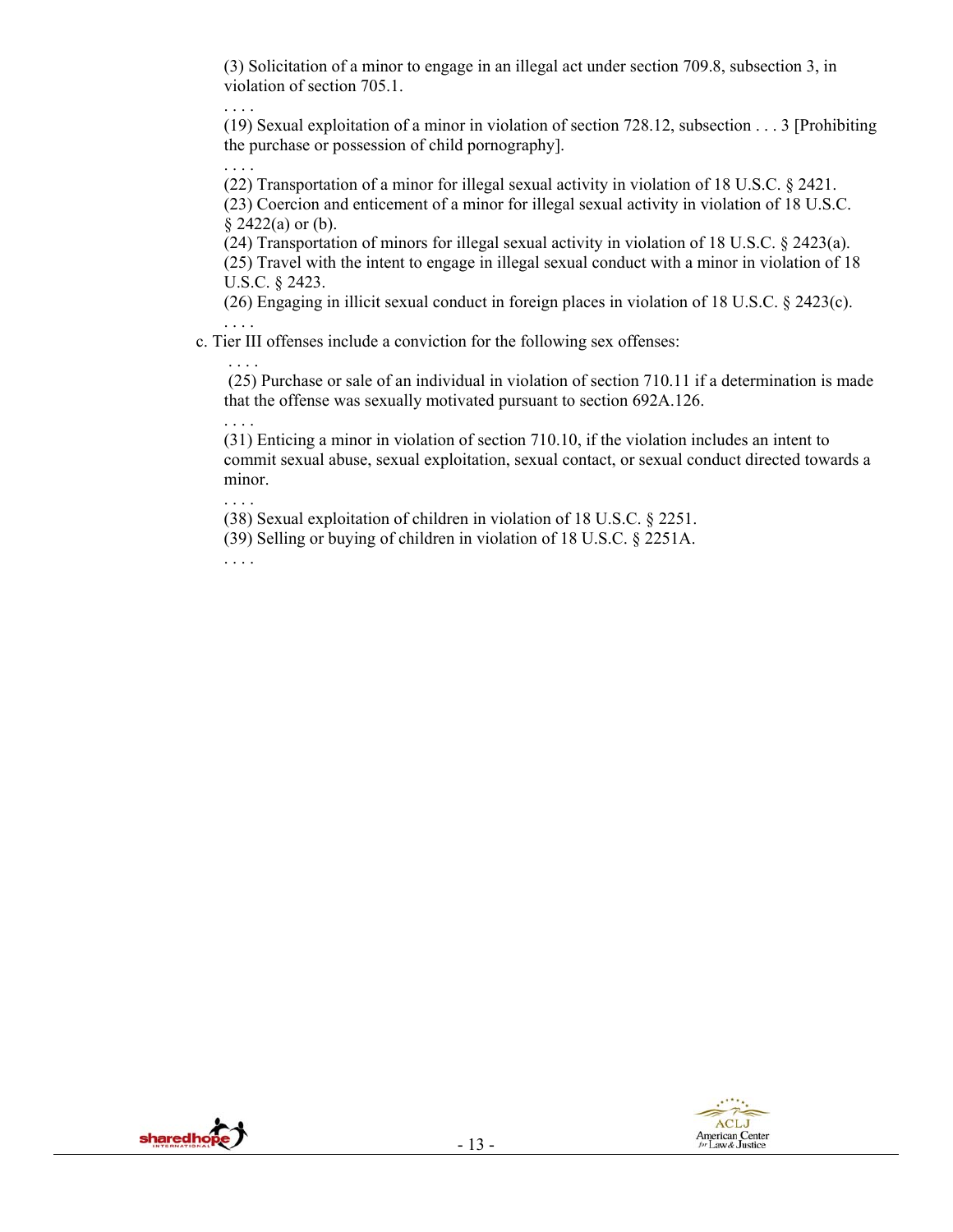#### **Framework Issue 3: Criminal provisions for traffickers**

#### *Legal Components:*

- *3.1 Penalties for trafficking a child for sexual exploitation are as high as federal penalties.*
- *3.2 Creating and distributing child pornography carries penalties as high as similar federal offenses.*
- *3.3 Using the Internet to lure, entice, recruit or sell commercial sex acts with a minor is a separate crime or results in an enhanced penalty for traffickers.*
- *3.4 Financial penalties for traffickers, including asset forfeiture, are sufficiently high.*
- *3.5 Convicted traffickers are required to register as sex offenders.*
- *3.6 Laws relating to termination of parental rights for certain offenses include sex trafficking or CSEC offenses in order to remove the children of traffickers from their control and potential exploitation.*

*\_\_\_\_\_\_\_\_\_\_\_\_\_\_\_\_\_\_\_\_\_\_\_\_\_\_\_\_\_\_\_\_\_\_\_\_\_\_\_\_\_\_\_\_\_\_\_\_\_\_\_\_\_\_\_\_\_\_\_\_\_\_\_\_\_\_\_\_\_\_\_\_\_\_\_\_\_\_\_\_\_\_\_\_\_\_\_\_\_\_\_\_\_\_* 

## *Legal Analysis:*

*3.1 Penalties for trafficking a child for sexual exploitation are as high as federal penalties.* 

Traffickers who violate Iowa Code § 710A.2 (Human trafficking),<sup>33</sup> when the victim is a minor, commit a Class B or a Class C felony. Class B felonies are punishable by imprisonment up to 25 years, while Class C felonies are punishable by imprisonment up to 10 years and a fine of \$1,000–\$10,000. Iowa Code § 902.9(2), (4). To the extent that a trafficker is a habitual offender,<sup>34</sup> the trafficker may receive imprisonment up to 15 years. Iowa Code § 902.9(3).

A conviction under Iowa Code § 725.3(2) (Pandering),<sup>35</sup> is punishable as a Class C felony by imprisonment up to 10 years, a fine of \$1,000–\$10,000, and an additional "law enforcement initiative surcharge" of \$125. Iowa Code §§ 902.9(4), 911.3. A second conviction is punishable by imprisonment for 25 years and subsequent convictions are punishable as Class A felonies by imprisonment for life. Iowa Code §§ 901A.1(1)(d), 901A.2(3), (4), 902.1. A conviction under Iowa Code § 710.10(1) (Enticing a minor)<sup>36</sup> is punishable as a Class C felony by imprisonment up to 10 years and a fine of \$1,000–\$10,000. Iowa Code  $\S$ § 710.10(1), 902.9(4). A second conviction is punishable by imprisonment for 25 years and subsequent convictions are punishable as Class A felonies by imprisonment for life. Iowa Code  $\S$ § 901A.1(1)(c), 901A.2(3), (4), 902.1. A conviction under Iowa Code § 710.10(2) is punishable as a Class D felony by imprisonment up to 5 years and a fine of \$750–\$7,500. Iowa Code §§ 710.10(2), 902.9(5).

Iowa Code § 710.8(2), (3) (Harboring a runaway child prohibited—penalty) states,

2. A person shall not harbor a runaway child with the intent of committing a criminal act involving the child or with the intent of enticing or forcing the runaway child to commit a criminal act. 3. A person shall not harbor a runaway child with the intent of allowing the runaway child to remain away from home against the wishes of the child's parent, guardian, or custodian. However, the provisions of this subsection do not apply to a shelter care home which is licensed or approved by the department of human services.





<sup>&</sup>lt;sup>33</sup> See supra Section 1.1 for the provisions of Iowa Code § 710A.2.

<sup>&</sup>lt;sup>34</sup> This provision applies throughout section 3.1 in all cases where a trafficker is a habitual offender, the offense committed is a Class D or C felony, and the maximum imprisonment term otherwise provided for an offense is less than 15 years. *See supra* note 7 for the provisions of Iowa Code § 902.8 (Minimum sentence—habitual offender).<br><sup>35</sup> See supra Section 1.2 for the provisions of Iowa Code § 725.3(2).<br><sup>36</sup> See supra Section 1.2 for the provisions of Iowa Code § 710.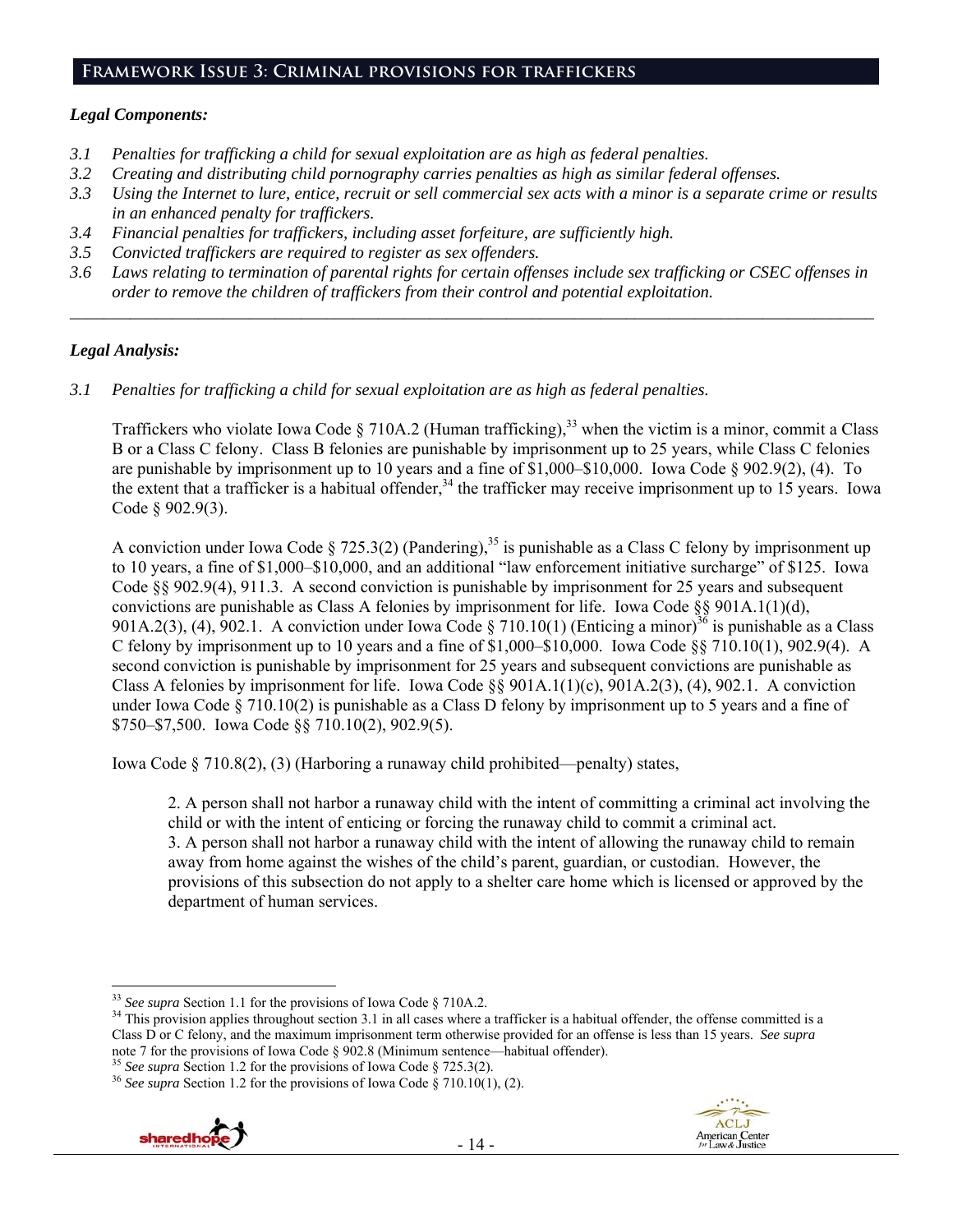A conviction under Iowa Code § 710.8(2), (3) is punishable as an aggravated misdemeanor by imprisonment up to 2 years and a fine of  $$625–$6,250.<sup>37</sup>$  Iowa Code  $$8710.8(4), 903.1(2)$ .

To the extent that a trafficker engages in "specified unlawful activity"<sup>38</sup> while violating any of Iowa's criminal laws, a trafficker also may be prosecuted under Iowa Code § 706A.2 (Violations). Iowa Code § 706A.2 states in part,

1. Specified unlawful activity influenced enterprises.<sup>39</sup>

a. It is unlawful for any person who has knowingly received any proceeds<sup>40</sup> of specified unlawful activity to use or invest, directly or indirectly, any part of such proceeds in the acquisition of any interest in any enterprise or any real property, or in the establishment or operation of any enterprise. b. It is unlawful for any person to knowingly acquire or maintain, directly or indirectly, any interest in or control of any enterprise or real property through specified unlawful activity.

c. It is unlawful for any person to knowingly conduct the affairs of any enterprise through specified unlawful activity or to knowingly participate, directly or indirectly, in any enterprise that the person knows is being conducted through specified unlawful activity.

d. It is unlawful for any person to conspire or attempt to violate or to solicit or facilitate the violations of the provisions of paragraph "a", "b", or "c".

. . . . 3. Money laundering. It is unlawful for a person to commit money laundering in violation of chapter 706B.

4. Acts of specified unlawful activity. It is unlawful for a person to commit specified unlawful activity as defined in section 706A.1.

. . . .

Convictions under Iowa Code § 706A.2(1) and (4) are punishable as Class B felonies by imprisonment up to 25 years. Iowa Code §§ 706A.4, 902.9(2).

Lastly, traffickers may be prosecuted under Iowa Code § 706B.2 (Money laundering penalty—civil remedies). Iowa Code § 706B.2(1) states,

It is unlawful for a person to commit money laundering by doing any of the following:

a. To knowingly transport, receive, or acquire property or to conduct a transaction involving property, knowing that the property involved is the proceeds of some form of unlawful activity.<sup>41</sup> when, in fact, the property is the proceeds of specified unlawful activity.<sup>42</sup>

<sup>42</sup> Iowa Code § 706B.1(3) defines for this section "specified unlawful activity" as "any act, including any preparatory or completed offense, committed for financial gain on a continuing basis, that is punishable by confinement of one year or more under the laws of this state, or, if the act occurred outside this state, would be punishable by confinement of one year or more under the laws of the state in which it occurred and under the laws of this state."





<sup>&</sup>lt;sup>37</sup> See supra note 14.

<sup>&</sup>lt;sup>38</sup> Iowa Code § 706A.1(5) (Definitions) defines "specified unlawful activity" as "any act, including any preparatory or completed offense, committed for financial gain on a continuing basis, that is punishable as an indictable offense under the laws of the state in which it occurred and under the laws of this state."  $\frac{39}{2}$  Iowa Code § 706A.1(2) defines a "enterprise" as "any sole proprietorship, partnership, corporation, trust, or other legal entity,

or any unchartered union, association, or group of persons associated in fact although not a legal entity, and includes unlawful as well as lawful enterprises."

<sup>&</sup>lt;sup>40</sup> Iowa Code § 706A.1(3) defines "proceeds" as "property acquired or derived directly or indirectly from, produced through, realized through, or caused by an act or omission and includes any property of any kind."<br><sup>41</sup> Iowa Code § 706B.1(5) (Definitions) defines "unlawful activity" as "any act which is chargeable or indictable as a public

offense of any degree under the laws of the state in which the act occurred or under federal law and, if the act occurred in a state other than this state, would be chargeable or indictable as a public offense of any degree under the laws of this state or under federal law."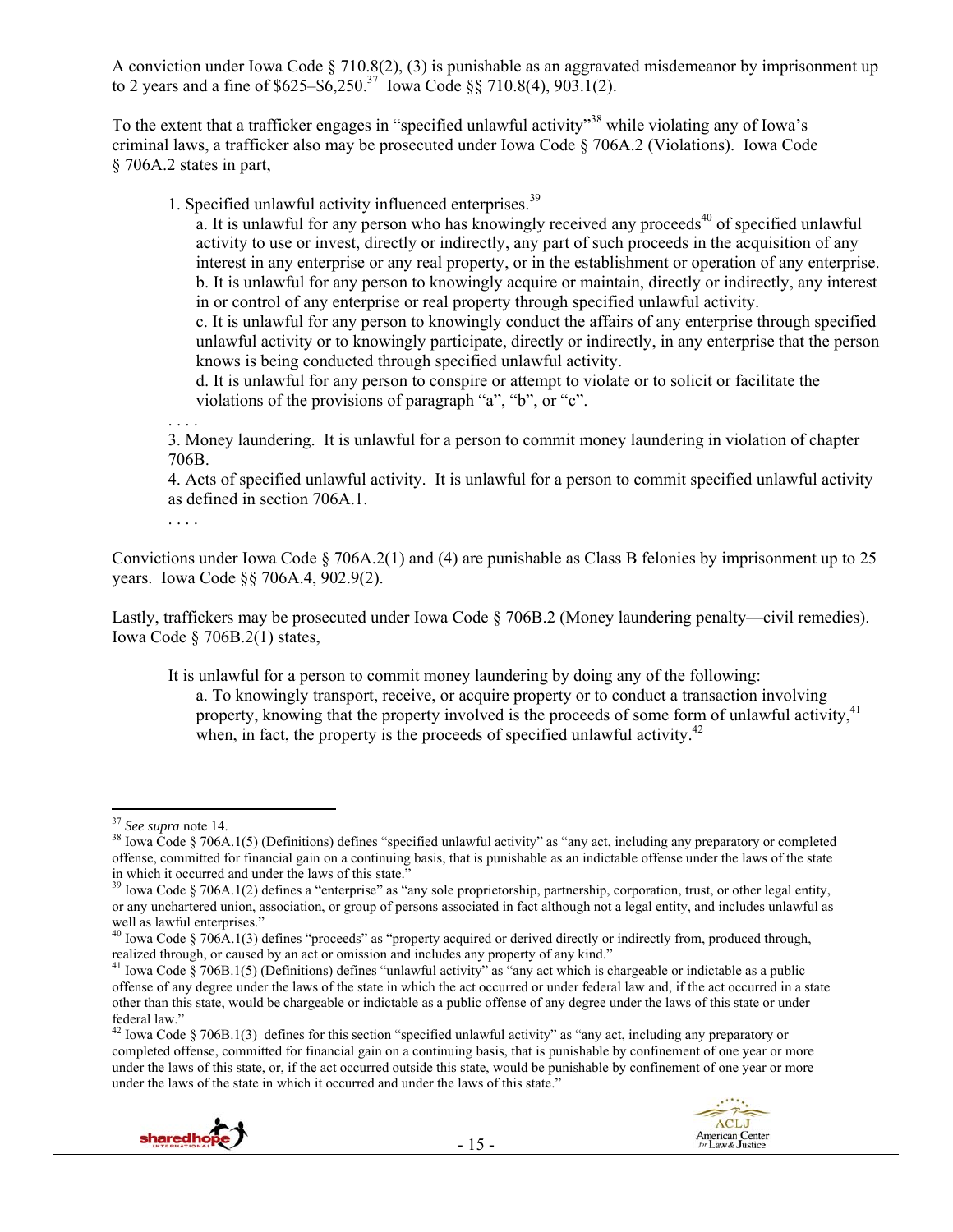b. To make property available to another, by transaction, transportation, or otherwise, knowing that it is intended to be used for the purpose of committing or furthering the commission of specified unlawful activity.

c. To conduct a transaction knowing that the property involved in the transaction is the proceeds of some form of unlawful activity with the intent to conceal or disguise the nature, location, source, ownership, or control of the property or the intent to avoid a transaction-reporting requirement under chapter 529, the Iowa financial transaction reporting Act, or federal law.

d. To knowingly engage in the business of conducting, directing, planning, organizing, initiating, financing, managing, supervising, or facilitating transactions involving property, knowing that the property involved in the transaction is the proceeds of some form of unlawful activity, that, in fact, is the proceeds of specified unlawful activity.

Iowa Code § 710A.2 (Human trafficking) and Iowa's CSEC laws fall within the definition of specified unlawful activity, as each is punishable by imprisonment of more than 1 year. A conviction under Iowa Code § 706B.2(1)(a),(b), (c) is punishable as a Class C felony by imprisonment up to 10 years, a fine up to the greater of \$10,000 or twice the value of the of the property involved, or both imprisonment and a fine. Iowa Code § 706B.2(2)(a). A conviction under Iowa Code § 706B.2(1)(d) is punishable as a Class D felony and by imprisonment up to 5 years, a fine up to the greater of \$7,500 or twice the value of the of the property involved, or both imprisonment and a fine. Iowa Code § 706B.2(2)(b).

In comparison, if the victim is under the age of 14, a conviction under the Trafficking Victims Protection Act  $(TVPA)<sup>43</sup>$  for child sex trafficking is punishable by 15 years to life imprisonment and a fine not to exceed \$250,000. 18 U.S.C. §§ 1591(b)(1), 3559(a)(1), 3571(b)(3). If the victim is between the ages of 14–17, a conviction is punishable by 10 years to life imprisonment and a fine not to exceed \$250,000. 18 U.S.C. §§ 1591(b)(2), 3559(a)(1), 3571(b)(3). A conviction is punishable by mandatory life imprisonment, however, if the trafficker has a prior conviction for a federal sex offense<sup>44</sup> against a minor.

## *3.2 Creating and distributing child pornography carries penalties as high as similar federal offenses.*

The creation or distribution of child pornography is prohibited under Iowa Code § 728.12 (Sexual exploitation of a minor). Iowa Code § 728.12 states,

1. It shall be unlawful to employ, use, persuade, induce, entice, coerce, solicit, knowingly permit, or otherwise cause or attempt to cause a minor to engage in a prohibited sexual  $\text{act}^{45}$  or in the simulation of a prohibited sexual act. A person must know, or have reason to know, or intend that the act or simulated act may be photographed, filmed, or otherwise preserved in a negative, slide, book, magazine, computer, computer disk, or other print or visual medium, or be preserved in an electronic, magnetic, or optical storage system, or in any other type of storage system. . . .

2. It shall be unlawful to knowingly promote<sup>46</sup> any material visually depicting a live performance of a minor engaging in a prohibited sexual act or in the simulation of a prohibited sexual act. . . .

Traffickers who produce child pornography in violation of Iowa Code § 728.12(1), a Class C felony, will receive imprisonment up to 10 years and a fine of \$1,000–\$10,000 and may receive an additional \$50,000 fine for each violation under Iowa Code § 728.12. Iowa Code §§ 728.12(1), 902.9(4). A second conviction is punishable by imprisonment for 25 years and subsequent convictions are punishable as Class A felonies by imprisonment for life. Iowa Code §§ 901A.1(1)(b), 901A.2(3), (4), 902.1. Those who distribute child

<sup>&</sup>lt;sup>44</sup> See supra note 20.<br><sup>45</sup> See supra note 9 for definition of "prohibited sexual act."<br><sup>45</sup> Iowa Code § 728.1(8) defines "promote" as "to procure, manufacture, issue, sell, give, provide, lend, mail, deliver, transfer, transmute, transmit, publish, distribute, circulate, disseminate, present, exhibit, or advertise, or to offer or agree to do any of these acts."



<sup>&</sup>lt;sup>43</sup> See supra note 19.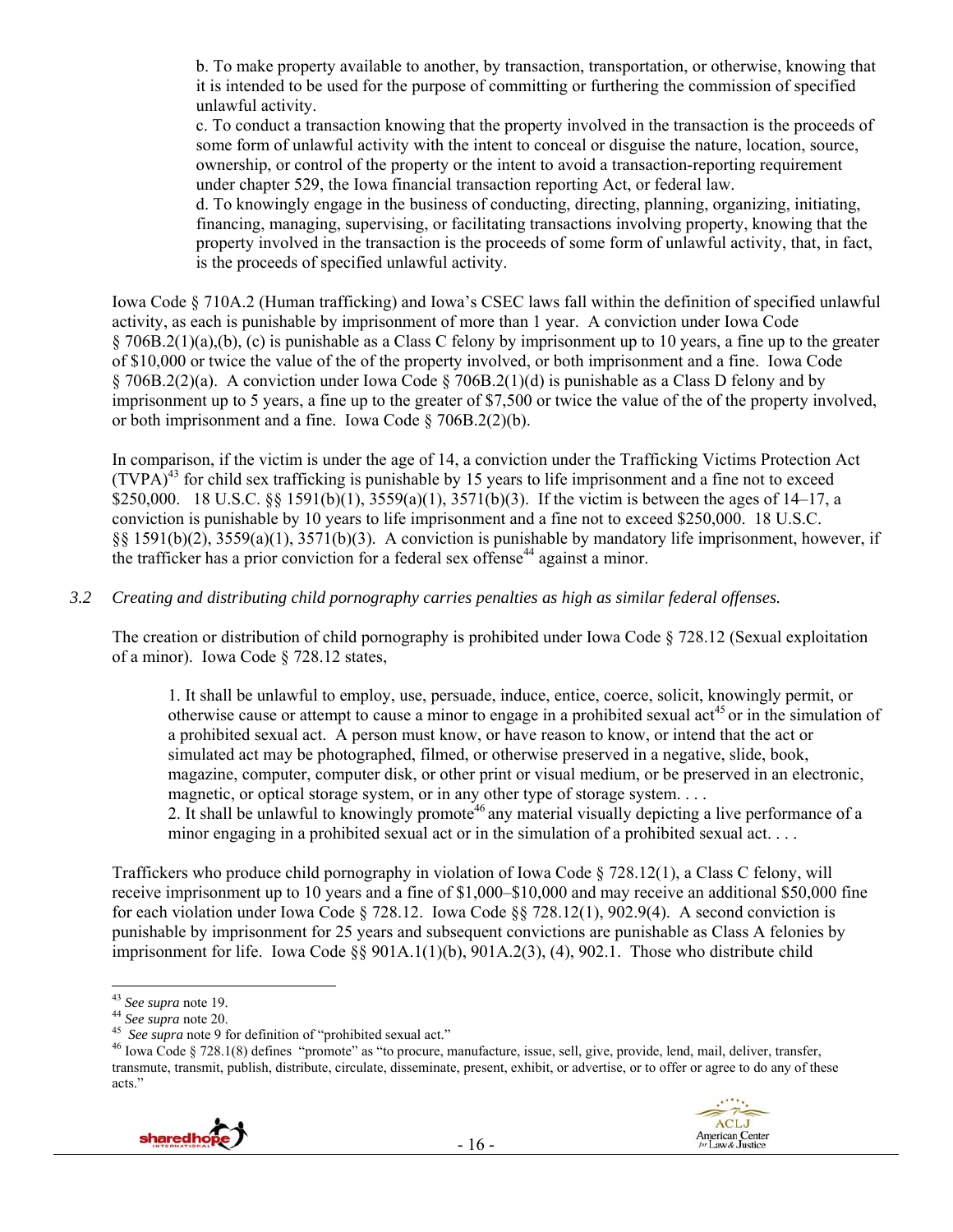pornography in violation of Iowa Code § 728.12(2), a Class D felony, will receive imprisonment up to 5 years and a fine of \$750–\$7,500 and may receive an additional \$25,000 fine for each violation under Iowa Code § 728.12. Iowa Code §§ 728.12(2), 902.9(5).

In comparison, if the victim is under the age of 14, a conviction under the TVPA for child sex trafficking is punishable by 15 years to life imprisonment and a fine not to exceed \$250,000. 18 U.S.C. §§ 1591(b)(1),  $3559(a)(1)$ ,  $3571(b)(3)$ . If the victim is between the ages of  $14-17$ , a conviction is punishable by 10 years to life imprisonment and a fine not to exceed \$250,000. 18 U.S.C. §§ 1591(b)(2), 3559(a)(1), 3571(b)(3). A conviction is punishable by mandatory life imprisonment, however, if the trafficker has a prior conviction for a federal sex offense<sup>47</sup> against a minor. Additionally, a federal conviction for distribution of child pornography<sup>48</sup> is generally punishable by imprisonment for  $5-20$  years and a fine not to exceed \$250,000.<sup>49</sup> Subsequent convictions, however, are punishable by imprisonment up to 40 years and a fine not to exceed \$250,000.<sup>50</sup>

*3.3 Using the Internet to lure, entice, recruit or sell commercial sex acts with a minor is a separate crime or results in an enhanced penalty for traffickers.* 

Iowa has not enacted a separate statute that specifically makes the use of the Internet illegal to lure, entice, recruit, or purchase commercial sex acts with a minor. However, although not specific to the Internet or to commercial sex acts, Iowa Code § 710.10 (Enticing a minor) may be used to penalize buyers who attempt to entice or to purchase commercial sex acts with minors over the Internet. Iowa Code § 710.10(6) suggests a violation of Iowa Code  $\S$  710.10 may occur through the use of an Internet, as it states,

For purposes of determining jurisdiction under section 803.1, an offense is considered committed in this state if the communication to entice or attempt to entice a person believed to be a minor who is present in this state originates from another state, or the communication to entice or attempt to entice a person believed to be a minor is sent from this state.

A person who "entices or attempts to entice a person reasonably believed to be under the age of thirteen" in violation of Iowa Code § 710.10(1) (Enticing a minor),<sup>51</sup> is guilty of a Class C felony punishable by imprisonment up to 10 years and a fine of \$1,000–\$10,000. Iowa Code §§ 710.10(1), 902.9(4). A second conviction is punishable by imprisonment for 25 years and subsequent convictions are punishable as Class A felonies by imprisonment for life. Iowa Code §§ 901A.1(1)(c),  $901A.2(3)$ , (4), 902.1. A person who violates Iowa Code § 710.10(2) commits a Class D felony punishable by imprisonment up to 5 years and a fine of \$750–\$7,500. Iowa Code §§ 710.10(2), 902.9(5).

<sup>&</sup>lt;sup>50</sup> 18 U.S.C. §§ 2252(b) (stating if a person has a prior conviction under subsection (a)(1), (a)(2), or (a)(3) or a list of other statutes, a conviction is punishable by a fine and imprisonment for 15–40 years), 2252A(b)(1) (stating if a person has a prior conviction under subsection (a)(2), (a)(3), or a list of other statutes, a conviction is punishable by a fine and imprisonment for  $15-$ 40 years), 1466A(a), (b) (stating that the penalty scheme for section 2252A(b) applies); *see also* 18 U.S.C. §§ 3559(a)(1) (classifying all of the above listed offenses as felonies),  $3571(b)(3)$  (providing a fine up to \$250,000 for any felony conviction).<br><sup>51</sup> *See supra* Section 1.2 for the provisions of Iowa Code § 710.10(1), (2).





<sup>&</sup>lt;sup>47</sup> See supra note 20.

<sup>&</sup>lt;sup>48</sup> 18 U.S.C. §§ 2252(a)(1), (a)(2), (a)(3) (Certain activities relating to material involving the sexual exploitation of minors),  $2252A(a)(2)$ , (a)(3) (Certain activities relating to material constituting or containing child pornography), 1466A(a) (Obscene visual representations of the sexual abuse of children).

<sup>&</sup>lt;sup>49</sup> 18 U.S.C. §§ 2252(b) (stating that a conviction under subsection (a)(1), (a)(2), or (a)(3) is punishable by imprisonment for 5– 20 years and a fine), 2252A(b)(1) (a conviction is punishable by imprisonment for 5–20 years and a fine), 1466A(a), (b) (stating that a conviction under subsection (a) is "subject to the penalties provided in section  $2252A(b)(1)$ ," imprisonment for 5–20 years and a fine, while a conviction under subsection (b) is "subject to the penalties provided in section  $2252A(b)(2)$ ," imprisonment up to 10 years, a fine, or both); *see also* 18 U.S.C.

<sup>§§ 3559(</sup>a)(1) (classifying all of the above listed offenses as felonies), 3571(b)(3) (providing a fine up to \$250,000 for any felony conviction).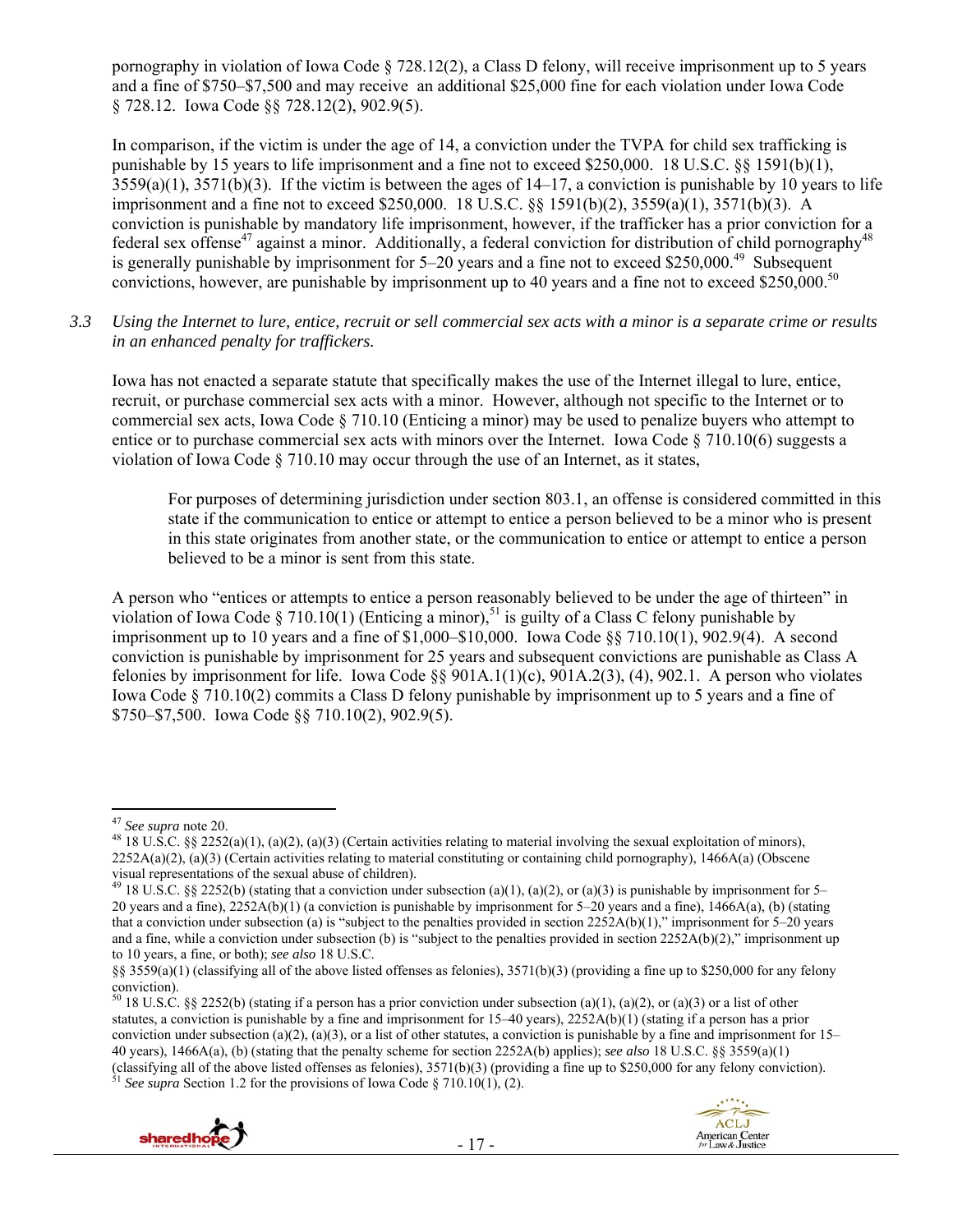3.3.1 Recommendation: Enact a separate statute that specifically criminalizes the use of the Internet to recruit minors for commercial sex acts with a minor or amend Iowa Code § 710.10 (Enticing a minor) to include recruiting a minor over the Internet for commercial sexual activity.

## *3.4 Financial penalties for traffickers, including asset forfeiture, are sufficiently high.*

Several statutes impose financial penalties for trafficking a child for sexual exploitation. A violation of Iowa Code § 710A.2 (Human trafficking) involving a minor victim is punishable either as a Class B or as a Class C felony. Traffickers convicted of Class B felonies are not required to pay a fine; however, those convicted of Class C felonies will be required to pay a fine of  $$1,000–$10,000$ . Iowa Code  $$902.9(2), (4)$ . Traffickers convicted of CSEC crimes are subject to fines. A conviction under Iowa Code § 710.10(1) (Enticing a minor),  $52$ is punishable as a Class C felony carrying a fine of \$1,000–\$10,000. Iowa Code §§ 710.10(1), 902.9(4), while a conviction under Iowa Code § 710.10(2) is punishable as a Class D felony with a fine of \$750–\$7,500. Iowa Code §§ 710.10(2), 902.9(5). A conviction under Iowa Code § 728.12(1) (Sexual exploitation of a minor)<sup>53</sup> is punishable as a Class C felony, generally subject to fine of \$1,000–\$10,000; however, "[n]otwithstanding section 902.9 [Maximum sentence for felons], the court may assess a fine of not more than fifty thousand dollars for each offense under this subsection in addition to imposing any other authorized sentence." Traffickers convicted of violating Iowa Code § 725.3(2) (Pandering),<sup>54</sup> a Class C felony, face a fine of \$1,000–\$10,000, as well as an additional "law enforcement initiative surcharge" of \$125.<sup>55</sup> Iowa Code §§ 725.3(2), 902.9(4).

Traffickers who violate Iowa Code § 706A.2 may be ordered to comply with civil remedies authorized under Iowa Code  $\S 706A.3(3).^{56}$ 

Lastly, traffickers prosecuted under Iowa Code § 706B.2 (Money laundering penalty—civil remedies) also will be required to pay fines. Convictions under Iowa Code § 706B.2(1)(a), (b), (c), punishable as Class C felonies, may be required to pay a fine up to the greater of \$10,000 or twice the value of the of the property involved. Iowa Code § 706B.2(2)(a). A conviction under Iowa Code § 706B.2(1)(d) is punishable as a Class D felony with a fine up to the greater of \$7,500 or twice the value of the of the property involved. Iowa Code § 706B.2(2)(b). Additionally, traffickers who violate Iowa Code § 706B.2 face civil liability and may be required to pay "a civil penalty of three times the value of the property involved in the transaction, in addition to any criminal sanction imposed." Iowa Code § 706B.2(3). Traffickers who violate Iowa Code § 706B.2 will also be "subject to forfeiture under chapter 809A [Forfeiture Reform Act]." Iowa Code § 706B.2(4).

Iowa Code § 809A.3(1), (2), (3) (Conduct giving rise to forfeiture) and Iowa Code § 809A.4 (Property subject to forfeiture) broadly provide that defendants who commit serious misdemeanors, aggravated misdemeanors, or

. . . .

e. Ordering the forfeiture of any property subject to forfeiture under chapter 809A, pursuant to the provisions and procedures of that chapter.





 $\overline{a}$ 

<sup>&</sup>lt;sup>52</sup> See supra Section 1.2 for the provisions of Iowa Code § 710.10(1), (2).<br><sup>53</sup> See supra Section 1.2 for the provisions of Iowa Code § 728.12(1).<br><sup>54</sup> See supra Section 1.2 for the provisions of Iowa Code § 725.3(2).<br><sup></sup>

If the plaintiff in such a proceeding proves the alleged violation by a preponderance of the evidence, the district court, after making due provision for the rights of innocent persons, shall grant relief by entering any appropriate order or judgment, including any of the following:

a. Ordering any defendant to divest the defendant of any interest in any enterprise, or in any real property.

d. Ordering the payment of all reasonable costs and expenses of the investigation and prosecution of any violation, civil or criminal, including reasonable attorney fees in the trial and appellate courts. Such payments received by the state, by judgment, settlement, or otherwise, shall be considered forfeited property and disposed of pursuant to section 809A.17.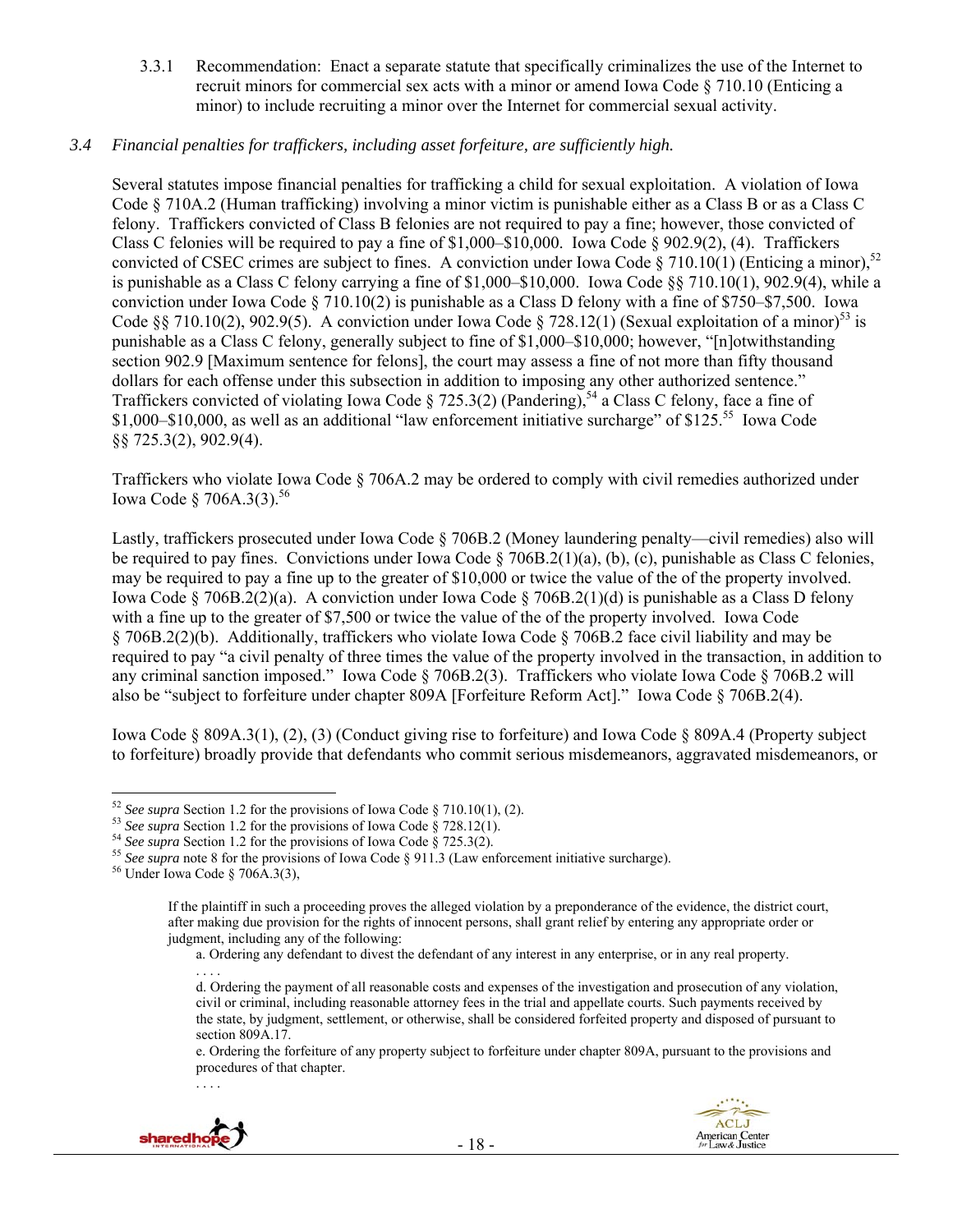felonies will be required to forfeit all proceeds of the "conduct giving rise to forfeiture," as well as all property used to commit or "to facilitate the conduct giving rise to forfeiture."<sup>57</sup>

Furthermore, traffickers convicted of crimes under Iowa's laws will be required to make restitution to their victims. Iowa Code § 910.2(1) (Restitution or community service to be ordered by sentencing court) states that "[i]n all criminal cases in which there is a plea of guilty, verdict of guilty, or special verdict upon which a judgment of conviction is rendered, the sentencing court shall order that restitution be made by each offender to the victims of the offender's criminal activities  $\ldots$  ...<sup>558</sup> Iowa Code § 710A.4 (Restitution) further specifies that in making restitution to a victim of Iowa Code § 710A.2 (Human trafficking), "[t]he gross income of the defendant or the value of labor or services performed by the victim<sup>59</sup> to the defendant shall be considered when determining the amount of restitution."

In addition to a fine of \$625–\$6,250 imposed by § 903.1(2) for the aggravated misdemeanor offense of harboring a runaway under Iowa Code § 710.8, pursuant to Iowa Code § 710.9 (Civil liability for harboring a runaway child),

A parent, guardian, or custodian of a runaway child has a right of action against a person who harbored the runaway child in violation of section 710.8 [Harboring a runaway child—penalty] for expenses sustained in the search for the child, for damages sustained due to physical or emotional distress due to the absence of the child, and for punitive damages.

## *3.5 Convicted traffickers are required to register as sex offenders.*

Iowa Code § 692A.103(1) (Offenders required to register) states, "A person who has been convicted of any sex offense classified as a tier I, tier II, or tier III offense,  $60$  or an offender required to register in another jurisdiction under the other jurisdiction's sex offender registry, shall register as a sex offender as provided in this chapter if the offender resides, is employed, or attends school in this state." Tier I offenses includes both Iowa Code § 725.2 (Pimping) and Iowa Code § 725.3(2) (Pandering) where the victim was a minor and "a determination is made that the offense was sexually motivated pursuant to section 692A.126." Iowa Code  $\S$  692A.102(1)(a)(7), (8). Tier II offenses include Iowa Code § 728.12(2) (Sexual exploitation of a minor). Iowa Code § 692A.102(1)(b)(19). Tier III offenses include Iowa Code § 710A.2 (Human trafficking) "if sexual abuse or assault with intent to commit sexual abuse is committed or sexual conduct or sexual contact is an element of the offense," § 710.11 (Purchase or sale of an individual) "if a determination is made that the offense was sexually motivated," and  $\S 728.12(1)$  (Sexual exploitation of a minor). Iowa Code  $\S 692A.102(1)(c)(24)$ , (25), (26).

*3.6 Laws relating to termination of parental rights for certain offenses include sex trafficking or CSEC offenses in order to remove the children of traffickers from their control and potential exploitation.* 

Convictions under Iowa Code § 710A.2 (Human trafficking) and Iowa's CSEC laws are included as grounds for terminating parental rights under Iowa Code  $\S 232.116(1)(o)$  (Grounds for termination) and  $\S 600A.8(10)$ (Grounds for termination). Both Iowa Code  $\S 232.116(1)(o)$  and  $\S 600A.8(10)$  authorize the termination of parental rights if

[t]he parent has been convicted of a felony offense that is a sex offense against a minor as defined in section 692A.101 [Definitions], the parent is divorced from or was never married to the minor's other

ACLJ

American Center<br>for Law & Justice

<sup>&</sup>lt;sup>59</sup>Pursuant to Iowa Code § 710A.1(13), "victim" is defined as "a person subjected to human trafficking."<br><sup>60</sup> See supra Section 2.10 for a full list of sex offense classifications grouped into tier I, tier II, and tier I



<sup>&</sup>lt;sup>57</sup> See supra Section 2.8 for the provisions of Iowa Code § 809A.3(1), (2), (3) (Conduct giving rise to forfeiture) and Iowa Code §

<sup>809</sup>A.4 (Property subject to forfeiture).<br><sup>58</sup> *See* supra Section 2.8 for the provisions of Iowa Code § 910.2(1) (Restitution or community service to be ordered by sentencing court). *See supra* note 27 for definition of "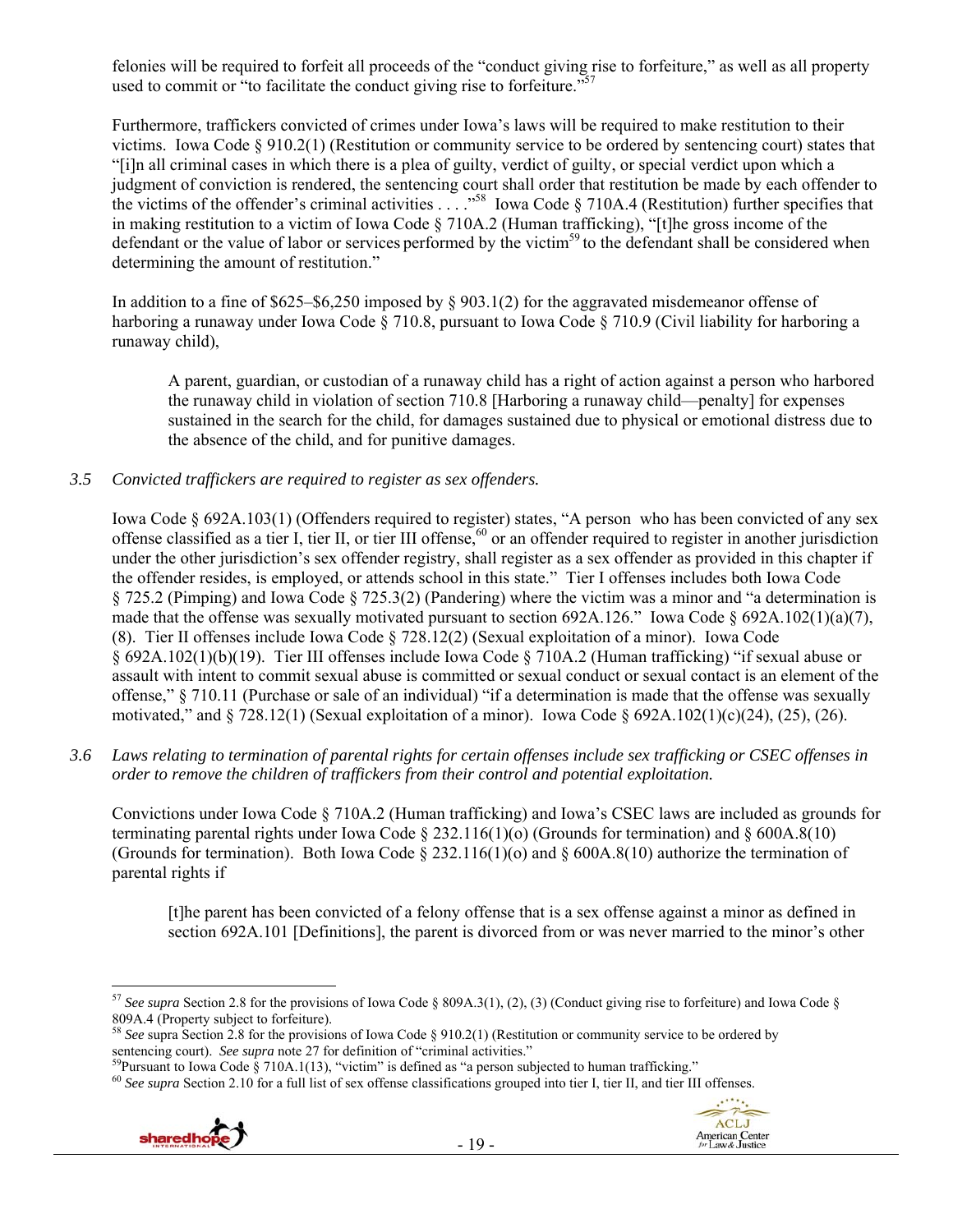parent, and the parent is serving a minimum sentence of confinement of at least five years for that offense.

Iowa Code § 692A.101(28) defines a "sex offense against a minor" as "an offense for which a conviction has been entered for a sex offense classified as a tier I, tier II, or tier III offense under this chapter if such offense was committed against a minor, or otherwise involves a minor." Therefore, a conviction under the following laws, assuming the other requirements of the statute are met, could serve as the basis for terminating parental rights: Iowa Code § 710A.2 (Human trafficking), "if sexual abuse or assault with intent to commit sexual abuse is committed or sexual conduct or sexual contact is an element of the offense;" Iowa Code § 725.3(2) (Pandering), "if a determination is made that the offense was sexually motivated pursuant to section 692A.126;" Iowa Code § 710.10(1) (Enticing a minor), "if the violation includes an intent to commit sexual abuse, sexual exploitation, sexual contact, or sexual conduct directed towards a minor;" and Iowa Code § 710.11 (Purchase or sale of individual), "if a determination is made that the offense was sexually motivated pursuant to section 692A.126;" and Iowa Code § 728.12(1) (Sexual exploitation of a minor). Iowa Code §§ 629A.101(a)(7), (8),  $(c)(24)$ ,  $(25)$ ,  $(31)$ .

Other grounds for terminating parental rights provided under Iowa Code  $\S$  232.116(1) include the following:

i. The court finds that all of the following have occurred:

(1) The child meets the definition of child in need of assistance<sup>61</sup> based on a finding of physical or sexual abuse $^{62}$  or neglect as a result of the acts or omissions of one or both parents.

(2) There is clear and convincing evidence that the abuse or neglect posed a significant risk to the life of the child or constituted imminent danger to the child.

(3) There is clear and convincing evidence that the offer or receipt of services would not correct the conditions which led to the abuse or neglect of the child within a reasonable period of time.

. . . .

m. The court finds that both of the following have occurred:

(1) The child has been adjudicated a child in need of assistance pursuant to section 232.96 after finding that the child has been physically or sexually abused or neglected as a result of the acts or omissions of a parent.

(2) The parent found to have physically or sexually abused or neglected the child has been convicted of a felony and imprisoned for physically or sexually abusing or neglecting the child, the child's sibling, or any other child in the household.

. . . .



<sup>&</sup>lt;sup>61</sup> *See infra* Section 5.4 for discussion regarding a "child in need of assistance." <sup>62</sup> *See supra* note 10for the definition of "sexual abuse."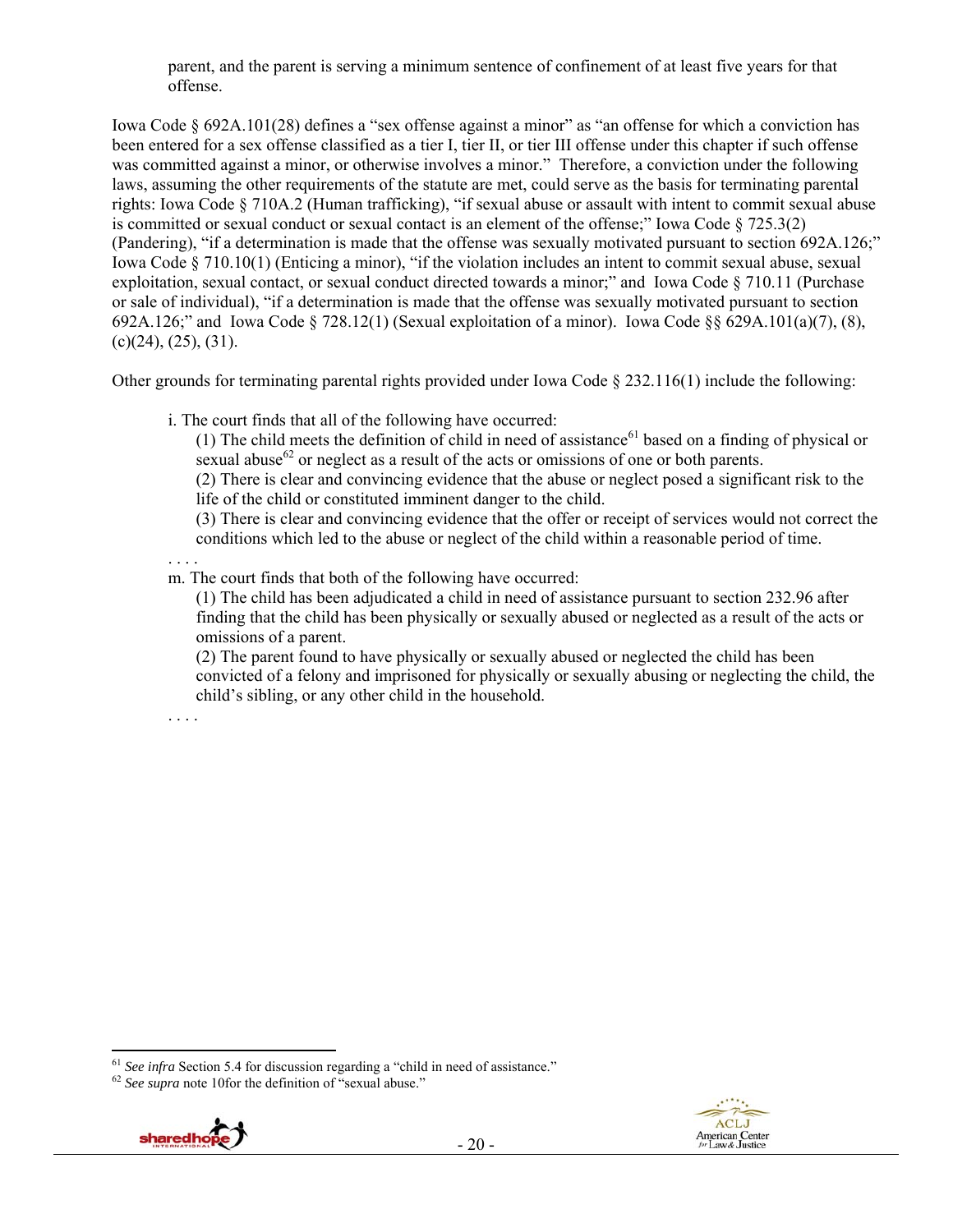## *Legal Components:*

- *4.1 The acts of assisting, enabling, or financially benefitting from child sex trafficking are included as criminal offenses in the state sex trafficking statute.*
- *4.2 Financial penalties, including asset forfeiture laws, are in place for those who benefit financially from or aid and assist in committing domestic minor sex trafficking.*

*\_\_\_\_\_\_\_\_\_\_\_\_\_\_\_\_\_\_\_\_\_\_\_\_\_\_\_\_\_\_\_\_\_\_\_\_\_\_\_\_\_\_\_\_\_\_\_\_\_\_\_\_\_\_\_\_\_\_\_\_\_\_\_\_\_\_\_\_\_\_\_\_\_\_\_\_\_\_\_\_\_\_\_\_\_\_\_\_\_\_\_\_\_\_* 

- *4.3 Promoting and selling child sex tourism is illegal.*
- *4.4 Promoting and selling child pornography is illegal.*

## *Legal Analysis:*

*4.1 The acts of assisting, enabling, or financially benefitting from child sex trafficking are included as criminal offenses in the state sex trafficking statute.* 

The act of assisting or facilitating the crime of sex trafficking is prohibited under Iowa Code  $\S 710A.2(7)$ (Human trafficking), which states it is a Class C felony if the victim is under 18 and a facilitator "benefits financially or by receiving anything of value from knowing participation in human trafficking." Iowa Code § 710A.1(4) (Definitions) defines "human trafficking" as, "participating in a venture<sup>63</sup> to . . . transport . . . a person for," among other things, "[c]ommercial sexual activity," without regard to the use of force, fraud, or coercion where the trafficked person is a minor. Therefore, facilitators also may be prosecuted under Iowa Code  $\S 710A.2(1)$  for "knowingly engag[ing] in human trafficking," which is a Class C felony when the victim is a minor. Class C felonies are punishable by imprisonment up to 10 years and a fine of \$1,000–\$10,000. Iowa Code  $\S$  902.9(4). Habitual offenders may receive imprisonment up to 15 years.<sup>64</sup> Iowa Code  $\S$  902.9 (3).

A facilitator also may be prosecuted under Iowa Code § 725.3(2) (Pandering) to the extent that a facilitator "keeps or maintains any premises for the purpose of prostitution involving minors or knowingly shares in the income from such premises knowing the character and content of such income . . . ." A violation of Iowa Code § 725.3(2) is a Class C felony, punishable by imprisonment up to 10 years, a fine of \$1,000–\$10,000, and an additional "law enforcement initiative surcharge" of \$125. Iowa Code §§ 725.3(2), 902.9(4), 911.3. A second conviction is punishable by imprisonment for 25 years and subsequent convictions are punishable as Class A felonies by imprisonment for life. Iowa Code §§ 901A.1(1)(d), 901A.2(3), (4), 902.1. A habitual offender may receive imprisonment up to 15 years.<sup>65</sup> Iowa Code § 902.9(3).

A facilitator also may be prosecuted under Iowa Code § 706A.2 (Violations), which is included in Iowa's ongoing criminal conduct laws.<sup>66</sup> Convictions under Iowa Code § 706A.2(1), (2), (4) are Class B felonies punishable by imprisonment up to 25 years. Iowa Code § 902.9(2).

Lastly, facilitators may be prosecuted under Iowa Code § 706B.2 (Money laundering penalty—civil remedies). Iowa Code § 706B.2.<sup>67</sup> Facilitators who violate Iowa Code § 710A.2 (Human trafficking) and Iowa's CSEC laws will fall within the definition of "specified unlawful activity," as each is punishable by imprisonment of more than 1 year. A conviction under Iowa Code § 706B.2(1)(a), (b), (c), is punishable as a Class C felony by

- 21 -





 $63$  See supra note 17 for the definition of "venture."

<sup>&</sup>lt;sup>64</sup> This provision applies throughout section 4.1 in all cases where a facilitator is a habitual offender and the maximum imprisonment term otherwise provided for an offense is less than 15 years. *See supra* note 7 for the provisions of Iowa Code §

<sup>902.8 (</sup>Minimum sentence—habitual offender).<br>
<sup>65</sup> See supra note 7.<br>
<sup>66</sup> See supra Section 3.1 for the provisions of Iowa Code § 706A.2.<br>
<sup>67</sup> See supra Section 3.1 for the provisions of Iowa Code § 706B.2 and the defini Code § 706B.1(3).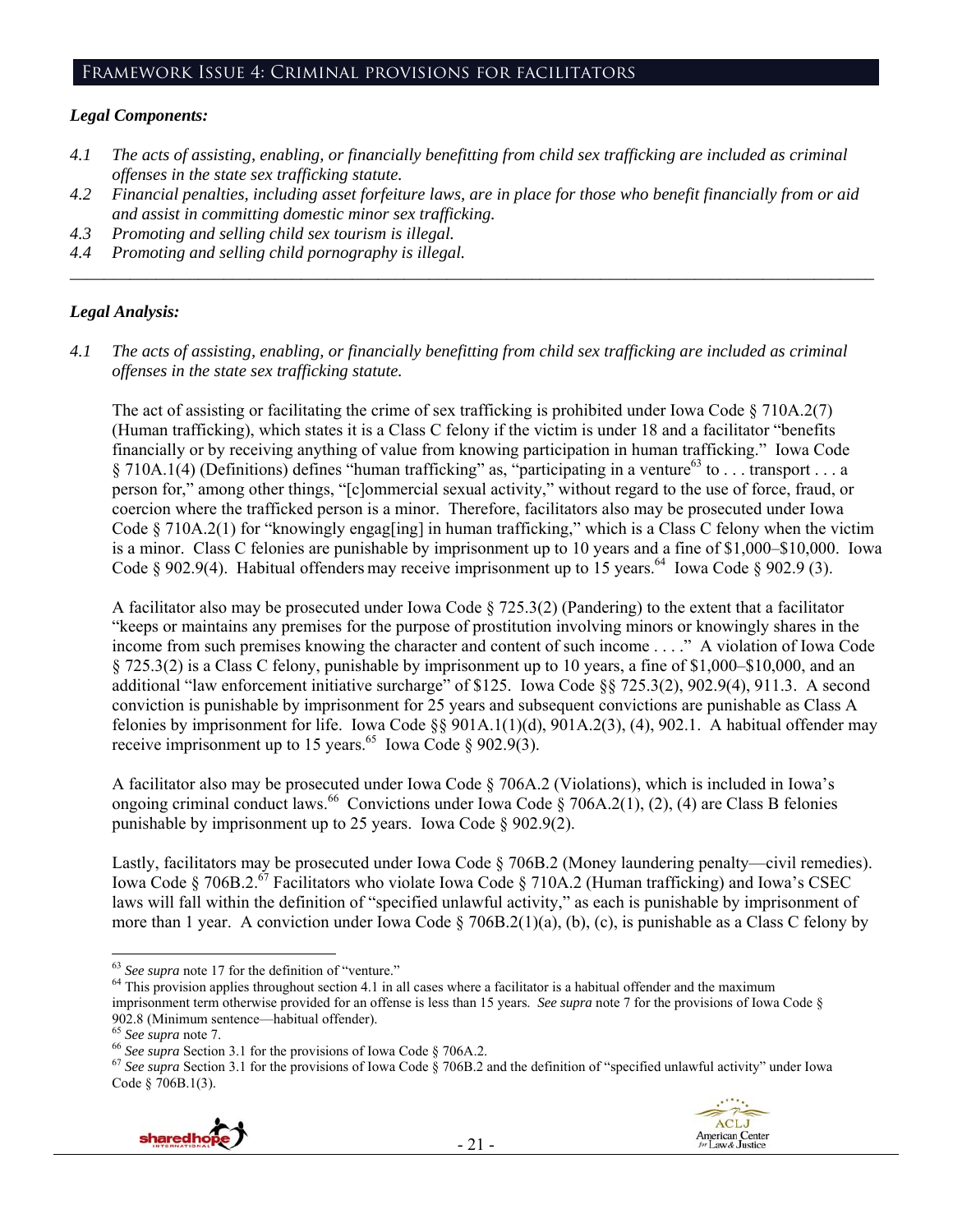imprisonment up to 10 years, a fine up to the greater of \$10,000 or twice the value of the of the property involved, or both imprisonment and a fine. Iowa Code § 706B.2(2)(a). A conviction under Iowa Code § 706B.2(1)(d), is punishable as a Class D felony by imprisonment up to 5 years, a fine up to the greater of \$7,500 or twice the value of the of the property involved, or both imprisonment and a fine. Iowa Code  $$706B.2(2)(b).$ 

*4.2 Financial penalties, including asset forfeiture laws, are in place for those who benefit financially from or aid and assist in committing domestic minor sex trafficking.* 

Facilitators who violate Iowa Code § 710A.2(1), (4), (7) (Human trafficking), a Class C felony when the victim is a minor, face a fine of \$1,000–\$10,000. Iowa Code §§ 710A.2(1), (4), (7), 902.9(4). A facilitator convicted under Iowa Code § 725.3(2) (Pandering), also a Class C felony, faces a fine of a fine of \$1,000–\$10,000, as well as an additional "law enforcement initiative surcharge" of \$125. Iowa Code §§ 725.3, 902.9(5), 911.3.

Facilitators who violate the ongoing criminal conduct provisions under Iowa Code § 706A.2 (Violations)<sup>68</sup> face both criminal and civil penalties. Iowa Code § 706A.3(1) states, "The prosecuting attorney or an aggrieved person may institute civil proceedings against any person in district court seeking relief from conduct constituting a violation of this chapter or to prevent, restrain, or remedy such violation." Under subsection (3), "[i]f the plaintiff in such a proceeding proves the alleged violation by a preponderance of the evidence," the court shall enter "any appropriate order," including an order for financial penalties of "payment of all reasonable costs and expenses of the investigation and prosecution of any violation, civil or criminal, including reasonable attorney fees in the trial and appellate courts.  $^{69}$  Iowa Code § 706A.3(3)(d).

Additionally, Iowa Code § 706A.3(12)(b) states,

A person who has facilitated a criminal network in violation of section 706A.2 [Violations], subsection 2, is also jointly and severally liable for all of the following:

(1) The damages resulting from the conduct in furtherance of the criminal objectives of the criminal network, to the extent that the person's facilitation was of substantial assistance to the conduct. (2) The proceeds of conduct in furtherance of the criminal objectives of the criminal network, to the extent that the person's facilitation was of substantial assistance to the conduct.

(3) A person who has engaged in money laundering in violation of chapter 706B is also jointly and severally liable for the greater of threefold the damages resulting from the person's conduct or threefold the property that is the subject of the violation.

Facilitators convicted under Iowa Code § 706B.2(1)(a), (b), (c), face a fine up to the greater of \$10,000 or twice the value of the of the property involved, while those convicted under Iowa Code § 706B.2(1)(d) face a fine up to the greater of \$7,500 or twice the value of the of the property involved. Iowa Code  $\S 706B.2(2)$ . Additionally, property involved in a violation of Iowa Code § 706B.2 "is subject to forfeiture under chapter 809A [Forfeiture Reform Act]." Iowa Code § 706B.2(4).

Facilitators convicted of other crimes also are subject to forfeiture provisions. Iowa Code § 809A.3 (Conduct giving rise to forfeiture) and Iowa Code § 809A.4 (Property subject to forfeiture) explain that facilitators convicted of serious misdemeanors, aggravated misdemeanors, and felonies will be required to forfeit property used in the commission of the illegal act and proceeds from the prohibited conduct.<sup>70</sup> Restitution laws also apply to facilitators of domestic minor sex trafficking.<sup>71</sup> Iowa Code § 910.2(1) (Restitution or community service to be ordered by sentencing court) states that "[i]n all criminal cases in which





<sup>&</sup>lt;sup>68</sup> See supra Section 3.1 for the provisions of Iowa Code  $\S$  706A.2.

<sup>&</sup>lt;sup>69</sup> The remedies under Iowa Code § 706A.3(3)(e), (f), and (g), "shall not be granted in civil proceedings instituted by an aggrieved person unless the prosecuting attorney has instituted the proceedings or intervened." Iowa Code § 706A.3(4).<br><sup>70</sup> See supra Section 2.8 for the provisions of Iowa Code § 809A.3(3) and Iowa Code § 809A.4.<br><sup>71</sup> Se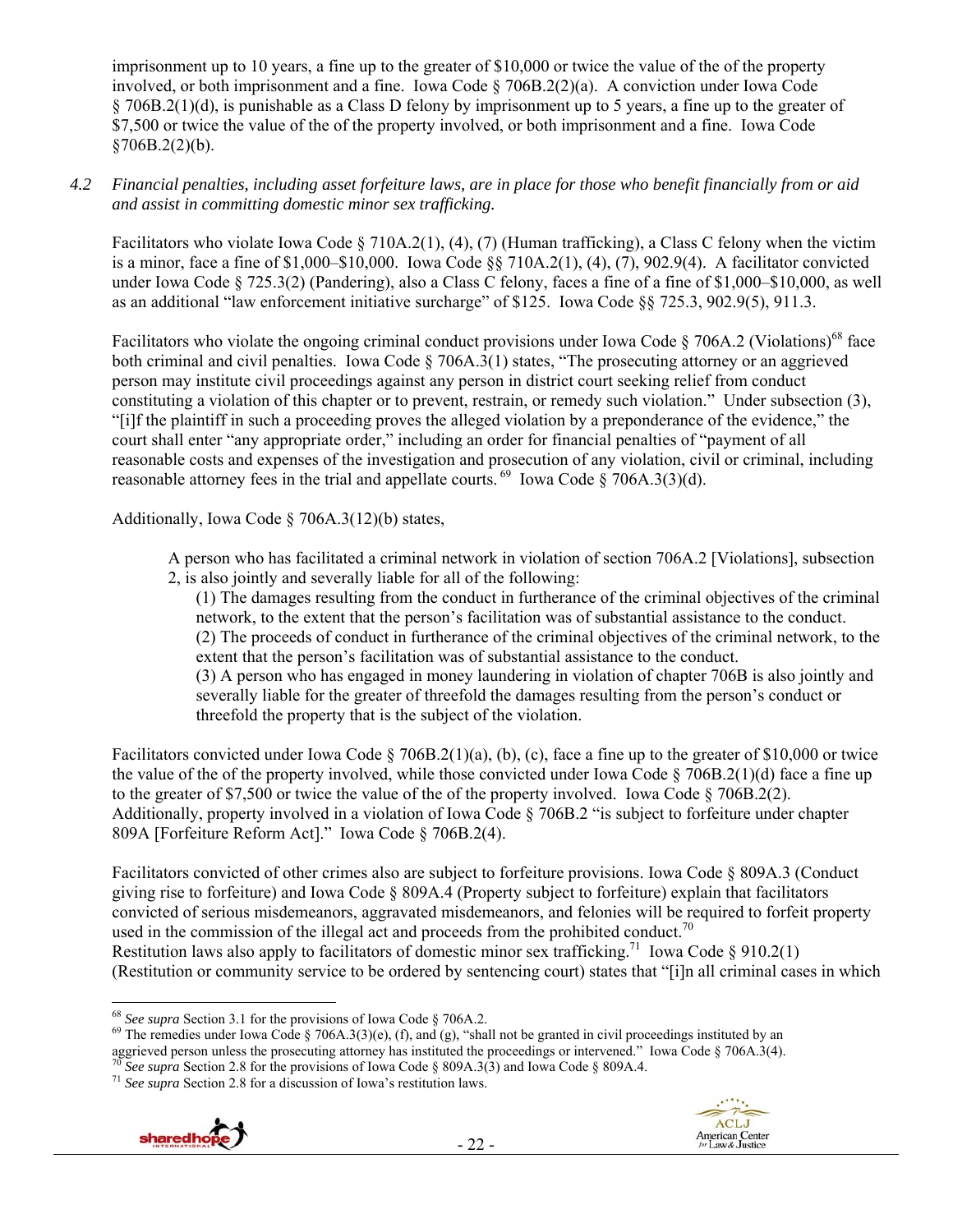there is a plea of guilty, verdict of guilty, or special verdict upon which a judgment of conviction is rendered, the sentencing court shall order that restitution be made by each offender to the victims<sup>72</sup> of the offender's criminal activities."<sup>73</sup> Iowa Code  $\S 915.100(1)$  (Victim restitution rights) reiterates that "[v]ictims, as defined in section 910.1, have the right to recover pecuniary damages, as defined in section 910.1." Furthermore, under chapter 710 (Human trafficking), Iowa Code § 710A.4 (Restitution) specifies that "[t]he gross income of the defendant or the value of labor or services performed by the victim<sup>74</sup> to the defendant shall be considered when determining the amount of restitution."

Additionally, facilitators who violate Iowa Code § 706B.2(1) face civil liability and may be required to pay "a civil penalty of three times the value of the property involved in the transaction, in addition to any criminal sanction imposed." Iowa Code § 706B.2(3). Facilitators who are found guilty of violating Iowa Code § 706B.2 may also be "subject to forfeiture under chapter 809A." Iowa Code § 706B.2(4).

*4.3 Promoting and selling child sex tourism is illegal.* 

Iowa has not enacted a law prohibiting the promotion or sale of child sex tourism.

- 4.3.1 Recommendation: Enact a law that prohibits selling or offering to sell travel services that include or facilitate travel for the purpose of engaging in commercial sexual exploitation of a minor or prostitution of a minor, if the travel is occurring in Iowa.
- *4.4 Promoting and selling child pornography is illegal.*

Promoting child pornography is illegal under Iowa Code § 728.12(2) (Sexual exploitation of a minor), which states,

It shall be unlawful to knowingly promote any material visually depicting a live performance of a minor engaging in a prohibited sexual act<sup>75</sup> or in the simulation of a prohibited sexual act. A person who commits a violation of this subsection commits a class "D" felony. Notwithstanding section 902.9, the court may assess a fine of not more than twenty-five thousand dollars for each offense under this subsection in addition to imposing any other authorized sentence.

As a Class D felony, a conviction under Iowa Code  $\S$  728.12(2) is punishable by imprisonment up to 5 years and a fine of \$750–\$7,500, in addition to the fine of up to \$25,000 authorized under Iowa Code § 728.12(2). Iowa Code §§ 725.2, 902.9(5).

4.4.1 Recommendation: Amend § 728.12(2) (Sexual exploitation of a minor) to increase the penalties for buying and possessing child pornography to be comparable to federal penalties.



 $\overline{a}$ 

<sup>&</sup>lt;sup>72</sup> See supra note 26 for the definition of "victim."<br><sup>73</sup> See supra note 27 for the definition of "criminal activities."<br><sup>74</sup> See supra note 5926 for definition of "victim."<br><sup>75</sup> See supra note 9 for definition of "proh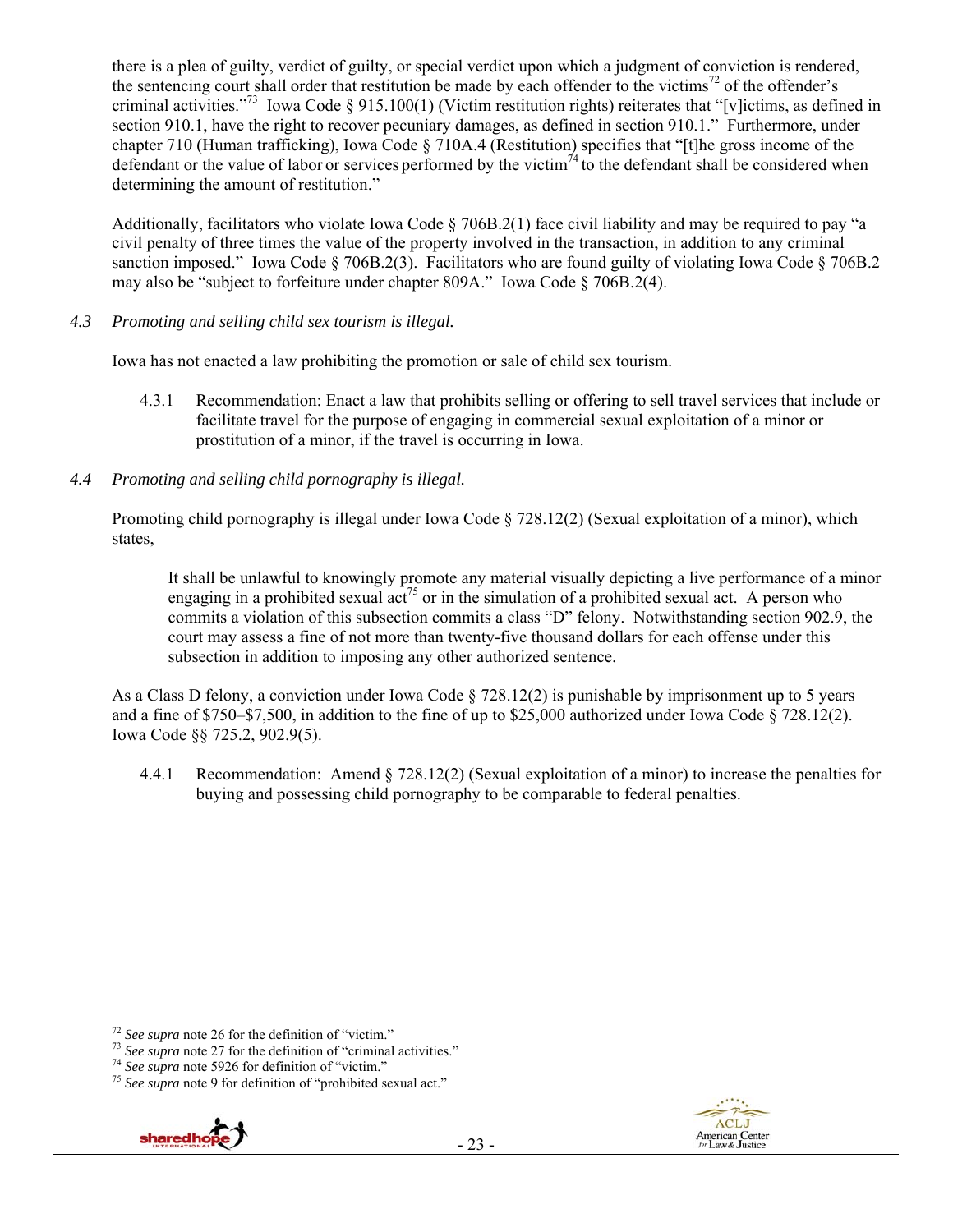## **Framework Issue 5: Protective provisions for the child victims**

#### *Legal Components:*

- *5.1 A victim of domestic minor sex trafficking or CSEC is defined as a victim for purposes of qualifying for crime victims' compensation and other victim benefits.*
- *5.2 The state sex trafficking statute expressly prohibits a defendant from raising consent of the minor to the commercial sex acts as a defense.*
- *5.3 Prostitution laws apply only to adults, making minors under 18 specifically immune from this offense.*
- *5.4 Commercially sexually exploited children are provided with a child protection response, including specialized shelter and services, and are not detained in juvenile detention facilities.*
- *5.5 Commercial sexual exploitation is identified as a type of abuse and neglect within child protection statutes.*
- *5.6 The definition of "caregiver" (or similar term) in the child welfare statutes is broad enough to include a trafficker who has custody or control of a child in order to bring a trafficked child into protection of child protective services.*
- *5.7 Crime victims' compensation is specifically available to a child victim of sex trafficking or CSEC without regard to ineligibility factors.*
- *5.8 Victim-friendly procedures and protections are provided in the trial process for minors under 18.*
- *5.9 Expungement or sealing of juvenile arrest or criminal records resulting from arrests or adjudications for prostitution-related offenses committed as a result of, or in the course of, the commercial sexual exploitation of a minor is available within a reasonable time after turning 18.*
- *5.10 Victim restitution and civil remedies are authorized by law for minor victims of sex trafficking or CSEC.*
- *5.11 Statutes of limitations for civil and criminal actions for child sex trafficking or CSEC offenses are eliminated or lengthened sufficiently to allow prosecutors and victims a realistic opportunity to pursue criminal actions and legal remedies.*

*\_\_\_\_\_\_\_\_\_\_\_\_\_\_\_\_\_\_\_\_\_\_\_\_\_\_\_\_\_\_\_\_\_\_\_\_\_\_\_\_\_\_\_\_\_\_\_\_\_\_\_\_\_\_\_\_\_\_\_\_\_\_\_\_\_\_\_\_\_\_\_\_\_\_\_\_\_\_\_\_\_\_\_\_\_\_\_\_\_\_\_\_\_\_* 

## *Legal Analysis:*

*5.1 A victim of domestic minor sex trafficking or CSEC is defined as a victim for purposes of qualifying for crime victims' compensation and other victim benefits.* 

The Iowa Code clearly defines a commercially sexually exploited child as a victim. Iowa Code  $\S 915.35(1)$ (Child victim services) defines a "victim" as a "a minor under the age of eighteen who has been sexually abused or subjected to any other unlawful sexual conduct under chapter 709 [Sexual abuse], 710A [Human trafficking] or 726 [Protection of the family and dependent persons] or who has been the subject of a forcible felony."

*5.2 The state sex trafficking statute expressly prohibits a defendant from raising consent of the minor to the commercial sex acts as a defense.* 

Iowa Code § 710A.2 (Human trafficking), § 728.12(1) (Sexual exploitation of a minor), § 710.10(1), (2) (Enticing a minor), and § 725.3(2) (Pandering) do not expressly state that the consent of a minor to a commercial sex act is immaterial to the crime. However, Iowa Code § 709.8 (Lascivious acts with a child), explicitly states, "It is unlawful for any person sixteen years of age or older to perform any of the following acts with a child with or without the child's consent unless married to each other . . . ." Similarly, Iowa Code § 709.12 (Indecent contact with a child) states, "A person eighteen years of age or older is upon conviction guilty of an aggravated misdemeanor if the person commits any of the following acts with a child, not the person's spouse, with or without the child's consent . . . ."

5.2.1 Recommendation: Amend Iowa Code § 710A.2 (Human trafficking), § 728.12(1) (Sexual exploitation of a minor),  $\S 710.10(1)$ , (2) (Enticing a minor), and  $\S 725.3(2)$  (Pandering) to

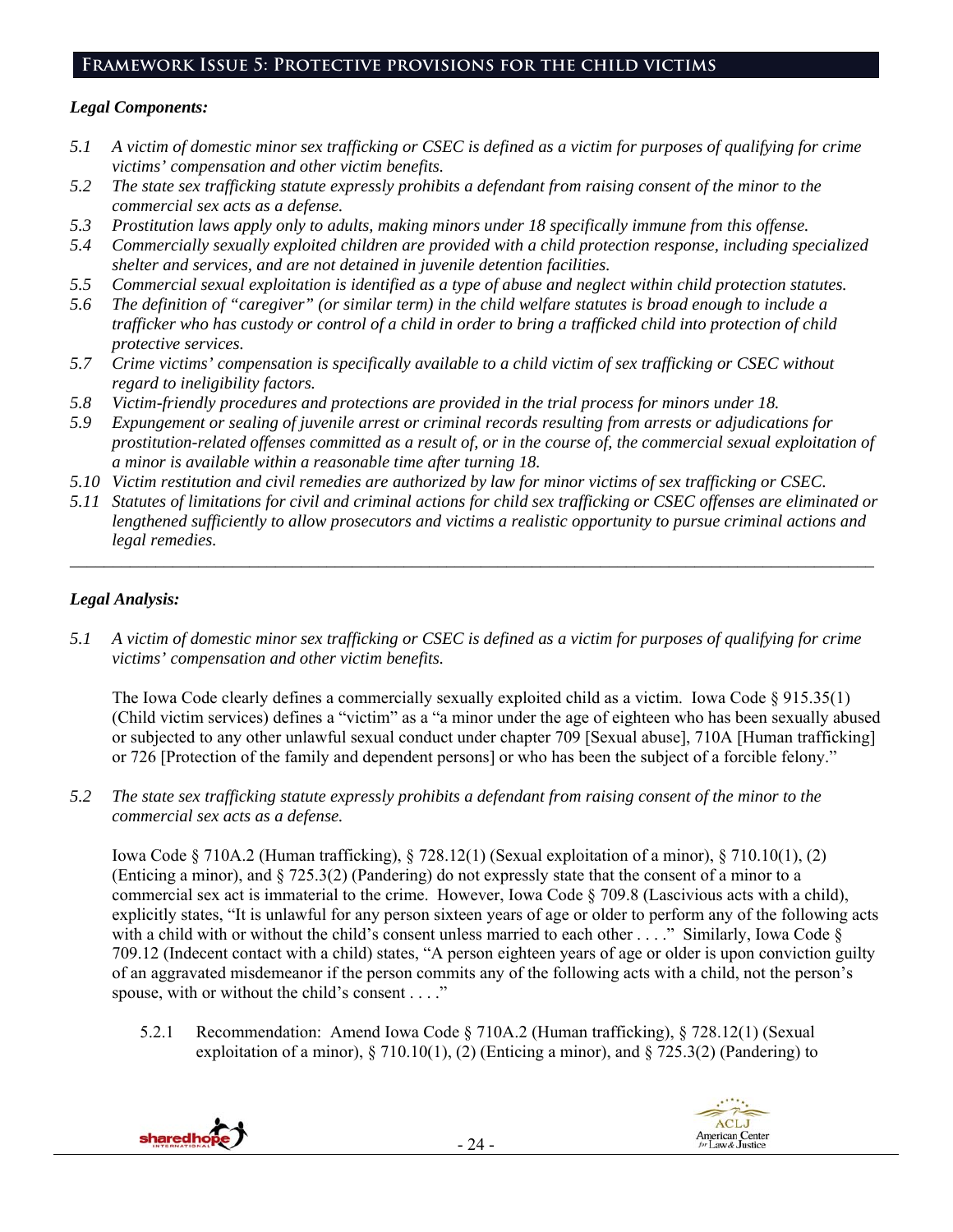expressly prohibit a defense to any commercial sexual offense against a minor under 18 based on consent of the child to the sex act.

*5.3 Prostitution laws apply only to adults, making minors under 18 specifically immune from this offense.* 

Iowa Code § 725.1 (Prostitution) does not exclude minors from prosecution for prostitution. However, under the human trafficking law, Iowa Code § 710A.3 (Affirmative defense) states,

It shall be an affirmative defense, in addition to any other affirmative defenses for which the victim might be eligible, to a prosecution for a criminal violation directly related to the defendant's status as a victim of a crime that is a violation of section 710A.2 [Human trafficking], that the defendant committed the violation under compulsion by another's threat of serious injury, provided that the defendant reasonably believed that such injury was imminent.

- 5.3.1 Recommendation: Amend Iowa Code § 725.1 to make the law inapplicable to minors under 18 and refer cases of minors under 18 used in prostitution to Iowa Code § 710A.2 (Human trafficking) for prosecution and victim protections.
- *5.4 Commercially sexually exploited children are provided with a child protection response, including specialized shelter and services, and are not detained in juvenile detention facilities.*

Iowa Code § 232.69(1) (Mandatory and permissive reporters—training required) requires certain people, including social workers, peace officers, and school employees, among others, to "make a report within twentyfour hours and as provided in section 232.70 [Reporting procedure], of cases of child abuse." When the department of human services (department) receives a report of child abuse,<sup>76</sup> under Iowa Code § 232.70(5) (Reporting procedure), it must "[i]mmediately, upon receipt of an oral report, make a determination as to whether the report constitutes an allegation of child abuse as defined in section 232.68 [Definitions] . . . [and] [n]otify the appropriate county attorney of the receipt of the report."

Once a minor is identified as a victim, child protection assistance teams are available to assist domestic minor sex trafficking victims. Pursuant to Iowa Code § 915.35(1) (Child victim services) a victim is defined in part as "a minor under the age of eighteen who has been sexually abused or subjected to any other unlawful sexual conduct under chapter . . . 710A [Human trafficking]." Pursuant to Iowa Code § 915.35(2), (4),

2. A professional licensed or certified by the state to provide immediate or short-term medical services or mental health services to a victim may provide the services without the prior consent or knowledge

<sup>. . . .</sup>  i. Knowingly allowing a person custody or control of, or unsupervised access to a child or minor, after knowing the person is required to register or is on the sex offender registry under chapter 692A for a violation of section 726.6 [Child endangerment].



. . . .



 $\overline{a}$ <sup>76</sup> Iowa Code § 232.68(2) (Definitions) defines "child abuse" as

c. The commission of a sexual offense with or to a child pursuant to chapter 709 [Sexual abuse], section 726.2 [Incest], or section 728.12, subsection 1 [Sexual exploitation of a minor], as a result of the acts or omissions of the person responsible for the care of the child. Notwithstanding section 702.5 [Child], the commission of a sexual offense under this paragraph includes any sexual offense referred to in this paragraph with or to a person under the age of eighteen years.

<sup>. . . .</sup>  e. The acts or omissions of a person responsible for the care of a child which allow, permit, or encourage the child to engage in acts prohibited pursuant to section 725.1 [Prostitution]. Notwithstanding section 702.5, acts or omissions under this paragraph include an act or omission referred to in this paragraph with or to a person under the age of eighteen years.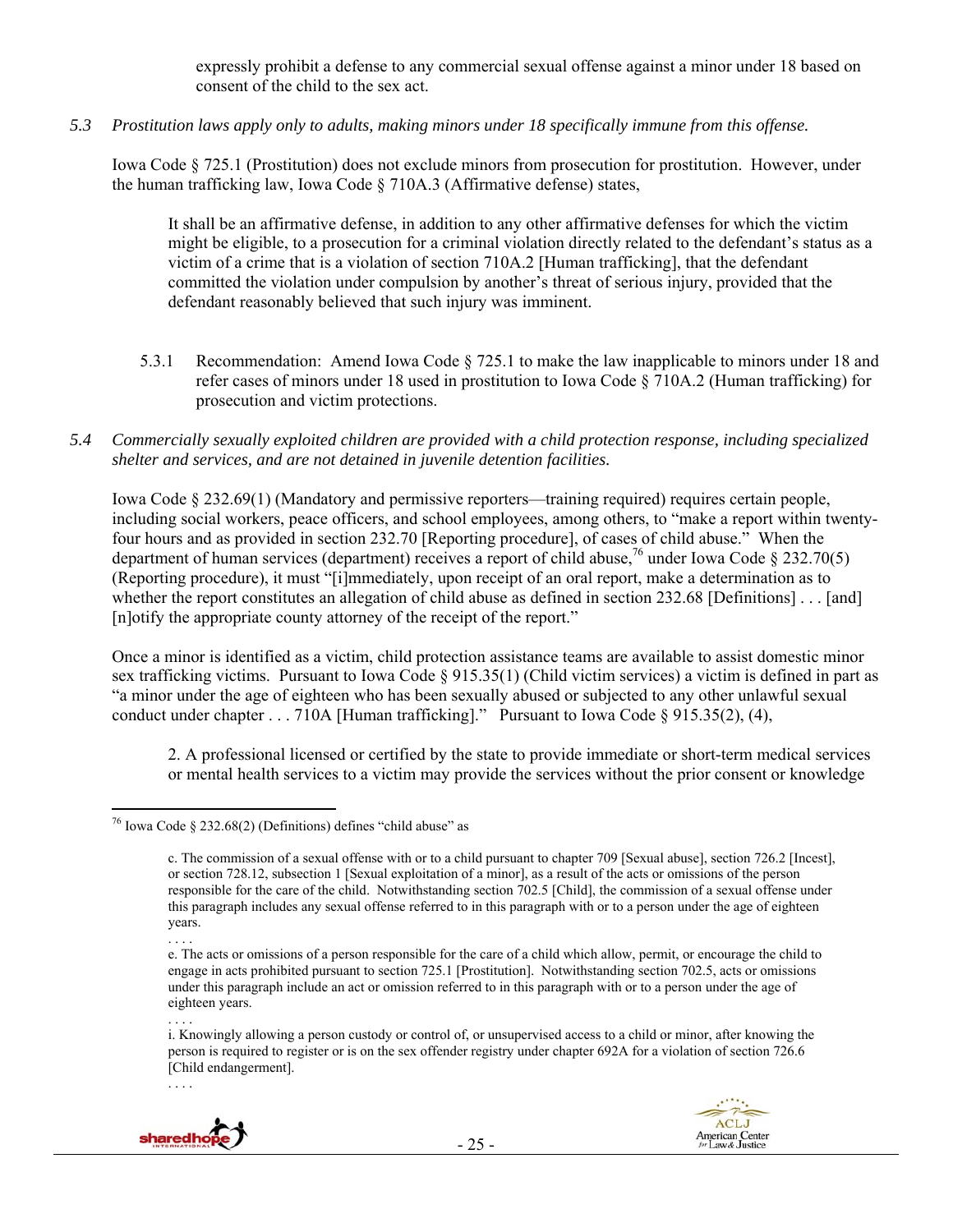of the victim's parents or guardians.

. . . .

4. a. A child protection assistance team involving the county attorney, law enforcement personnel, and personnel of the department of human services shall be established for each county by the county attorney. However, by mutual agreement, two or more county attorneys may establish a single child protection assistance team to cover a multicounty area. A child protection assistance team, to the greatest extent possible, may be consulted in cases involving a forcible felony against a child who is less than age fourteen in which the suspected offender is the person responsible for the care of a child, as defined in section 232.68. A child protection assistance team may also be utilized in cases involving a violation of chapter 709 or 726 or other crime committed upon a victim as defined in subsection 1.

b. A child protection assistance team may also consult with or include juvenile court officers, medical and mental health professionals, physicians or other hospital-based health professionals, court-appointed special advocates, guardians ad litem, and members of a multidisciplinary team created by the department of human services for child abuse investigations. A child protection assistance team may work cooperatively with the early childhood Iowa area board established under chapter 256I. The child protection assistance team shall work with the department of human services in accordance with section 232.71B, subsection 3, in developing the protocols for prioritizing the actions taken in response to child abuse reports and for law enforcement agencies working jointly with the department at the local level in processes for child abuse reports. The department of justice may provide training and other assistance to support the activities of a child protection assistance team.

Some protective provisions are also available to a commercially sexually exploited child, if found to be a "child in need of assistance." Iowa Code § 232.2(6) (Definitions) defines a "child in need of assistance" as

an unmarried child:

. . . .

. . . . d. Who has been, or is imminently likely to be, sexually abused by the child's parent, guardian, custodian, or other member of the household in which the child resides.

. . . . h. Who has committed a delinquent act as a result of pressure, guidance, or approval from a parent, guardian, custodian, or other member of the household in which the child resides. i. Who has been the subject of or a party to sexual activities for hire or who poses for live display or for photographic or other means of pictorial reproduction or display which is designed to appeal to the prurient interest and is patently offensive; and taken as a whole, lacks serious literary, scientific, political, or artistic value.

A "child in need of assistance" may be taken into custody in several ways. Specifically, the court may issue an ex parte order to take a child into custody under the provisions of Iowa Code § 232.78(1) (Temporary custody of a child pursuant to ex parte court order) under certain exigent conditions. A child also may also be taken into custody without a court order pursuant to Iowa Code § 232.79 (Custody without court order) if certain conditions threaten the well-being of the child.

A child may also come to the court's attention pursuant to Iowa Code § 709.13 (Child in need of assistance complaints), which states,

During or following an investigation into allegations of violations of this chapter [Sexual Abuse] or of chapter 726 [Protection of family and dependent persons] or 728 [Obscenity, which includes §728.12 Sexual exploitation of a minor] involving an alleged victim under the age of eighteen and an alleged offender who is not a person responsible for the care of the child, anyone with knowledge of the alleged offense may file a complaint pursuant to section 232.83 [Child sexual abuse involving a person not



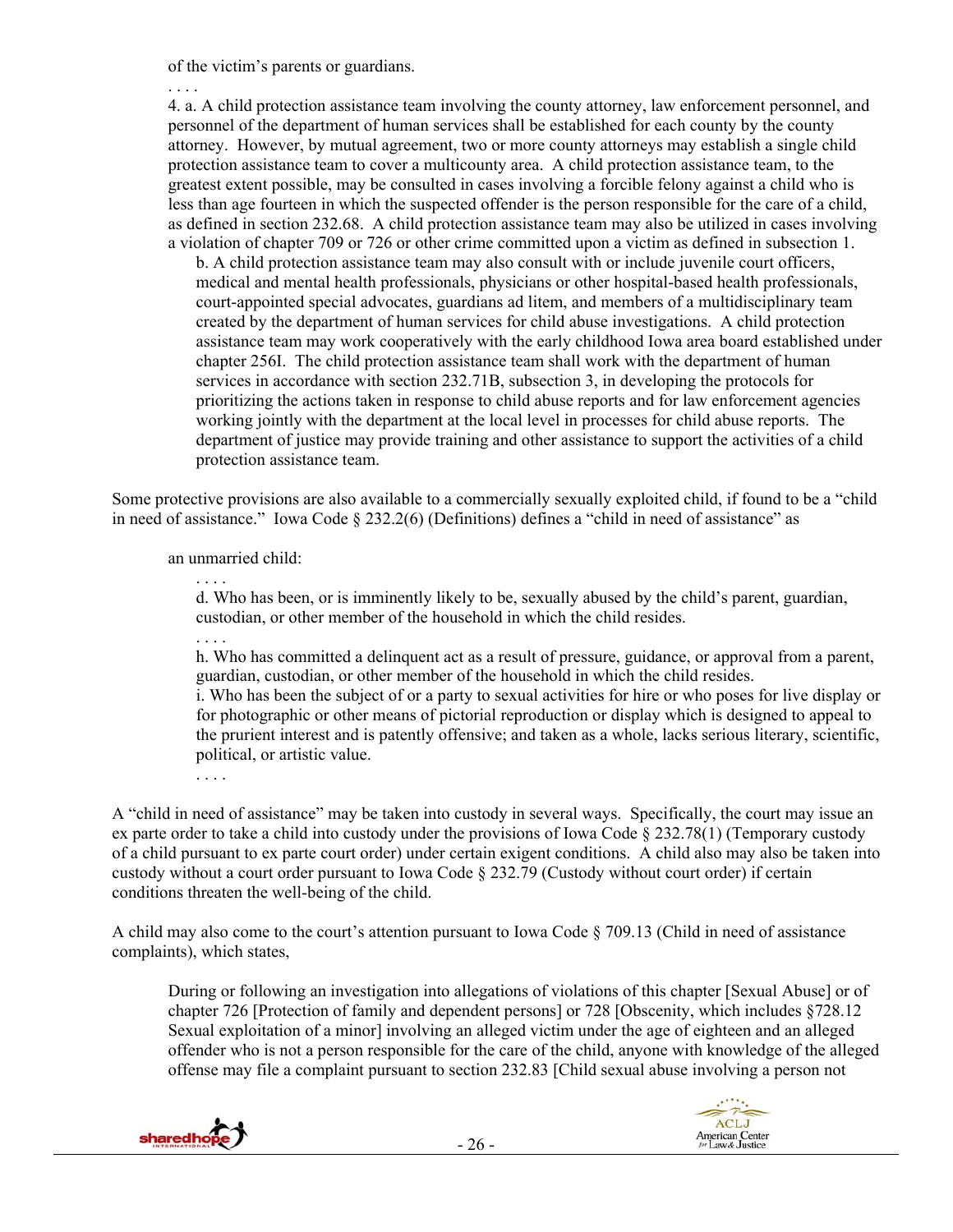responsible for the care of the child] alleging the child to be a child in need of assistance. In all cases, the complaint shall be filed by any peace officer with knowledge of the investigation when the peace officer has reason to believe that the alleged victim may require treatment as a result of the alleged offense and that the child's parent, guardian, or custodian will be unwilling or unable to provide the treatment.

Additionally, according to Iowa Code  $\S 232.81(1)$  (Complaint) any person "having knowledge of the circumstances may file a complaint with the person or agency designated by the court to perform intake duties alleging that a child is a child in need of assistance."

After receiving a complaint, "the court may request the department of human services, juvenile probation office, or other authorized agency or individual to conduct a preliminary investigation of the complaint to determine if further action should be taken." Iowa Code § 232.81(2). "A petition alleging the child to be a child in need of assistance may be filed pursuant to section 232.87 [Filing of a petition ―contents of a petition] provided the allegations of the complaint, if proven, are sufficient to establish the court's jurisdiction and the filing is in the best interests of the child." Iowa Code § 232.81(3). Filing such a petition starts "[a] formal judicial proceeding to determine whether a child is a child in need of assistance under this chapter . . . ." Iowa Code § 232.87(1).

Once the petition is filed a person "may apply for, or the court on its own motion may order, a hearing to determine whether the child should be temporarily removed from the home. . . ." Iowa Code § 232.95(1). Iowa Code § 232.95(2)(a), (b) (Hearing concerning temporary removal) authorizes the court to do the following:

a. Remove the child from the home and place the child in a shelter care facility or in the custody of a suitable person or agency pending a final order of disposition if the court finds that substantial evidence exists to believe that removal is necessary to avoid imminent risk to the child's life or health.

. . . . b. Release the child to the child's parent, guardian, or custodian pending a final order of disposition. . . . .

A temporary removal order may also be made by the court after the court "enters an order adjudicating the child to be in need of assistance . . . ." Iowa Code § 232.96(10). Following an order under Iowa Code § 232.96 (Adjudicatory hearing), the court must hold a dispositional hearing pursuant to Iowa Code § 232.99(1). Iowa Code § 232.99(4) (Dispositional hearing—findings) states,

When the dispositional hearing is concluded the court shall make the least restrictive disposition appropriate considering all the circumstances of the case. The dispositions which may be entered under this division are listed in sections 232.100 [Suspended judgment] to 232.102 [Transfer of legal custody of child and placement] in order from least to most restrictive.

As an alternative to returning the child to the custody of the child's parent, Iowa Code  $\S 232.102(1)(a)$  (Transfer of legal custody of child and placement) authorizes the court to make one of the following post-dispositional hearing placements transferring legal custody of the child to one of the following:

(1) A parent who does not have physical care of the child, other relative, or other suitable person. (2) A child-placing agency or other suitable private agency, facility, or institution which is licensed or otherwise authorized by law to receive and provide care for the child.<sup>77</sup> (3) The department of human services.

However, Iowa Code  $\S$  232.102(5)(a) states,

 $\overline{a}$  $^{77}$  Iowa Code § 232.102(6) states, "The child shall not be placed in the state training school."



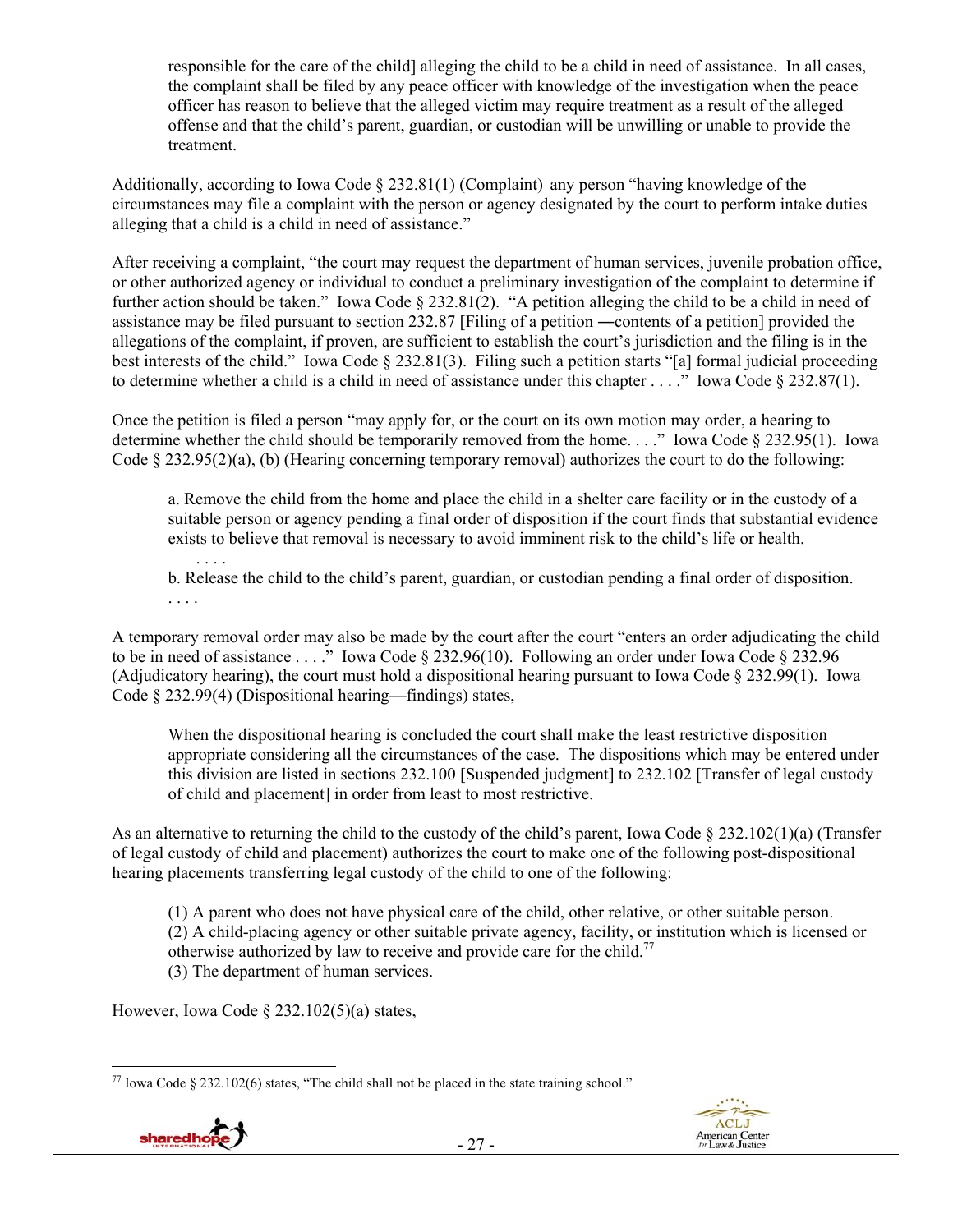Whenever possible the court should permit the child to remain at home with the child's parent, guardian, or custodian. Custody of the child should not be transferred unless the court finds there is clear and convincing evidence that:

(1) The child cannot be protected from physical abuse without transfer of custody; or

(2) The child cannot be protected from some harm which would justify the adjudication of the child as a child in need of assistance and an adequate placement is available.

Iowa Code § 232.102(5)(b) further states in part, "In order to transfer custody of the child under this subsection, the court must make a determination that continuation of the child in the child's home would be contrary to the welfare of the child, and shall identify the reasonable efforts<sup>78</sup> that have been made."

Despite these protections, it is still possible for a commercially sexually exploited child to be treated as a delinquent child. Iowa Code § 232.19(1) (Taking a child into custody) states that a child may be taken into custody by one of the following methods:

a. By order of the court.

b. For a delinquent act pursuant to the laws relating to arrest.

c. By a peace officer, when the peace officer has reasonable grounds to believe the child has run away from the child's parents, guardian, or custodian, for the purposes of determining whether the child shall be reunited with the child's parents, guardian, or custodian, placed in shelter care, or, if the child is a chronic runaway and the county has an approved country runaway treatment plan, placed in a runaway assessment center . . . .

. . . .

A court could find a commercially sexually exploited child to be a delinquent if the minor committed a delinquent act, which Iowa Code § 232.2(12) (Definitions) defines in part as a "violation of any state law or local ordinance which would constitute a public offense if committed by an adult except any offense which by law is exempted from the jurisdiction of this chapter" or a "violation of a federal law or a law of another state which violation constitutes a criminal offense if the case involving that act has been referred to the juvenile court . . . ." Since a minor could be charged with prostitution under Iowa Code § 725.1 (Prostitution), a court could find a sexually exploited minor to be a delinquent.

According to Iowa Code § 232.19(2),

When a child is taken into custody as provided in subsection 1 the person taking the child into custody shall notify the child's parent, guardian, or custodian as soon as possible. The person may place bodily restraints, such as handcuffs, on the child if the child physically resists; threatens physical violence when being taken into custody; is being taken into custody for an alleged delinquent act of violence against a person; or when, in the reasonable judgment of the officer, the child presents a risk of injury to the child or others. The child may also be restrained by handcuffs or other restraints at any time after the child is taken into custody if the child has a known history of physical violence to others. Unless the child is placed in shelter care or detention in accordance with the provisions of section 232.21

 $\overline{a}$ 

As used in this division, "reasonable efforts" means the efforts made to preserve and unify a family prior to the out-ofhome placement of a child in foster care or to eliminate the need for removal of the child or make it possible for the child to safely return to the family's home. Reasonable efforts shall include but are not limited to giving consideration, if appropriate, to interstate placement of a child in the permanency planning decisions involving the child and giving consideration to in-state and out-of-state placement options at a permanency hearing and when using concurrent planning. If returning the child to the family's home is not appropriate or not possible, reasonable efforts shall include the efforts made in a timely manner to finalize a permanency plan for the child. A child's health and safety shall be the paramount concern in making reasonable efforts. . . .



sharedho





<sup>&</sup>lt;sup>78</sup> Iowa Code § 232.102(10)(a) states,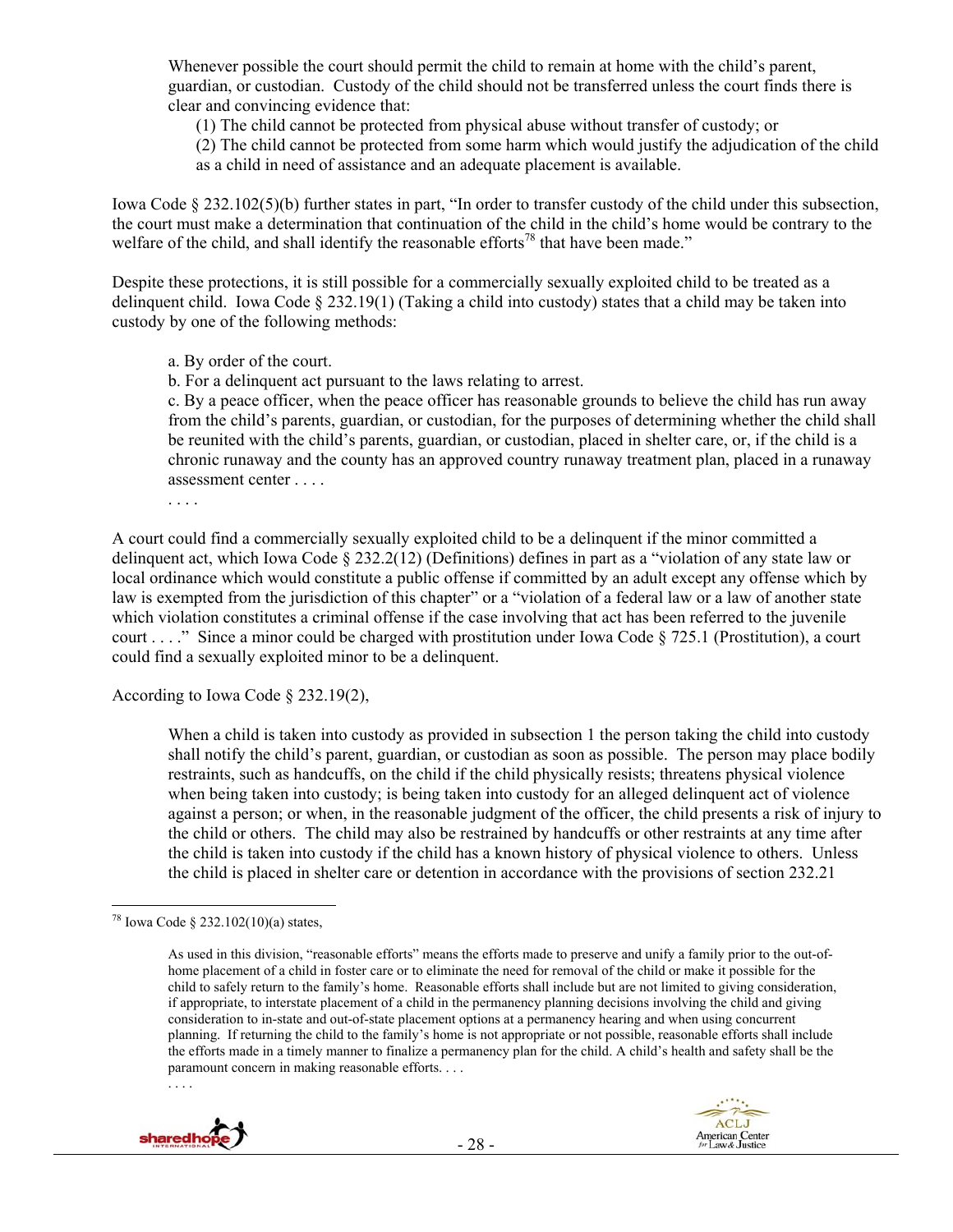[Placement in shelter care] or 232.22 [Placement in detention], the child shall be released to the child's parent, guardian, custodian, responsible adult relative, or other adult approved by the court upon the promise of such person to produce the child in court at such time as the court may direct.

When a child is not released, Iowa Code § 232.20 (Admission of child to shelter care or detention) mandates the child "immediately be taken to a detention or shelter care facility as specified in sections 232.21 [Placement in shelter care] or 232.22 [Placement in detention]." Iowa Code § 232.21(1) (Placement in shelter care) states,

no child shall be placed in shelter care unless one of the following circumstances applies:

- a. The child has no parent, guardian, custodian, responsible adult relative or other adult approved by the court who will provide proper shelter, care and supervision.
- b. The child desires to be placed in shelter care.

c. It is necessary to hold the child until the child's parent, guardian, or custodian has been contacted and has taken custody of the child.

- d. It is necessary to hold the child for transfer to another jurisdiction.
- e. The child is being placed pursuant to an order of the court.

According to Iowa Code § 232.21(2)(a) a child eligible for shelter care must be placed in one of the following places:

- (1) A juvenile shelter care home.
- (2) A licensed foster home.

(3) An institution or other facility operated by the department of human services, or one which is licensed or otherwise authorized by law to receive and provide care for the child.

(4) Any other suitable place designated by the court provided that no place used for the detention of a child may be so designated.

However, Iowa Code § 232.21(6) further specifies that a child 12 years old or younger must not be placed in a group shelter care home unless reasonable efforts to place the child in an emergency foster family home have failed. Pursuant to Iowa Code § 232.21(4),

A child placed in a shelter care facility under this section shall not be held for a period in excess of forty-eight hours without an oral or written court order authorizing the shelter care. When the action is authorized by an oral court order, the court shall enter a written order before the end of the next day confirming the oral order and indicating the reasons for the order. A child placed in shelter care pursuant to section 232.19, subsection 1, paragraph "c", shall not be held in excess of seventy-two hours in any event...

The placement of a child in detention is governed by Iowa Code § 232.22 (Placement in detention). Iowa Code § 232.22(1) states,

A child shall not be placed in detention unless one of the following conditions is met:

- a. The child is being held under warrant for another jurisdiction.
- b. The child is an escapee from a juvenile correctional or penal institution.

. . . . d. There is probable cause to believe the child has committed a delinquent act, and one of the following conditions is met:

(1) There is a substantial probability that the child will run away or otherwise be unavailable for subsequent court appearance.

. . . . . . . .



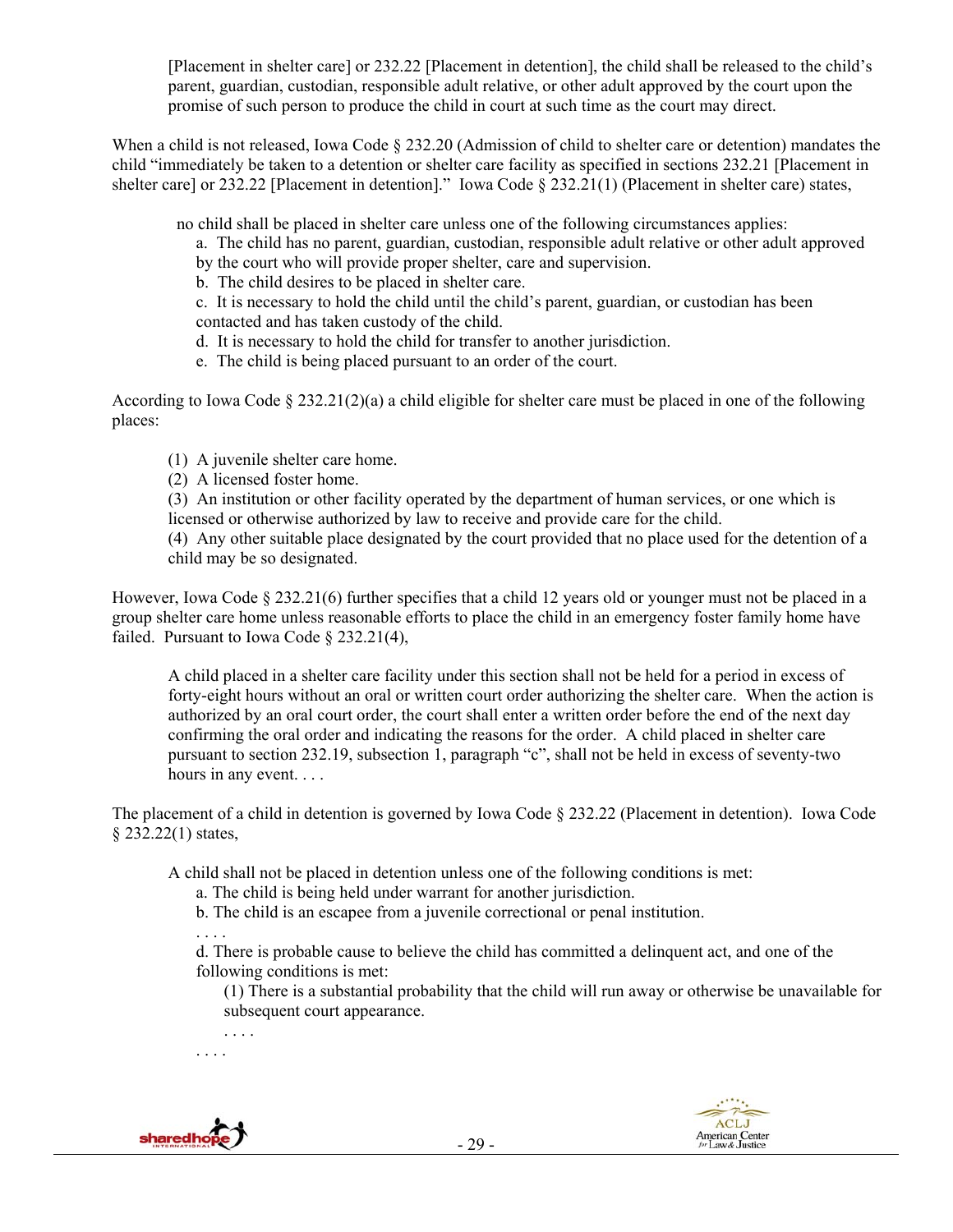Once it is determined a child should be placed in detention, under Iowa Code § 232.22(3), the child may be placed in one of the following:

a. A juvenile detention home.

b. Any other suitable place designated by the court . . . .

. . . .

d. A place used for the detention of children prior to an adjudicatory hearing may also be used for the detention of a child awaiting disposition to a placement . . . .

For any child placed in a detention or shelter care facility pursuant to Iowa Code § 232.22 or § 232.21, a hearing pursuant to Iowa Code § 232.44(1) (Detention or shelter care hearing—release from detention upon change of circumstance) "shall be held within forty-eight hours . . . of the time of the child's admission to a shelter care facility, and within twenty-four hours . . . , excluding Saturdays, Sundays, and legal holidays of the time of a child's admission to a detention facility." After the hearing, the court will either find that release is proper or authorize either shelter care or detention. Iowa Code § 232.44(5), (6). Pursuant to Iowa Code § 232.44(8), "[a] child held in a detention or shelter care facility . . . may be released upon a showing that a change of circumstances makes continued detention unnecessary." However, Iowa Code § 232.44 "does not apply to a child placed in accordance with section 232.78 [Temporary custody of a child pursuant to ex parte court order], 232.79 [Custody without court order], or 232.95 [Hearing concerning temporary removal]." Iowa Code § 232.44(11).

When a child has admitted his or her involvement in a delinquent act, the child can proceed under Iowa Code § 232.29(1) (Informal adjustment). A child may voluntarily enter into an informal adjustment agreement and sign the terms of the agreement to proceed through this informal procedure. Iowa Code  $§$  232.29(1)(c), (d).

If instead the child is formally adjudicated under Iowa Code § 232.47 (Adjudicatory hearing—findings—adjudication),<sup>79</sup> and found to have committed a delinquent act, a dispositional hearing must be held pursuant to Iowa Code § 232.50(1) (Dispositional hearing), and the court must "enter the least restrictive dispositional order appropriate in view of the seriousness of the delinquent act, the child's culpability as indicated by the circumstances of the particular case, the age of the child, the child's prior record, or the fact that the child has received a youthful offender deferred sentence under section 907.3A [Youthful offender deferred sentence—youthful offender status]." Iowa Code § 232.52(1). Specifically, under Iowa Code § 232.52(2) (Disposition of child found to have committed a delinquent act), the court may order, among other things, the child placed on probation and released to the child's parents, the child to receive "special care and treatment required for the physical, emotional, or mental health of the child" and probation or other supervision pursuant to Iowa Code  $\S 232.52(2)(c)$ , or an order "transferring the legal custody of the child, subject to the continuing jurisdiction of the court" to, among others, "[a]n adult relative or other suitable adult and placing the child on probation," a private agency or facility, or foster care pursuant to Iowa Code  $\S 232.52(2)(d)(1)–(3)$ .

- 5.4.1 Recommendation: Establish a mandatory response law directing any minor involved in prostitution or who is a victim of sexual exploitation through pornography or sexual performance away from the criminal justice system and into a protective system.
- *5.5 Commercial sexual exploitation is identified as a type of abuse and neglect within child protection statutes.*

Commercial sexual exploitation is identified as a type of abuse within Iowa's child protection statutes. As used within Iowa's laws related to children in need of assistance, Iowa Code  $\S 232.68(2)(c)$ , (e) (Definitions), defines "child abuse" or "abuse" as

 $\overline{a}$ <sup>79</sup> Iowa Code § 232.47(1) (Adjudicatory hearing—findings—adjudication) states, "If a child denies the allegations of the petition, that child may be found to be delinquent only after an adjudicatory hearing conducted in accordance with the provisions of this section."

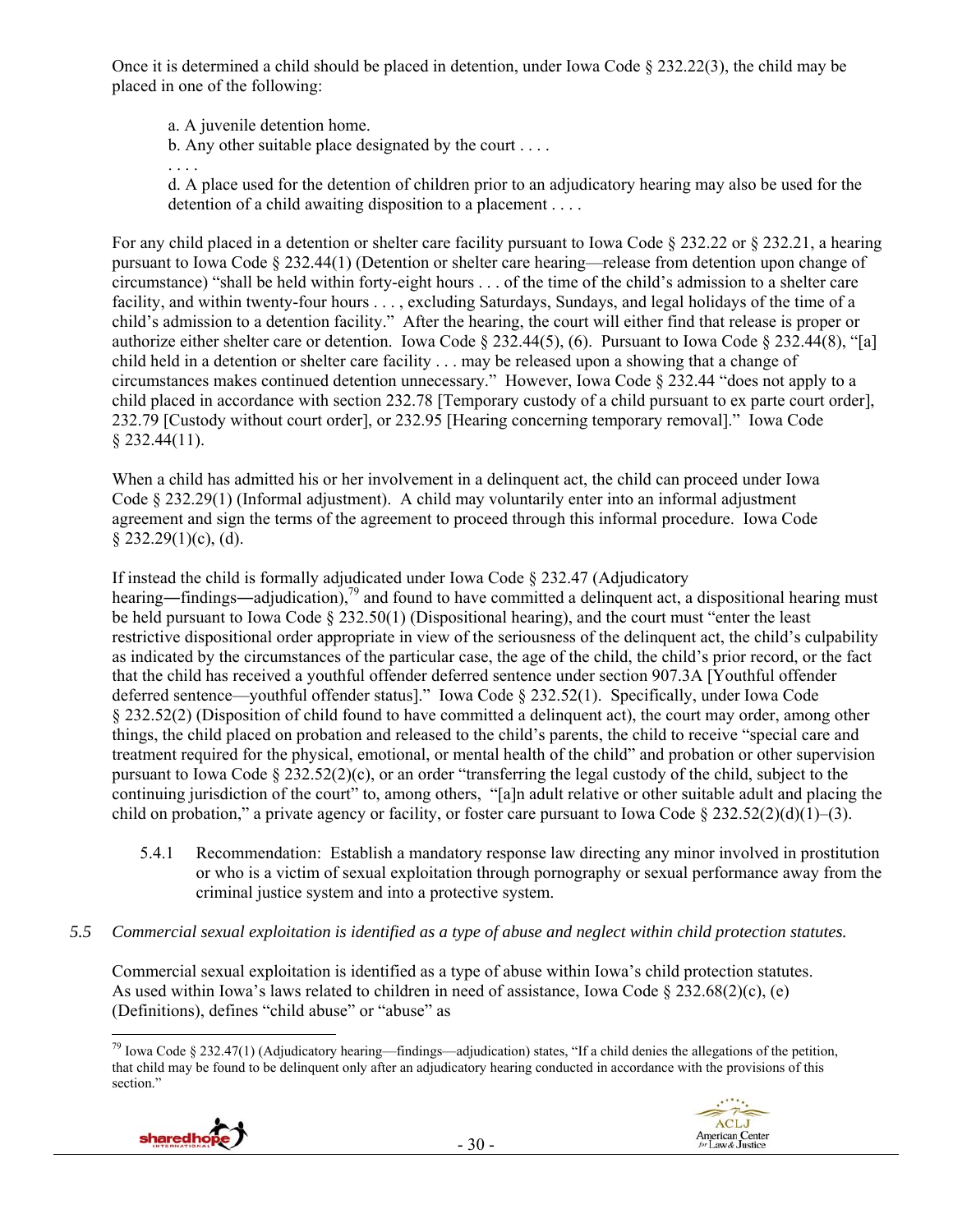c. The commission of a sexual offense with or to a child pursuant to chapter 709 [Sexual abuse] . . . or section 728.12 [Sexual exploitation of a minor], subsection 1, as a result of the acts or omissions of the person responsible for the care of the child. Notwithstanding section 702.5 [defines child as a person under 14 years of age], the commission of a sexual offense under this paragraph includes any sexual offense referred to in this paragraph with or to a person under the age of eighteen years.

. . . .

e. The acts or omissions of a person responsible for the care of a child which allow, permit, or encourage the child to engage in acts prohibited pursuant to section 725.1 [Prostitution]. Notwithstanding section 702.5 5 [defines child as a person under 14 years of age], acts or omissions under this paragraph include an act or omission referred to in this paragraph with or to a person under the age of eighteen years.

*5.6 The definition of "caregiver" (or similar term) in the child welfare statutes is broad enough to include a trafficker who has custody or control of a child in order to bring a trafficked child into protection of child protective services.* 

As used within the child abuse reporting laws, Iowa Code § 232.68(7)(b), (d) (Definitions)<sup>80</sup> defines a "person responsible for the care of a child" as

b. A relative or any other person with whom the child resides and who assumes care or supervision of the child, without reference to the length of time or continuity of such residence.

. . . .

d. Any person providing care for a child, but with whom the child does not reside, without reference to the duration of the care.

This broad definition should include situations in which a trafficker is in custody of a child.

*5.7 Crime victims' compensation is specifically available to a child victim of sex trafficking or CSEC without regard to ineligibility factors.* 

Pursuant to Iowa Code § 915.94 (Victim compensation fund),

A victim compensation fund is established as a separate fund in the state treasury. Moneys deposited in the fund shall be administered by the department and dedicated to and used for the purposes of section 915.41 and this subchapter. In addition, the department may use moneys from the fund . . . for the award of funds to programs that provide services and support . . . to victims under section 710A.2 [Human trafficking] . . . .

Victims of domestic minor sex trafficking who suffer personal injury<sup>81</sup> resulting from a crime<sup>82</sup> may apply for victims' compensation under Iowa Code § 915.84(1) (Application for compensation). However, minor victims who otherwise qualify for compensation still may face barriers to receiving crime victims' compensation due to certain ineligibility criteria in the laws. Iowa Code § 915.84(1) requires the application to be filed "within two years after the date of the crime, the discovery of the crime, or the date of death of the victim." Also, subsection

 $82$  Iowa Code § 915.80(2) (Definitions) defines "crime" in part as "conduct that occurs or is attempted in this state, poses a substantial threat of personal injury or death, and is punishable as a felony or misdemeanor, or would be so punishable but for the fact that the person engaging in the conduct lacked the capacity to commit the crime under the laws of this state."



 $\overline{a}$  $80$  The text of Iowa Code § 232.68 included here and elsewhere in this report includes amendments made by the passage of Iowa House File 562 during the 84th Iowa General Assembly. 2011 Ia. H. File 562 (effective July 1, 2011).<br><sup>81</sup> Iowa Code § 915.80(6)(a) (Definitions) defines "victim" in part as "a person who suffers personal injury or death a

 $\lceil a \rceil$  crime."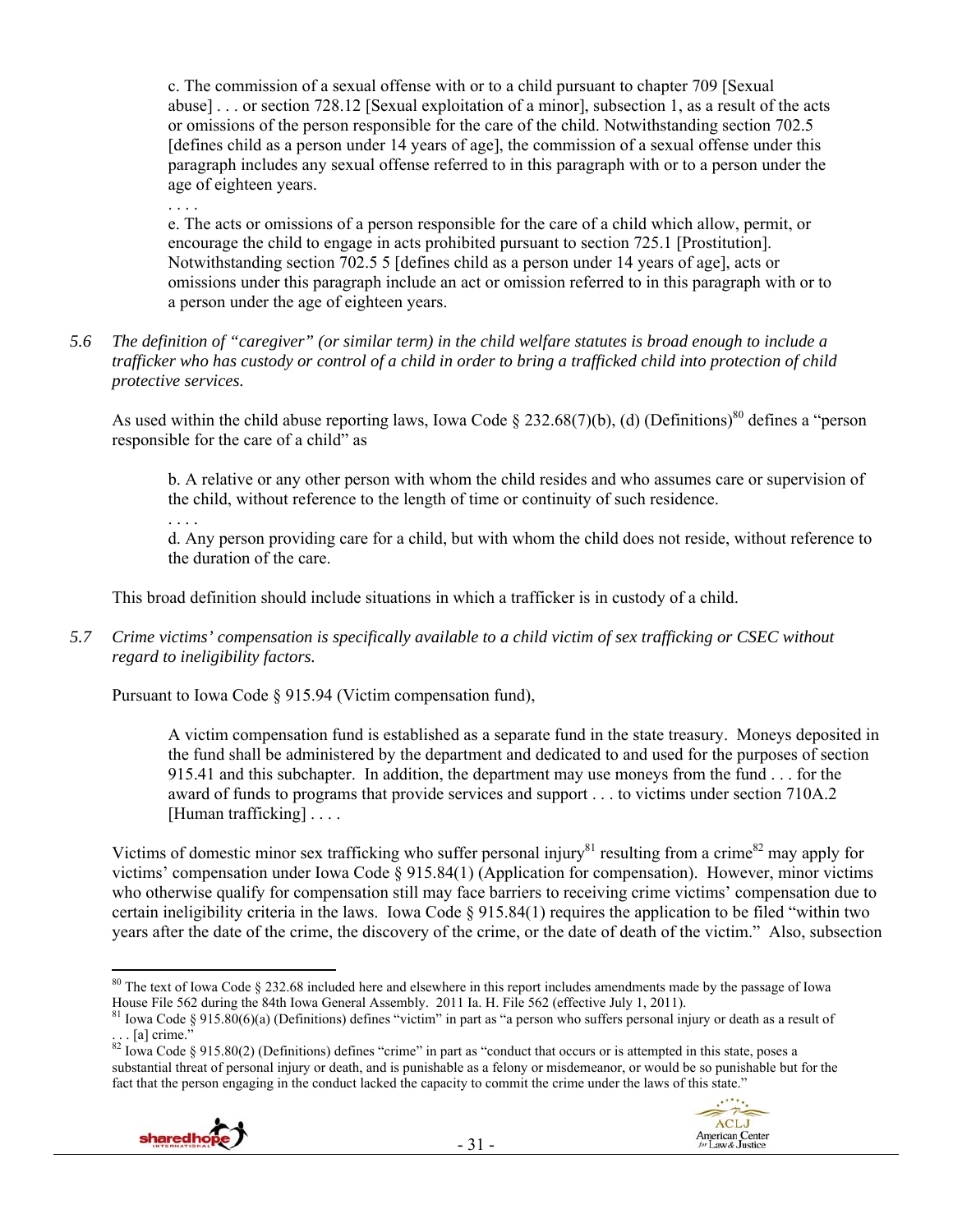(2) requires a report "to the local police department or county sheriff department within seventy-two hours of" the occurrence of the crime or of the time a "report can reasonably be made." In either case, the department of justice "may waive this requirement if good cause is shown." Iowa Code § 915.84(1), (2). Also, subsection (3) states,

Notwithstanding subsection 2, a victim under the age of eighteen . . . who has been sexually abused or subjected to any other unlawful sexual conduct under chapter 709 [Sexual abuse] or 726 [Protection of the family or dependent persons] or who has been the subject of a forcible felony is not required to report the crime to the local police department or county sheriff department to be eligible for compensation if the crime was allegedly committed upon a child by a person responsible for the care of a child, as defined in section 232.68 [Definitions], subsection  $7<sup>83</sup>$ ... and was reported to an employee of the department of human services and the employee verifies the report to the department.

Other potential barriers to a child victim of sex trafficking receiving crime victims' compensation includes the requirement in Iowa Code § 915.84(6) that the victim "cooperate with reasonable requests by the appropriate law enforcement agencies in the investigation or prosecution of the crime." Also, victims face possible reductions in compensation claims if found to have "committed the crime or . . . [are] otherwise responsible for damages resulting from the crime." Iowa Code § 915.87(1)(a). Additionally, Iowa Code § 915.87(2) (Reductions and disqualifications) states that "[c]ompensation shall not be made when the bodily injury or death for which a benefit is sought was caused by any of the following: a. Consent, provocation, or incitement by the victim, b. The victim assisting, attempting, or committing a criminal act."

- 5.7.1 Recommendation: Amend Iowa Code § 915.87(1), (3) (Reductions and disqualifications) to create exceptions for commercially sexually exploited children.
- *5.8 Victim-friendly procedures and protections are provided in the trial process for minors under 18.*

Child crime victims and witnesses are provided some protections through the trial process. Iowa Code § 915.37 (Guardian ad litem for prosecuting child witnesses) expressly authorizes the court to appoint a guardian ad litem for a child who is a victim of Iowa Code § 710A.2 (Human trafficking) or CSEC. Specifically, Iowa Code § 915.37(1) states in part,

A prosecuting witness who is a child, as defined in section  $702.5$ ,  $84$  in a case involving a violation of chapter 709 [Sexual abuse] or 710A [Human trafficking], or section . . . or 728.12 [Commercial sexual exploitation of a minor], is entitled to have the witness's interests represented by a guardian ad litem at all stages of the proceedings arising from such violation. . . .

Children who are witnesses in criminal cases also may be allowed to provide testimony through closed-circuit television. Under Iowa Code § 915.38(1) (Televised, videotaped, and recorded evidence—limited court testimony—minors and others), the court may order a minor's<sup>85</sup> testimony taken outside the courtroom and broadcast by closed-circuit equipment to protect the minor "from trauma caused by testifying in the physical presence of the defendant where it would impair the minor's ability to communicate . . . . However, such an

The period of minority extends to the age of eighteen years, but all minors attain their majority by marriage.

A person who is less than eighteen years old, but who is tried, convicted, and sentenced as an adult and committed to the custody of the director of the department of corrections shall be deemed to have attained the age of majority for purposes of making decisions and giving consent to medical care, related services, and treatment during the period of the person's incarceration.



<sup>&</sup>lt;sup>83</sup> See supra Section 5.6.

<sup>&</sup>lt;sup>84</sup> Iowa Code § 702.5 (Child) states "unless another age is specified, a 'child' is any person under the age of fourteen years."<br><sup>85</sup> Iowa Code § 915.38(1) refers to the definition of minor in Iowa Code § 599.1 (Period o inmates), which states,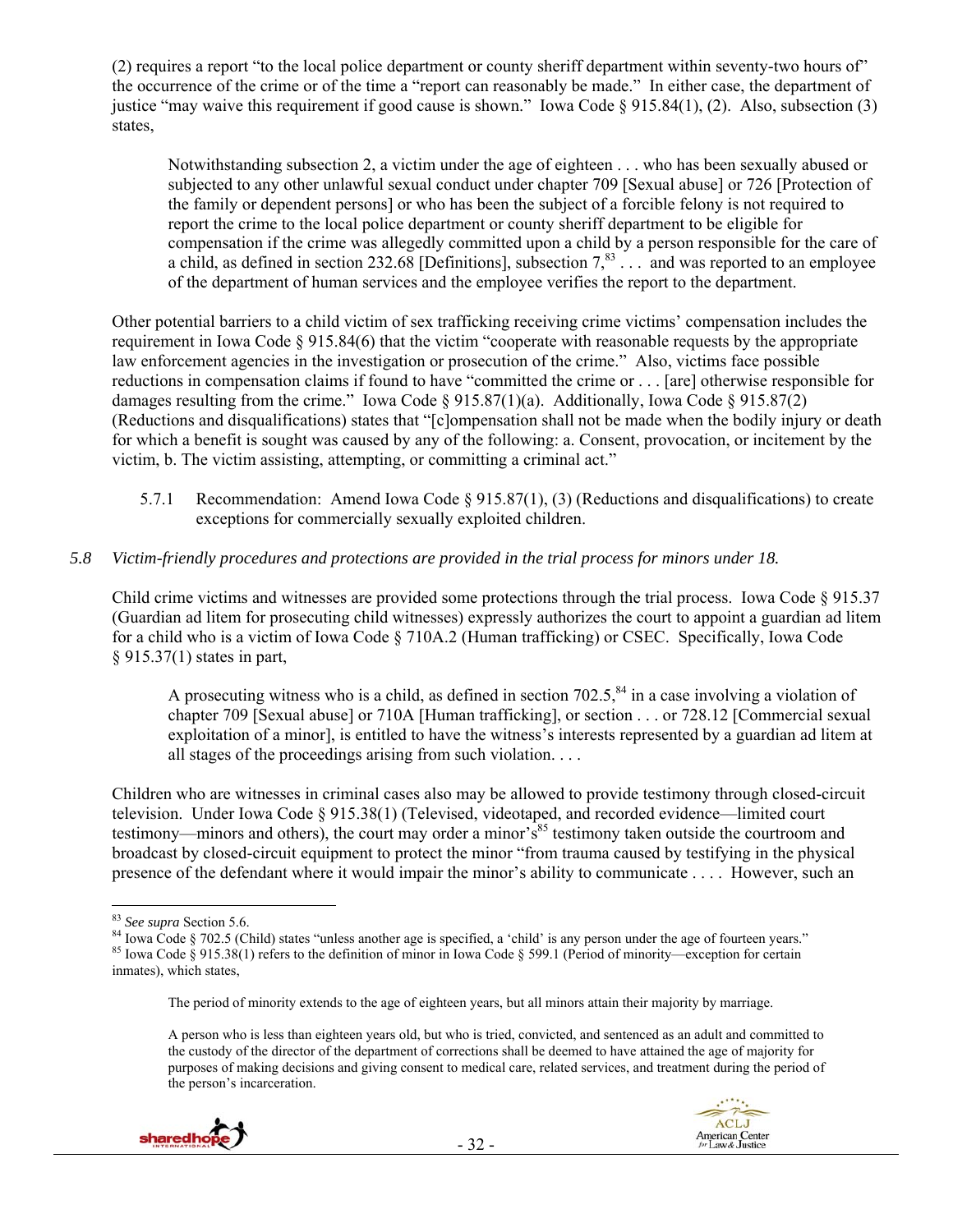order shall be entered only upon a specific finding by the court that such measures are necessary to protect the minor from trauma." Pursuant to the section, "Only the judge, prosecuting attorney, defendant's attorney, persons necessary to operate the equipment, and any person whose presence, in the opinion of the court, would contribute to the welfare and well-being of the minor may be present in the room with the minor during the minor's testimony" and the minor shall be informed that "the defendant will not be present in the room in which the minor will be testifying but that the defendant will be viewing the minor's testimony through closed-circuit television."

Additionally, under Iowa Code § 915.38(2)–(4),

2. The court may, upon its own motion or upon motion of a party, order that the testimony of a minor, as defined in section 599.1, be taken by recorded deposition for use at trial, pursuant to rule of criminal procedure 2.13(2)(b). In addition to requiring that such testimony be recorded by stenographic means, the court may on motion and hearing, and upon a finding that the minor is unavailable as provided in rule of evidence 5.804(a), order the videotaping of the minor's testimony for viewing in the courtroom by the court. . . .

3. The court may upon motion of a party admit into evidence the recorded statements of a child, as defined in section 702.5 [Child], describing sexual contact performed with or on the child, not otherwise admissible in evidence by statute or court rule if the court determines that the recorded statements substantially comport with the requirements for admission under rule of evidence 5.803(24)<sup>86</sup> or 5.804(b)(5).<sup>87</sup>

4. A court may, upon its own motion or upon the motion of a party, order the court testimony of a child to be limited in duration in accordance with the developmental maturity of the child. The court may consider or hear expert testimony in order to determine the appropriate limitation on the duration of a child's testimony. However, the court shall, upon motion, limit the duration of a child's uninterrupted testimony to one hour, at which time the court shall allow the child to rest before continuing to testify.

Certain additional protections apply to domestic minor sex trafficking victims whose offenders are prosecuted under Iowa's sexual offense laws. Iowa R. Evid. 5.412(a) (Sexual abuse cases; relevance of victim's past behavior) states generally that "[n]otwithstanding any other provision of law, in a criminal case in which a person is accused of sexual abuse, reputation or opinion evidence of the past sexual behavior of an alleged victim of such sexual abuse is not admissible." However, pursuant to Iowa R. Evid. 5.412(b),

Notwithstanding any other provision of law, in a criminal case in which a person is accused of sexual abuse, evidence of a victim's past sexual behavior other than reputation or opinion evidence is also not admissible, unless such evidence is either of the following:

(1) Admitted in accordance with rules  $5.412(c)(1)$  and  $5.412(c)(2)$  and is constitutionally required to be admitted.

- (2) Admitted in accordance with rule 5.412(c) and is evidence of either of the following:
	- (A) Past sexual behavior with persons other than the accused, offered by the accused upon the issue of whether the accused was or was not, with respect to the alleged victim, the source of semen or injury.

(B) Past sexual behavior with the accused and is offered by the accused upon the issue of whether the alleged victim consented to the sexual behavior with respect to which sexual abuse is alleged.

Iowa Code § 915.36(1), (2) (Protection of child victim's privacy) states that in filings related to any violation of chapter 709 (Sexual abuse) or § 728.12 (Sexual exploitation of a minor), in which the child victim is under 14



<sup>86</sup> Rule 5.803(24) has been transferred to Rule 5.807 (Residual exception). Rule 5.807 states that "[a] statement not specifically covered by any of the exceptions in rules 5.803 or 5.804 but having equivalent circumstantial guarantees of trustworthiness is not excluded by the hearsay rule" if the requirements of the rule are met.<br><sup>87</sup> Rule 5.804(b)(5) has been transferred to Rule 5.807 (Residual exception). *See supra* note 86.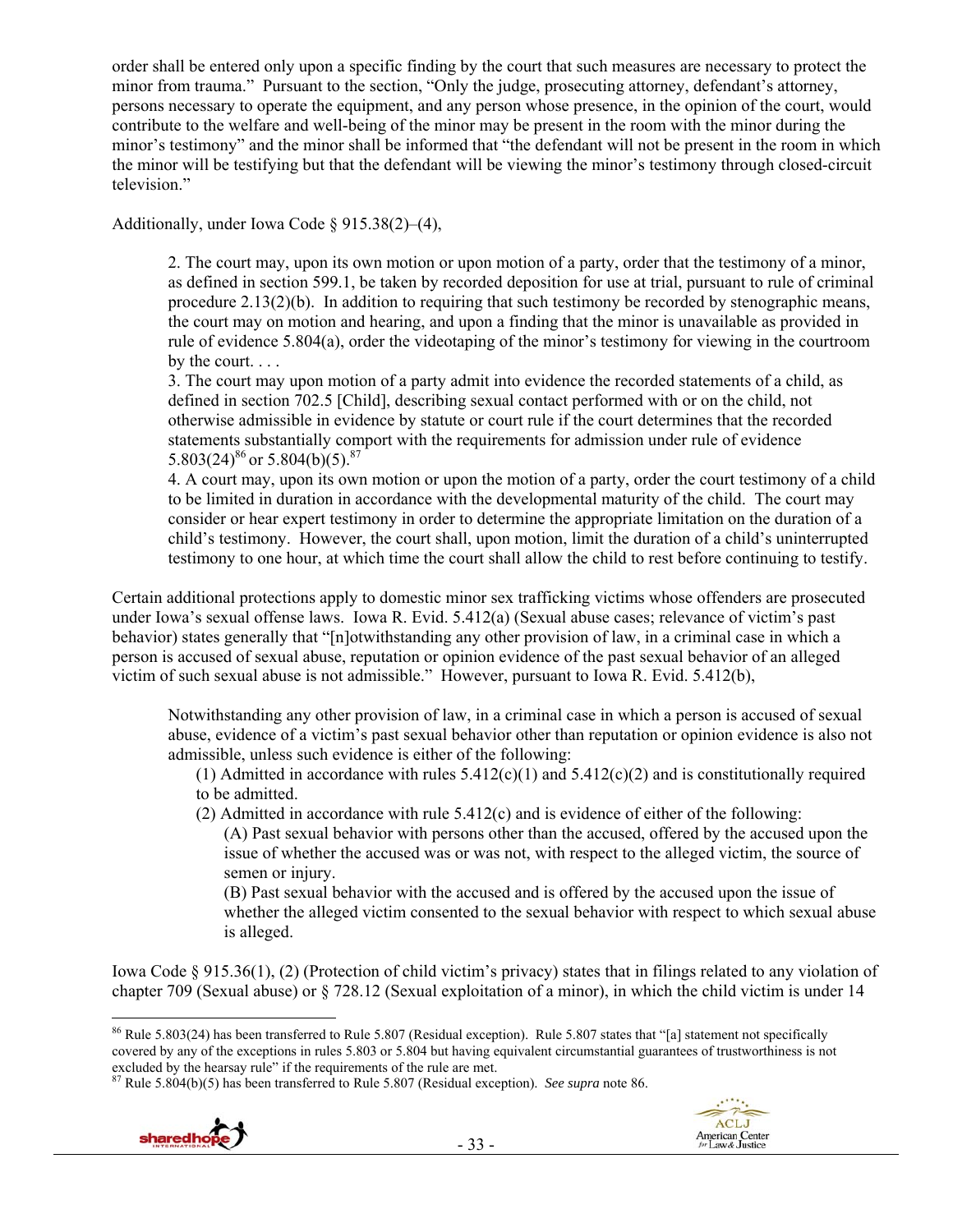years of age, "the name of the child and identifying biographical information shall not appear on the information or indictment or any other public record. Instead, a nondescriptive designation shall appear on all public records."

- 5.8.1 Recommendation: Amend Iowa Code § 915.37 (Guardian ad litem for prosecuting child witnesses) to expand the mandated representation to all minors under 18.
- 5.8.2 Recommendation: Amend Iowa R. Evid. 5.412(a) (Sexual abuse cases; relevance of victim's past behavior) to expressly provide protection from traumatic cross-examination of testifying child sex trafficking victims.
- *5.9 Expungement or sealing of juvenile arrest or criminal records resulting from arrests or adjudications for prostitution-related offenses committed as a result of, or in the course of, the commercial sexual exploitation of a minor is available within a reasonable time after turning 18.*

Pursuant to Iowa Code § 232.150 (Sealing of records), juvenile records may be sealed as follows:

1. a. Upon application of a person who was taken into custody for a delinquent act or was the subject of a complaint alleging delinquency or was the subject of a delinquency petition, or upon the court's own motion, the court, after hearing, shall order the official juvenile court records in the case including those specified in sections 232.147 [Confidentiality of juvenile court records] and 232.149 [Records of criminal or juvenile justice agencies] sealed if the court finds all of the following:

(1) The person is eighteen years of age or older and two years have elapsed since the last official action in the person's case.

(2) The person has not been subsequently convicted of a felony or an aggravated or serious misdemeanor or adjudicated a delinquent child for an act which if committed by an adult would be a felony, an aggravated misdemeanor, or a serious misdemeanor and no proceeding is pending seeking such conviction or adjudication.

(3) The person was not placed on youthful offender status, transferred back to district court after the youthful offender's eighteenth birthday, and sentenced for the offense which precipitated the youthful offender placement.

b. If the person was adjudicated delinquent for an offense which if committed by an adult would be an aggravated misdemeanor or a felony, the court shall not order the records in the case sealed unless, upon application of the person or upon the court's own motion and after hearing, the court finds that paragraph "a", subparagraphs (1) and (2), apply and that the sealing is in the best interests of the person and the public.

. . . .

When a juvenile's court records are not sealed in accordance with Iowa Code § 232.150, Iowa Code § 232.147 (Confidentiality of juvenile court records) provides that juvenile court records still are confidential and may not be inspected except as authorized under Iowa Code § 232.147.

*5.10 Victim restitution and civil remedies are authorized by law for minor victims of sex trafficking or CSEC.* 

Iowa has enacted various statutes that provide restitution and civil remedies for minors victimized through prostitution, pornography, or sexual performance. Iowa Code § 910.2(1) (Restitution or community service to be ordered by sentencing court)<sup>88</sup> states, "In all criminal cases in which there is a plea of guilty, verdict of guilty, or special verdict upon which a judgment of conviction is rendered, the sentencing court shall order that restitution be made by each offender to the victims of the offender's criminal activities . . . ." Iowa Code § 915.100(1) (Victim restitution rights) further states that "[v]ictims, as defined in section 910.1 [Definitions],

 $\overline{a}$ <sup>88</sup> *See supra* Section 2.8 for the provisions of Iowa Code § 910.2(1).



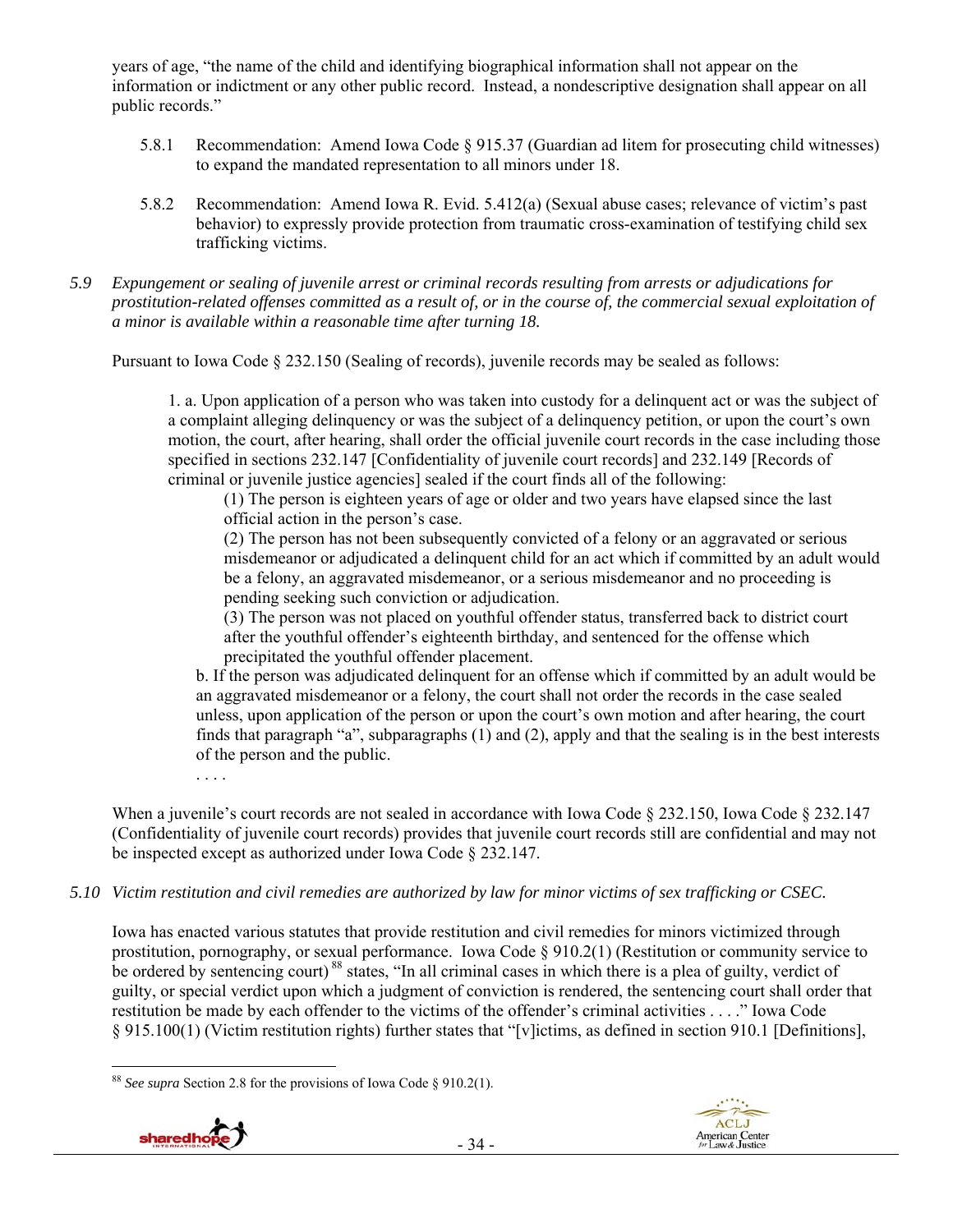have the right to recover pecuniary damages,<sup>89</sup> as defined in section 910.1." Furthermore, Iowa Code § 915.100(2) specifies that,

a. In all criminal cases in which there is a plea of guilty, verdict of guilty or special verdict upon which a judgment of conviction is rendered, the sentencing court shall order that restitution be made by each offender to victims of the offender's criminal activities.

e. Victims shall be paid in full pursuant to an order of restitution, before fines, penalties, surcharges, crime victim compensation program reimbursement, public agency reimbursement, court costs, correctional fees, court-appointed attorney fees, expenses of a public defender, or contributions to local anticrime organizations are paid.

. . . .

. . . .

i. The right to victim restitution for the pecuniary damages incurred by a victim as the result of a crime does not limit or impair the right of the victim to sue and recover damages from the offender in a civil action.

Iowa Code § 710A.4 (Restitution) specifies that, with regard to a victim of Iowa Code § 710A.2 (Human trafficking), "[t]he gross income of the defendant or the value of labor or services<sup>90</sup> performed by the victim<sup>91</sup> to the defendant shall be considered when determining the amount of restitution."

*5.11 Statutes of limitations for civil and criminal actions for child sex trafficking or CSEC offenses are eliminated or lengthened sufficiently to allow prosecutors and victims a realistic opportunity to pursue criminal actions and legal remedies.* 

Under Iowa Code § 802.3 (Felony—aggravated or serious misdemeanor), violations of Iowa Code § 710A.2 (Human trafficking) and Iowa's CSEC laws are subject to a 3 year statute of limitations. Iowa Code § 802.3 specifies that "[i]n all cases, except those enumerated in section . . . 802.2 [Sexual abuse] . . . an indictment or information for a felony or aggravated or serious misdemeanor shall be found within three years after its commission."

With regard to civil actions, Iowa Code § 614.8A (Damages for child sexual abuse—time limitation) states,

An action for damages for injury suffered as a result of sexual abuse which occurred when the injured person was a child, but not discovered until after the injured person is of the age of majority, shall be brought within four years from the time of discovery by the injured party of both the injury and the causal relationship between the injury and the sexual abuse.

To the extent that a civil claim by a CSEC victim does not fall within the exception provided in Iowa Code § 614.8A, the general 2-year statute of limitations for civil claims "founded on injuries to the person or reputation" would apply. Iowa Code § 614.1(2) (Period). However, Iowa Code § 614.8(2) (Minors and persons with mental illness) states,

<sup>91</sup> *See supra* note 59 for definition of "victim."





 $\overline{a}$ <sup>89</sup> Pursuant to Iowa Code § 910.1(3) (Definitions),

<sup>&</sup>quot;Pecuniary damages" means all damages to the extent not paid by an insurer, which a victim could recover against the offender in a civil action arising out of the same facts or event, except punitive damages and damages for pain, suffering, mental anguish, and loss of consortium. Without limitation, "pecuniary damages" includes damages for wrongful death and expenses incurred for psychiatric or psychological services or counseling or other counseling for

the victim which became necessary as a direct result of the criminal activity.<br><sup>90</sup> Pursuant to Iowa Code § 710A.1 (Definitions), "services" is defined as "an ongoing relationship between a person and the actor in which the person performs activities under the supervision of or for the benefit of the actor, including commercial sexual activity and sexually explicit performances."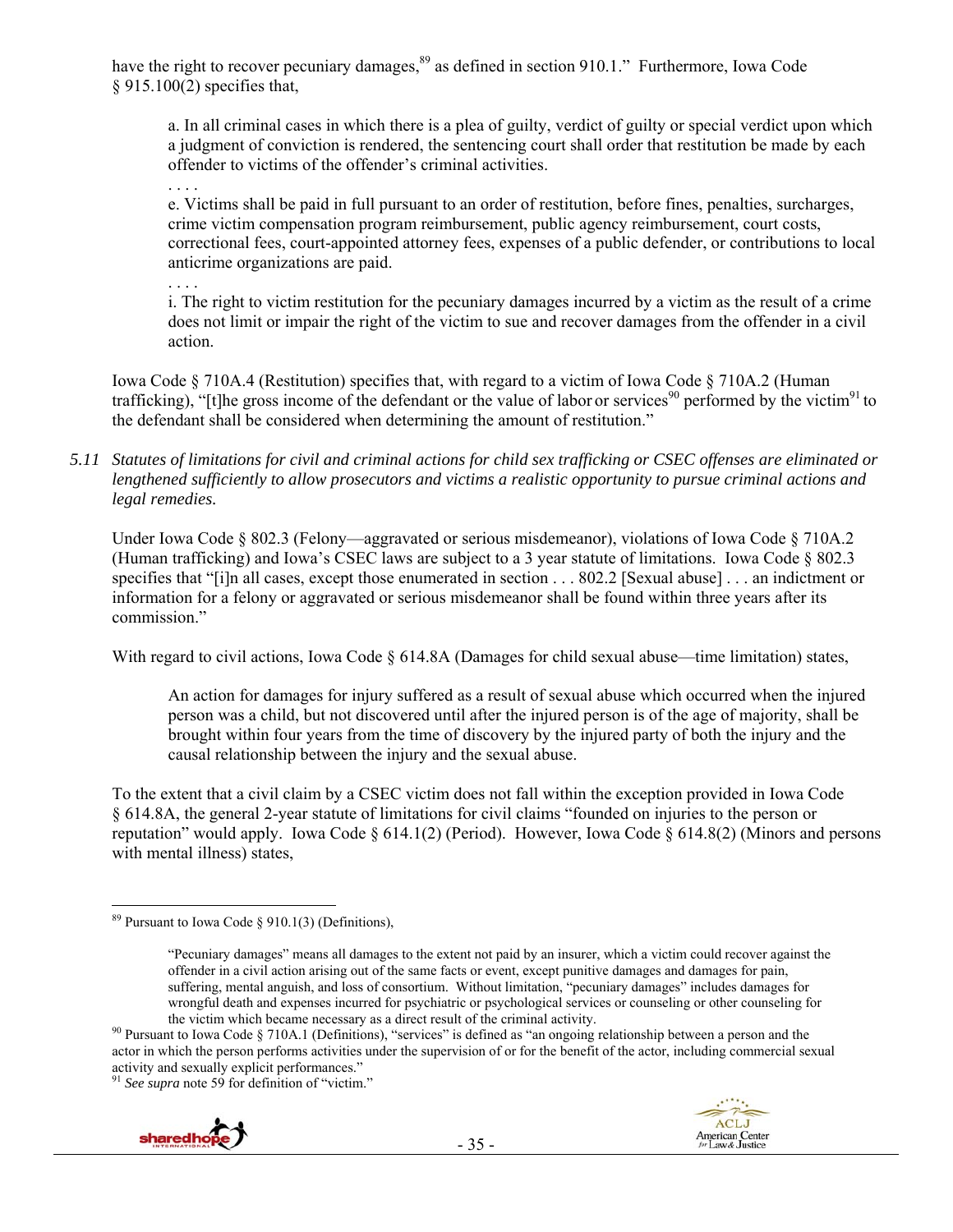Except as provided in section 614.1, subsection 9 [relating to medical malpractice], the times limited for actions in this chapter . . . except those brought for penalties and forfeitures, are extended in favor of minors, so that they shall have one year from and after attainment of majority within which to file a complaint pursuant to chapter 216, to make a claim pursuant to chapter 669, or to otherwise commence an action.

5.11.1 Recommendation: Amend Chapter 802 (Limitation of criminal actions) to allow offenses committed under Iowa Code § 710A.2 (Human Trafficking) and Iowa's CSEC laws to be commenced at any time, and amend and Chapter 614 (Limitations of actions) to toll the statute of limitations for civil actions by victims to recover for injuries resulting from these offenses.



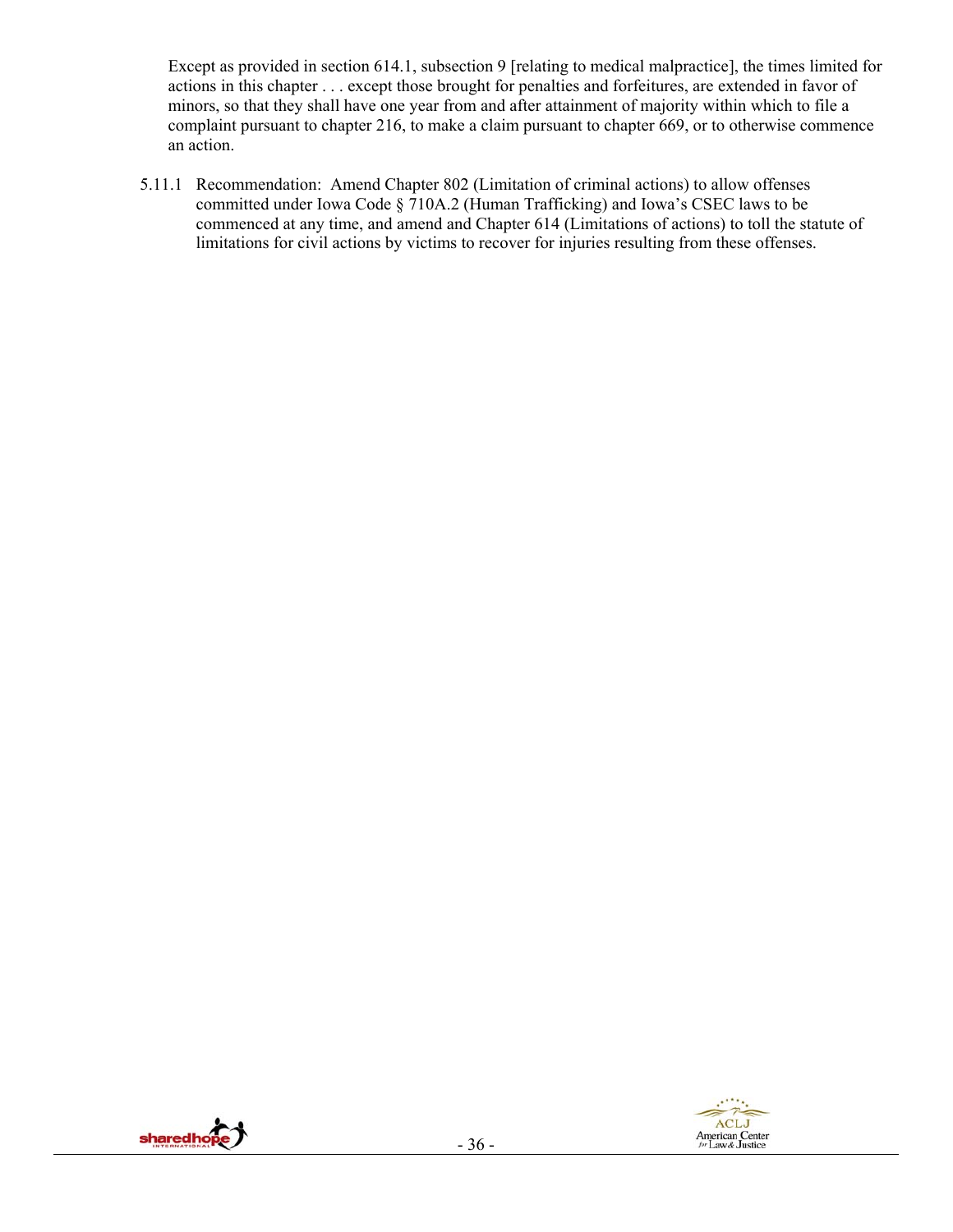#### Framework Issue 6: Criminal justice tools for investigation and prosecutions

#### *Legal Components:*

- *6.1 Training on human trafficking and domestic minor sex trafficking for law enforcement is statutorily mandated.*
- *6.2 Single party consent to audiotaping is permitted in law enforcement investigations.*
- *6.3 Domestic minor sex trafficking investigations may use wiretapping to investigate the crime.*
- *6.4 Using a law enforcement decoy posing as a minor to investigate buying or selling of commercial sex acts is not a defense to soliciting, purchasing, or selling sex with a minor.*
- *6.5 Using the Internet to investigate buyers and traffickers is a permissible investigative technique.*
- *6.6 Law enforcement and child welfare agencies are mandated to promptly report missing and recovered children. \_\_\_\_\_\_\_\_\_\_\_\_\_\_\_\_\_\_\_\_\_\_\_\_\_\_\_\_\_\_\_\_\_\_\_\_\_\_\_\_\_\_\_\_\_\_\_\_\_\_\_\_\_\_\_\_\_\_\_\_\_\_\_\_\_\_\_\_\_\_\_\_\_\_\_\_\_\_\_\_\_\_\_\_\_\_\_\_\_\_\_\_\_\_*

#### *Legal Analysis:*

*6.1 Training on human trafficking and domestic minor sex trafficking for law enforcement is statutorily mandated.* 

Iowa Code § 80B.11 (Rules) establishes the training standards applicable to law enforcement officers in Iowa, including minimum entrance requirements, basic training requirements, and advanced training requirements for law enforcement officers.

Iowa Code § 80B.11(1)(e) states,

The director of the academy, subject to the approval of the council, shall promulgate rules in accordance with the provisions of this chapter and chapter 17A, giving due consideration to varying factors and special requirements of law enforcement agencies relative to the following:

. . . . e. Training standards on the subject of human trafficking, to include curricula on cultural sensitivity and the means to deal effectively and appropriately with trafficking victims. Such training shall encourage law enforcement personnel to communicate in the language of the trafficking victims. The course of instruction and training standards shall be developed by the director in consultation with the appropriate national and state experts in the field of human trafficking.

*6.2 Single party consent to audiotaping is permitted in law enforcement investigations.* 

Iowa law allows for single party consent to audiotaping. Although Iowa Code § 727.8 (Electronic and mechanical eavesdropping) states, "Any person, having no right or authority to do so, who taps into or connects a listening or recording device to any telephone or other communication wire, or who by any electronic or mechanical means listens to, records, or otherwise intercepts a conversation or communication of any kind, commits a serious misdemeanor . . . ." The law carves out an exception, stating further that "the sender or recipient of a message or one who is openly present and participating in or listening to a communication shall not be prohibited hereby from recording such message or communication . . . ." Furthermore, Iowa Code § 808B.2(2)(c) makes it clear that it is not "unlawful under this chapter [Interception of communications] for a person not acting under color of law to intercept a wire, oral, or electronic communication if the person is a party to the communication or if one of the parties to the communication has given prior consent to the interception, unless the communication is intercepted for the purpose of committing a criminal or tortious act in violation of the Constitution or laws of the United States or of any state or for the purpose of committing any other injurious act." Additionally, Iowa Code § 808B.2(2)(b) states, "It is not unlawful under this chapter for a person acting under color of law to intercept a wire, oral, or electronic communication, if the person is a party to the communication or one of the parties to the communication has given prior consent to the interception."



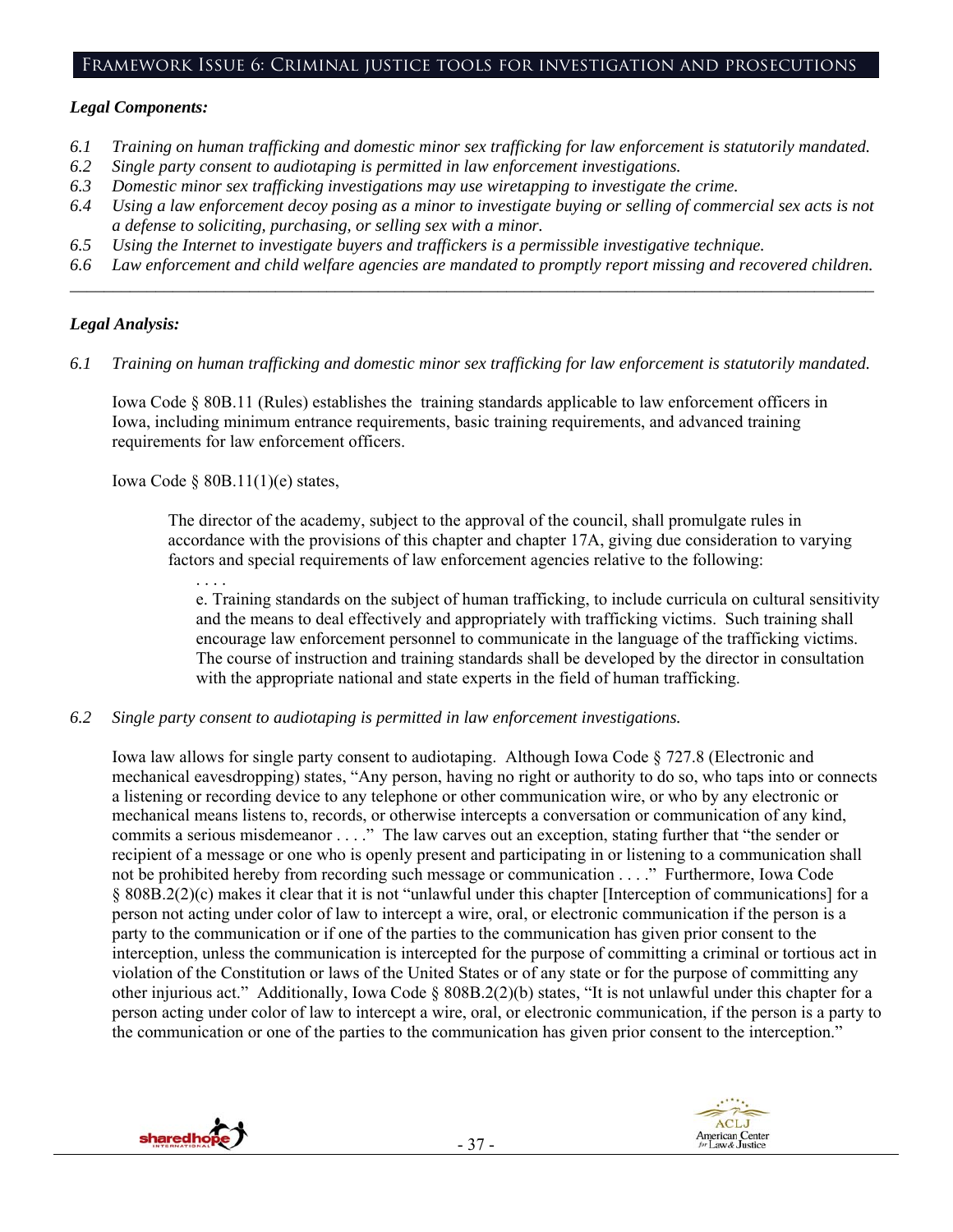## *6.3 Domestic minor sex trafficking investigations may use wiretapping to investigate the crime.*

Iowa Code § 727.8 (Electronic and mechanical eavesdropping) and Iowa Code § 808B.2 (Unlawful acts penalty) generally prohibit wiretapping. Iowa Code § 808B.3 (Court order for interception by special agents) allows the attorney general to "authorize and prepare any application for an order authorizing the interception of wire, oral, or electronic communications." Iowa Code § 808B.3 explains that the court may issue and order authorizing wiretapping by law enforcement investigating specified crimes, subject to the requirements of the chapter. Neither Iowa Code § 710A.2 (Human trafficking) nor any of Iowa's CSEC laws are included among the specified crimes (except to the extent they are forcible felonies); however to the extent that a trafficker or facilitator is violating Iowa Code § 706B.2 (Money laundering penalty—civil remedies) or the statutes against ongoing criminal conduct, wiretapping may be authorized under Iowa Code § 808B. Iowa Code § 808B.3 states,

[T]he court may grant, subject to this chapter, an order authorizing the interception of wire, oral, or electronic communications by special state agents having responsibility for the investigation of the offense as to which application is made, when the interception may provide or has provided evidence of the following:

- . . . . 2. A forcible felony as defined in section 702.11 [Forcible felony].<sup>92</sup>
- 3. A felony offense involving ongoing criminal conduct in violation of chapter 706A.
- 4. A felony offense involving money laundering in violation of chapter 706B.
- . . . .

Pursuant to Iowa Code § 808B.4(2) (Permissible disclosure and use), "An investigative or law enforcement officer who, by any means authorized by this chapter, has obtained knowledge of the contents of a wire, oral, or electronic communication or has obtained evidence derived from a wire, oral, or electronic communication may use the contents to the extent the use is appropriate to the proper performance of the officer's official duties."

- 6.3.1. Recommendation: Amend Iowa Code § 808B.3 (Court order for interception by special agents) to specifically include § 710A.2 (Human trafficking) and Iowa's CSEC laws as crimes that are grounds for authorizing a wiretapping order, and make any resulting evidence admissible in investigations of domestic minor sex trafficking under Iowa Code § 710A.2 (Human trafficking) or Iowa Code § 728.12 (Commercial sexual exploitation of a minor).
- *6.4 Using a law enforcement decoy posing as a minor to investigate buying or selling of commercial sex acts is not a defense to soliciting, purchasing, or selling sex with a minor.*

No law expressly authorizes the use of a decoy by law enforcement in the investigation of prostitution or sex trafficking; however, case law indicates that undercover police officers have been employed in the investigation of buyers soliciting prostitutes. Moreover, Iowa Code § 710.10(2) (Enticing a minor) makes it a crime when a person "with the intent to commit an illegal sex act upon or sexual exploitation of a minor . . . entices or attempts to entice a person reasonably believed to be under the age of sixteen." The language "reasonably believed to be under the age of sixteen" suggests that Iowa Code § 710.10 may apply when a law enforcement officer acts as a decoy for the purpose of investigating a violation of Iowa Code § 710.10. Furthermore, Iowa Code § 704.11 (Police activity) states,

A peace officer or person acting as an agent of or directed by any police agency who participates in the commission of a crime by another person solely for the purpose of gathering evidence leading to the

 $\overline{a}$  $92$  Iowa Code § 702.11 (1) (Forcible felony) defines "forcible felony" as "any felonious child endangerment, assault, murder, sexual abuse, kidnapping, robbery, arson in the first degree, or burglary in the first degree."



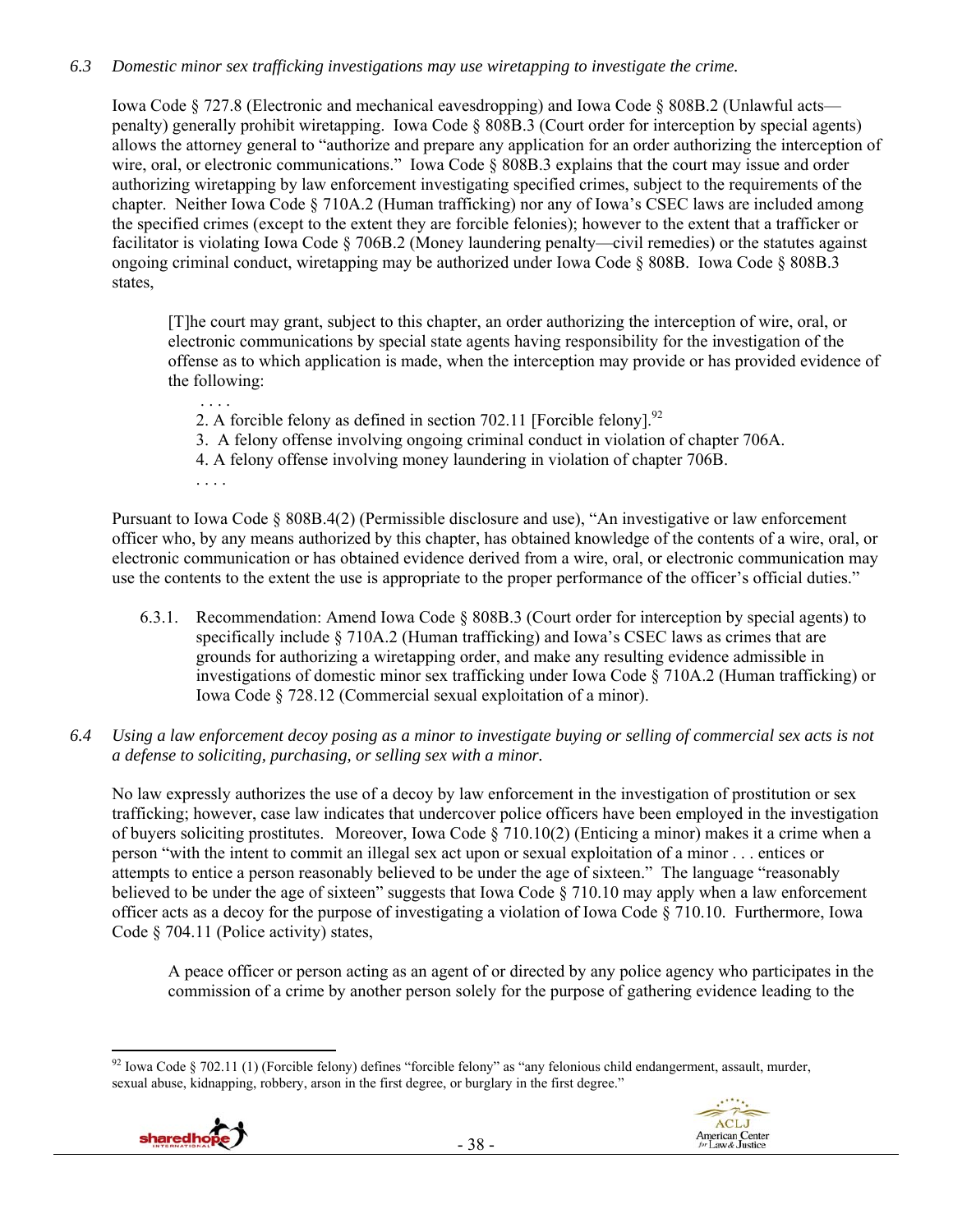prosecution of such other person shall not be guilty of that crime or of the crime of solicitation as set forth in section 705.1 [Solicitation], provided that all of the following are true:

- 1. The officer or person is not an instigator of the criminal activity.
- 2. The officer or person does not intentionally injure a nonparticipant in the crime.

3. The officer or person acts with the consent of superiors, or the necessity of immediate action precludes obtaining such consent.

4. The officer's or person's actions are reasonable under the circumstances.

This section is not intended to preclude the use of undercover or surveillance persons by law enforcement agencies in appropriate circumstances and manner. It is intended to discourage such activity to tempt, urge or persuade the commission of offenses by persons not already disposed to commit offenses of that kind.

6.4.1 Recommendation: Prohibit a defense to prosecution for human trafficking or CSEC crimes based on the minor actually being law enforcement decoy, thereby permitting this investigative tactic to catch the buyers and sellers of children for commercial sex acts.

#### *6.5 Using the Internet to investigate buyers and traffickers is a permissible investigative technique.*

Iowa law does not expressly authorize the use of the Internet to investigate buyers and traffickers. However, Iowa Code § 710.10(2) (Enticing a minor) makes it a crime when a person "with the intent to commit an illegal sex act upon or sexual exploitation of a minor . . . entices or attempts to entice a person reasonably believed to be under the age of sixteen." The language "reasonably believed to be under the age of sixteen" suggests that Iowa Code § 710.10 may apply when a law enforcement officer uses the Internet investigating a violation of Iowa Code § 710.10. Case law also indicates that in investigating violations of Iowa Code § 710.10, law enforcement officers have used the Internet to pose as minors.

- 6.5.1 Recommendation: Amend Iowa Code § 710.10 (Enticing a minor) to specifically permit law enforcement to use the Internet to investigate buyers and traffickers.
- *6.6 Law enforcement and child welfare agencies are mandated to promptly report missing and recovered children.*

Iowa Code § 694.2 (Complaint of missing person) states that "[a] person may file a complaint for a missing person<sup>93</sup> with a law enforcement agency having jurisdiction," and the report will be circulated "to all law enforcement personnel currently on active duty for that agency through internal means and over the law enforcement administration network immediately upon its being filed." Law enforcement agencies who have received a complaint of a missing person "shall prepare, as soon as practicable, a report on the missing person," which must include information from the complaint, any evidence gathered through any investigation, any statement by law enforcement officers in charge, and an explanation of the next steps that will be taken by the law enforcement agency. Iowa Code § 694.3.

Pursuant to Iowa Code § 694.4 (Dissemination of report), once the report is completed, a copy must be forwarded to various other law enforcement agencies. Iowa Code § 694.5(1) (Unemancipated minors) states that when "a report of missing persons involves an umenancipated minor, the law enforcement agency shall

For purposes of this chapter an "unemancipated minor" means a minor who has not married and who resides with a parent or other legal guardian.



<sup>&</sup>lt;sup>93</sup> Pursuant to Iowa Code § 694.1 (Missing persons) "missing person" is defined as

a person who is missing and meets one of the following characteristics:

 <sup>. . . .</sup>  2. Is missing under circumstances indicating that the person's safety may be in danger.

<sup>3.</sup> Is missing under circumstances indicating that the disappearance was not voluntary.

<sup>4.</sup> Is an unemancipated minor.